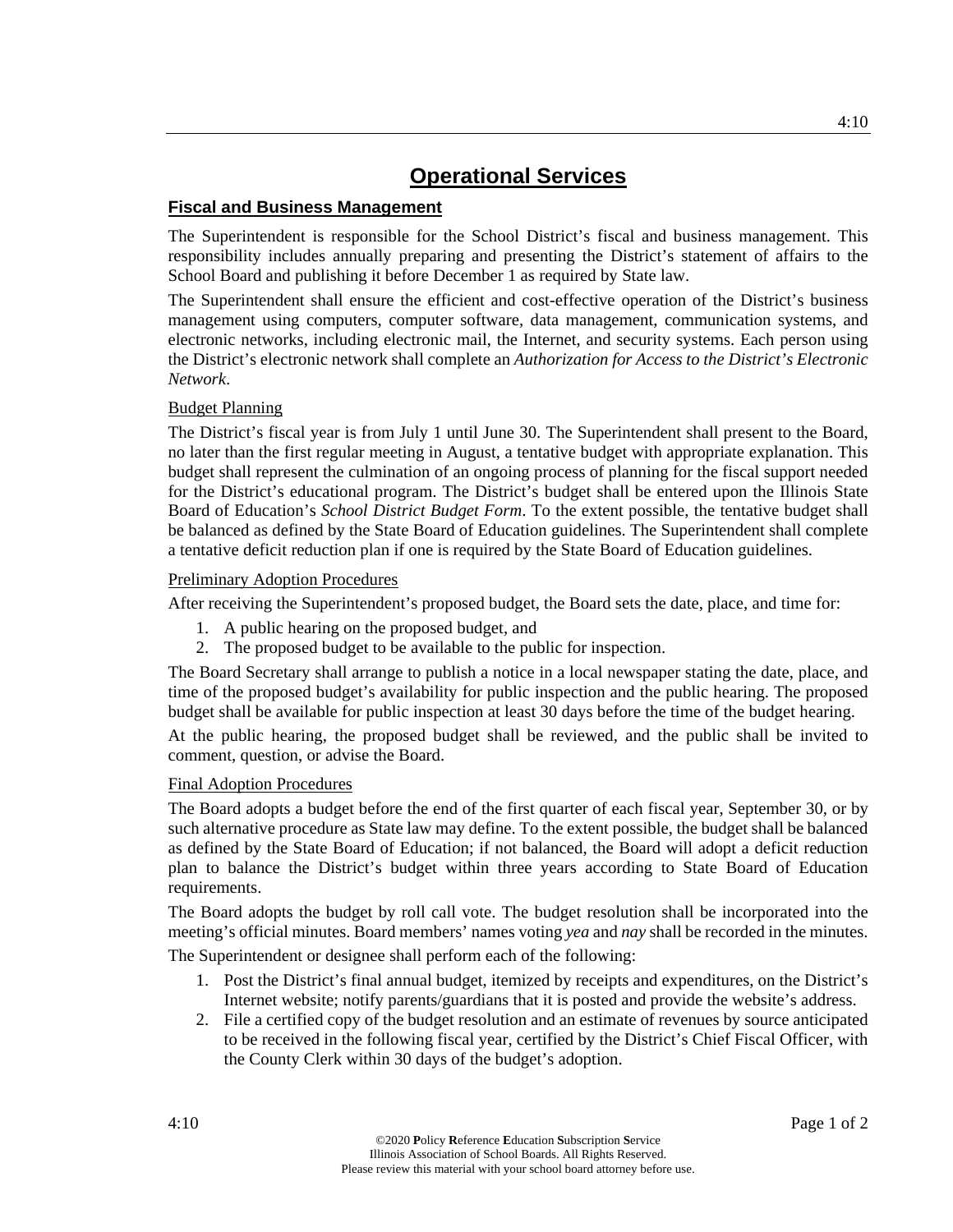- 3. Make all preparations necessary for the Board to timely file its Certificate of Tax Levy, including preparations to comply with the Truth in Taxation Act; file the Certificate of Tax Levy with the County Clerk on or before the last Tuesday in December. The Certificate lists the amount of property tax money to be provided for the various funds in the budget.
- 4. Submit the annual budget, a deficit reduction plan if one is required by State Board of Education guidelines, and other financial information to the State Board of Education according to its requirements.

Any amendments to the budget or Certificate of Tax Levy shall be made as provided in the School Code and Truth in Taxation Act.

### Budget Amendments

The Board may amend the budget by the same procedure as provided for in the original adoption.

#### **Implementation**

The Superintendent or designee shall implement the District's budget and provide the Board with a monthly financial report that includes all deficit fund balances. The amount budgeted as the expenditure in each fund is the maximum amount that may be expended for that category, except when a transfer of funds is authorized by the Board.

The Board shall act on all interfund loans, interfund transfers, transfers within funds, and transfers from the working cash fund or abatements of it, if one exists.

- LEGAL REF.: 35 ILCS 200/18-55 et seq. 105 ILCS 5/10-17, 5/10-22.33, 5/17-1, 5/17-1.2, 5/17-2A, 5/17-3.2, 5/17-11, 5/20- 5, 5/20-8, and 5/20-10. 23 Ill.Admin.Code Part 100.
- CROSS REF.: 4:40 (Incurring Debt), 6:235 (Access to Electronic Networks)
- ADMIN. PROC.: 6:235-AP1, E1 (Student Authorization for Access to the District's Electronic Networks), 6:235-AP1, E2 (Staff Authorization for Access to the District's Electronic Network Access)

Adopted by Mercer County School District Board of Education – January 20, 2021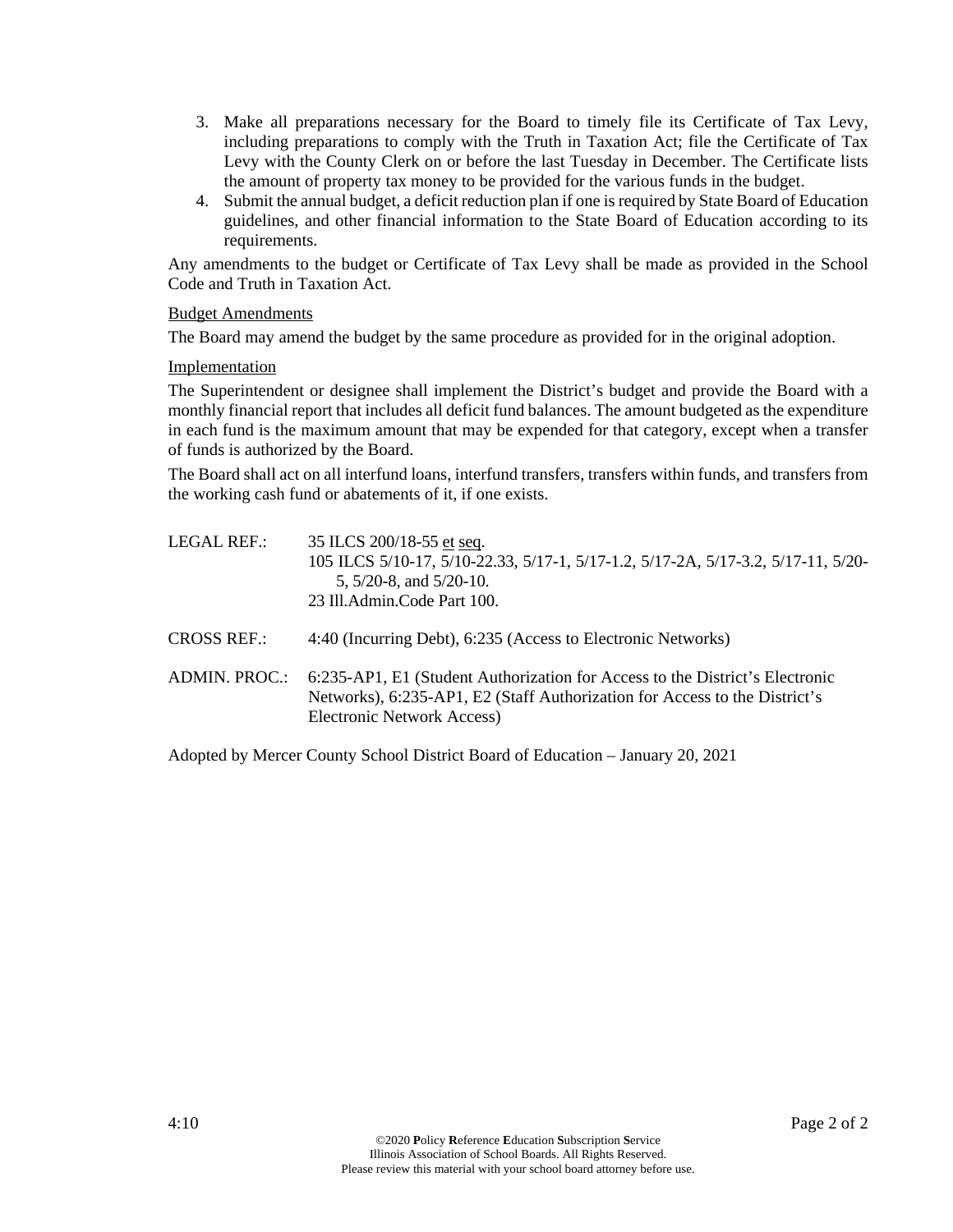## **Identity Protection**

The collection, storage, use, and disclosure of social security numbers by the School District shall be consistent with State and federal laws. The goals for managing the District's collection, storage, use, and disclosure of social security numbers are to:

- 1. Limit all activities involving social security numbers to those circumstances that are authorized by State or federal law.
- 2. Protect each social security number collected or maintained by the District from unauthorized disclosure.

The Superintendent is responsible for ensuring that the District complies with the Identity Protection Act, 5 ILCS 179/. Compliance measures shall include each of the following:

- 1. All employees having access to social security numbers in the course of performing their duties shall be trained to protect the confidentiality of social security numbers. Training should include instructions on the proper handling of information containing social security numbers from the time of collection through the destruction of the information.
- 2. Only employees who are required to use or handle information or documents that contain social security numbers shall have access to such information or documents.
- 3. Social security numbers requested from an individual shall be provided in a manner that makes the social security number easily redacted if the record is required to be released as part of a public records request.
- 4. When collecting a social security number or upon request by an individual, a statement of the purpose(s) for which the District is collecting and using the social security number shall be provided. The stated reason for collection of the social security number must be relevant to the documented purpose.
- 5. All employees must be advised of this policy's existence, and a copy of the policy must be made available to each employee. The policy must also be made available to any member of the public, upon request.
- 6. If this policy is amended, employees will be advised of the existence of the amended policy and a copy of the amended policy will be made available to each employee.

No District employee shall collect, store, use, or disclose an individual's social security number unless specifically authorized by the Superintendent. This policy shall not be interpreted as a guarantee of the confidentiality of social security numbers and/or other personal information. The District will use best efforts to comply with this policy, but this policy should not be construed to convey any rights to protection of information not otherwise afforded by law.

#### Treatment of Personally Identifiable Information Under Grant Awards

The Superintendent ensures that the District takes reasonable measures to safeguard: (1) *protected personally identifiable information*, (2) other information that a federal awarding agency, pass-through agency or State awarding agency designates as sensitive, such as *personally identifiable information*  (PII) and (3) information that the District considers to be sensitive consistent with applicable laws regarding privacy and confidentiality (collectively, *sensitive information)*, when administering federal grant awards and State grant awards governed by the Grant Accountability and Transparency Act (30 ILCS 708/).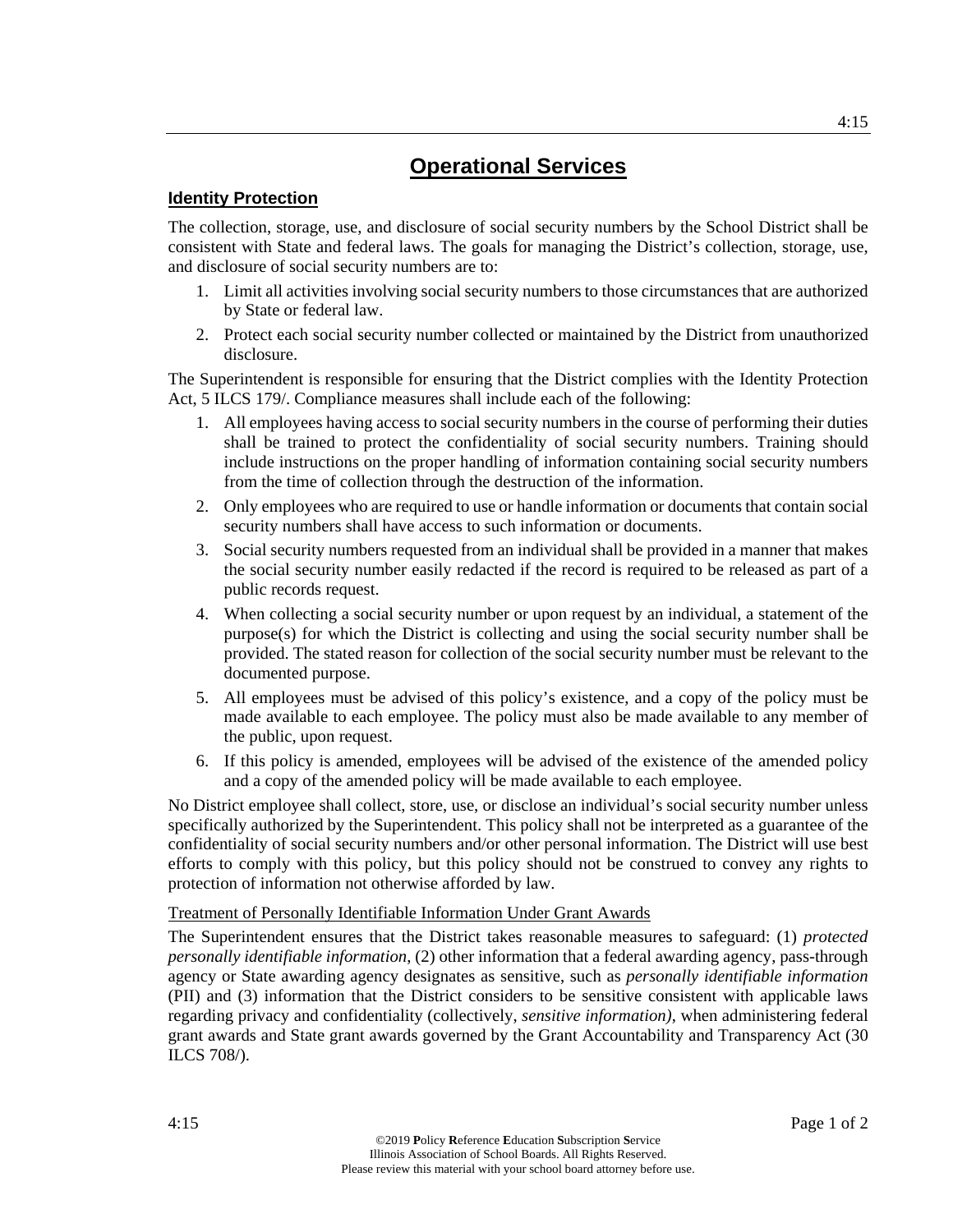The Superintendent shall establish procedures for the identification, handling, storage, access, disposal and overall confidentiality of sensitive information. The Superintendent shall ensure that employees and contractors responsible for the administration of a federal or State award for the District receive regular training in the safeguarding of sensitive information. Employees mishandling sensitive information are subject to discipline, up to and including dismissal.

LEGAL REF.: 2 C.F.R. §200.303(e). 5 ILCS 179/, Identity Protection Act. 30 ILCS 708/, Grant Accountability and Transparency Act 50 ILCS 205/3, Local Records Act. 105 ILCS 10/, Illinois School Student Records Act. CROSS REF: 2:250 (Access to District Public Records), 5:150 (Personnel Records), 7:340

Adopted by Mercer County School District Board of Education – December 18, 2019

(Student Records)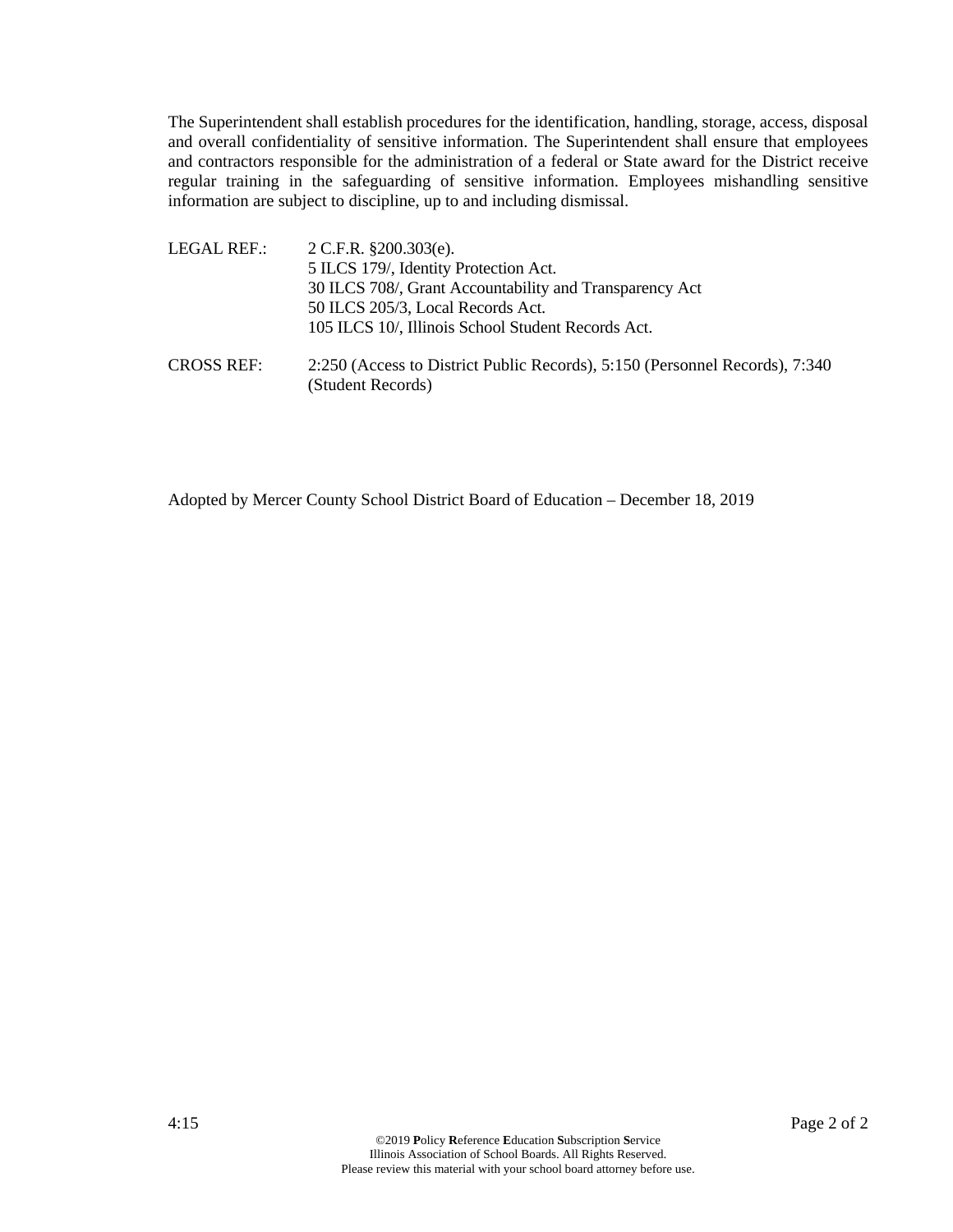## **Fund Balances**

The Superintendent or designee shall maintain fund balances adequate to ensure the District's ability to maintain levels of service and pay its obligations in a prompt manner in spite of unforeseen events or unexpected expenses. The Superintendent or designee shall inform the Board whenever it should discuss drawing upon its reserves or borrowing money.

The School District seeks to maintain a year-end fund balance to revenue ratio of no less than 15-20 percent, as calculated under the Ill. State Board of Education's *School District Financial Profile*.

CROSS REF.: 4:10 (Fiscal and Business Management), 4:80 (Accounting and Audits)

Adopted by Mercer County School District Board of Education – August 21, 2019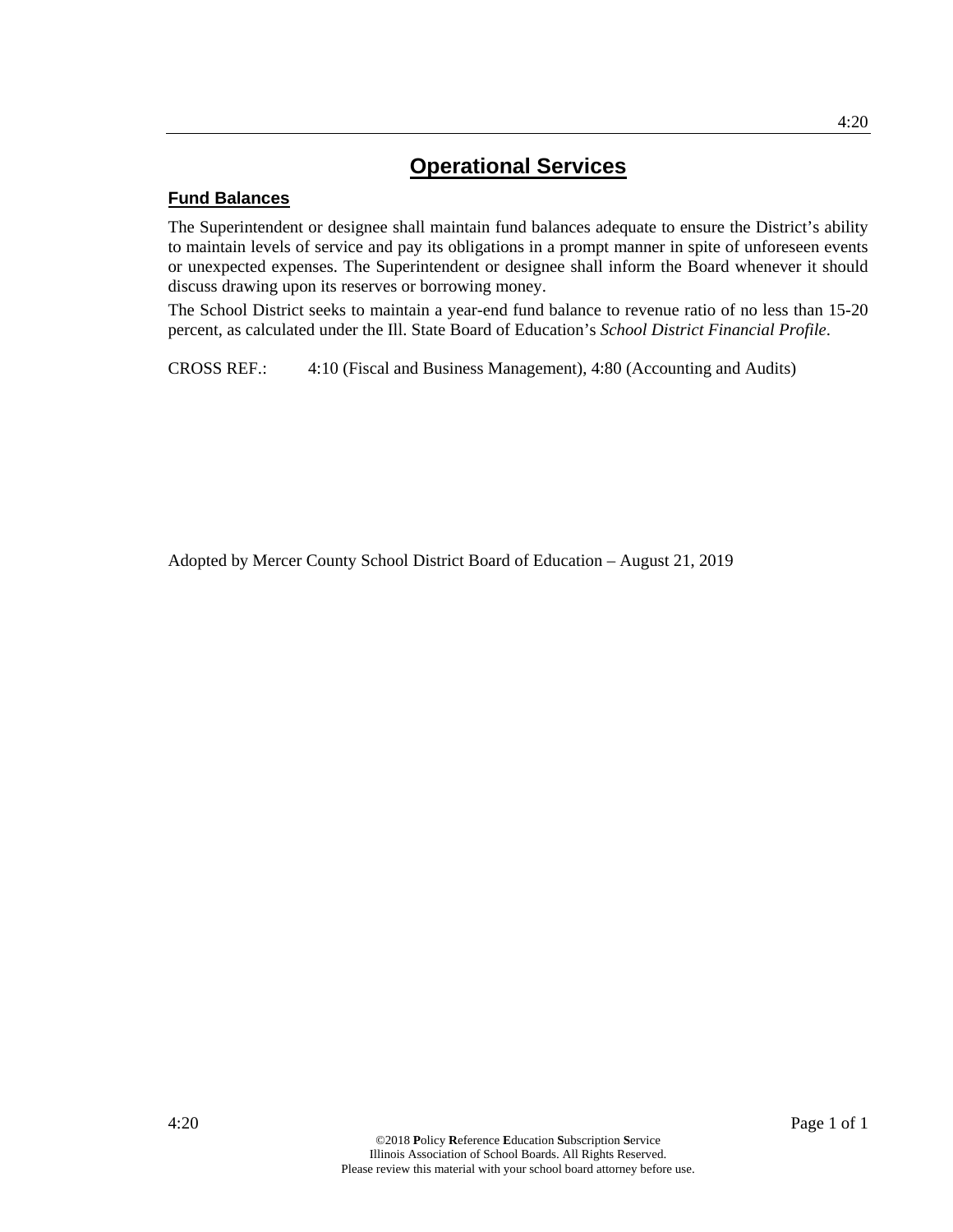## **Revenue and Investments**

### Revenue

The Superintendent or designee is responsible for making all claims for property tax revenue, State Aid, special State funds for specific programs, federal funds, and categorical grants.

### **Investments**

The Superintendent shall either appoint a Chief Investment Officer or serve as one. The Chief Investment Officer shall invest money that is not required for current operations, in accordance with this policy and State law.

The Chief Investment Officer and Superintendent shall use the standard of prudence when making investment decisions. They shall use the judgment and care, under circumstances then prevailing, that persons of prudence, discretion, and intelligence exercise in the management of their own affairs, not for speculation, but for investment, considering the safety of their capital as well as its probable income.

### Investment Objectives

The objectives for the School District's investment activities are:

- 1. Safety of Principal Every investment is made with safety as the primary and over-riding concern. Each investment transaction shall ensure that capital loss, whether from credit or market risk, is avoided.
- 2. Liquidity The investment portfolio shall provide sufficient liquidity to pay District obligations as they become due. In this regard, the maturity and marketability of investments shall be considered.
- 3. Rate of Return The highest return on investments is sought, consistent with the preservation of principal and prudent investment principles.
- 4. Diversification The investment portfolio is diversified as to materials and investments, as appropriate to the nature, purpose, and amount of the funds.

## Authorized Investments

The Chief Investment Officer may invest District funds in one or more of the following:

- 1. Bonds, notes, certificates of indebtedness, treasury bills, or other securities now or hereafter issued, that are guaranteed by the full faith and credit of the United States of America as to principal and interest.
- 2. Bonds, notes, debentures, or other similar obligations of the United States of America, its agencies, and its instrumentalities.

The term "agencies of the United States of America" includes: (a) the federal land banks, federal intermediate credit banks, banks for cooperative, federal farm credit banks, or any other entity authorized to issue debt obligations under the Farm Credit Act of 1971 and Acts amendatory thereto, (b) the federal home loan banks and the federal home loan mortgage corporation, and (c) any other agency created by Act of Congress.

3. Interest-bearing savings accounts, interest-bearing certificates of deposit or interest-bearing time deposits or any other investments constituting direct obligations of any bank as defined by the Illinois Banking Act.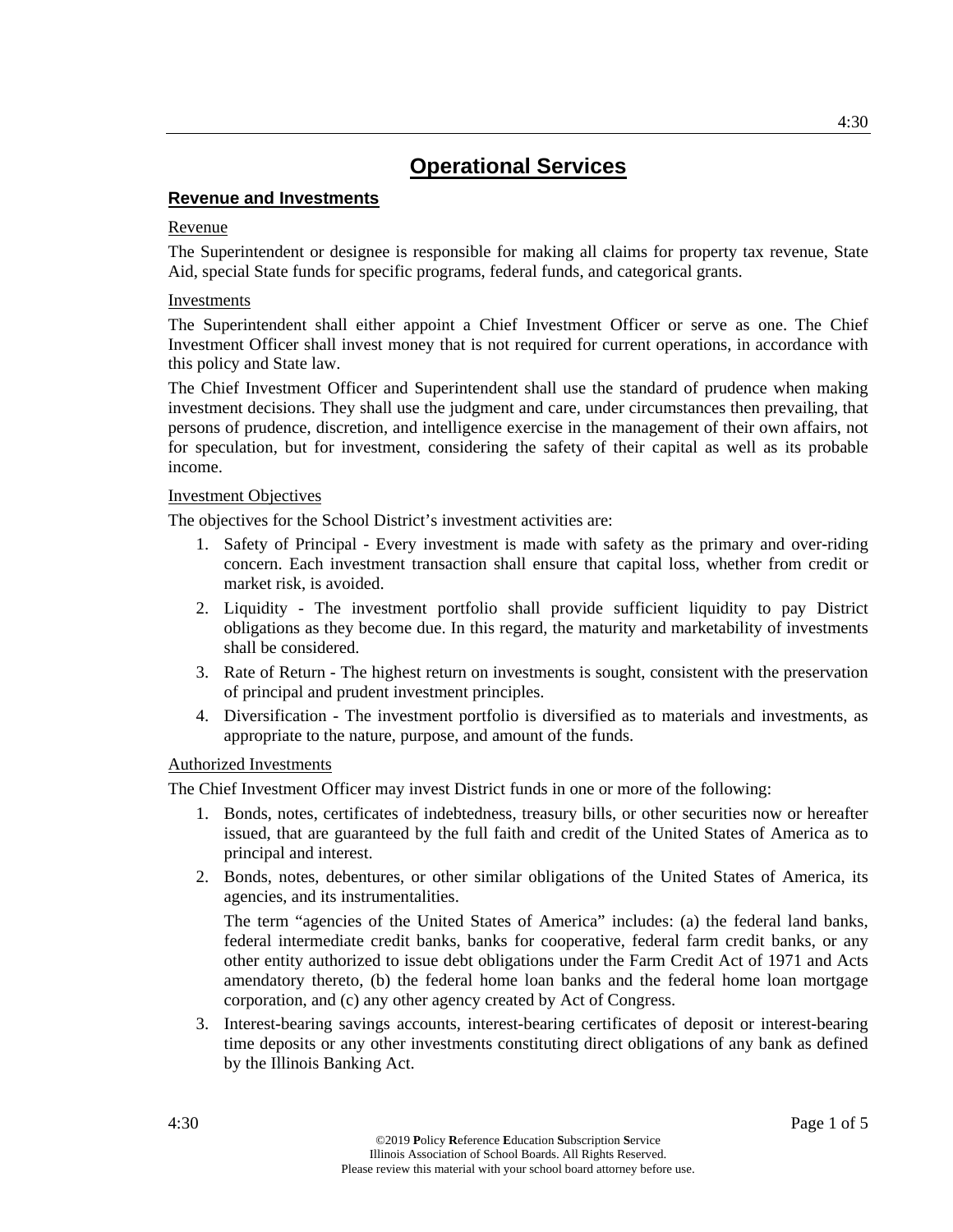- 4. Obligations of corporations organized in the United States with assets exceeding \$500,000,000 if: (a) such obligations are rated at the time of purchase at one of the three highest classifications established by at least two standard rating services and that mature not later than three years from the date of purchase, (b) such purchases do not exceed 10% of the corporation's outstanding obligations, and (c) no more than one-third of the District's funds may be invested in short term obligations of corporations.
- 5. Money market mutual funds registered under the Investment Company Act of 1940, provided that the portfolio of any such money market mutual fund is limited to obligations described in paragraph (1) or (2) and to agreements to repurchase such obligations.
- 6. Interest-bearing bonds of any county, township, city, village, incorporated town, municipal corporation, school district, the State of Illinois, any other state, or any political subdivision or agency of the State of Illinois or any other state, whether the interest earned is taxable or tax-exempt under federal law. The bonds shall be (a) registered in the name of the municipality, county, or other governmental unit, or held under a custodial agreement at a bank, and (b) rated at the time of purchase within the four highest general classifications established by a rating service of nationally recognized expertise in rating bonds of states and their political subdivisions.
- 7. Short term discount obligations of the Federal National Mortgage Association or in shares or other forms of securities legally issuable by savings banks or savings and loan associations incorporated under the laws of this State or any other state or under the laws of the United States. Investments may be made only in those savings banks or savings and loan associations, the shares, or investment certificates that are insured by the Federal Deposit Insurance Corporation. Any such securities may be purchased at the offering or market price thereof at the time of such purchase. All such securities so purchased shall mature or be redeemable on a date or dates prior to the time when, in the judgment of the Chief Investment Officer, the public funds so invested will be required for expenditure by the District or its governing authority.
- 8. Dividend-bearing share accounts, share certificate accounts, or class of share accounts of a credit union chartered under the laws of this State or the laws of the United States; provided, however, the principle office of any such credit union must be located within the State of Illinois. Investments may be made only in those credit unions the accounts of which are insured by applicable law.
- 9. A Public Treasurers' Investment Pool created under Section 17 of the State Treasurer Act. The District may also invest any public funds in a fund managed, operated, and administered by a bank, subsidiary of a bank, or subsidiary of a bank holding company or use the services of such an entity to hold and invest or advise regarding the investment of any public funds.
- 10. The Illinois School District Liquid Asset Fund Plus.
- 11. Repurchase agreements of government securities having the meaning set out in the Government Securities Act of 1986, as now or hereafter amended or succeeded, subject to the provisions of said Act and the regulations issued there under. The government securities, unless registered or inscribed in the name of the District, shall be purchased through banks or trust companies authorized to do business in the State of Illinois.

Except for repurchase agreements of government securities that are subject to the Government Securities Act of 1986, as now or hereafter amended or succeeded, the District may not purchase or invest in instruments that constitute repurchase agreements, and no financial institution may enter into such an agreement with or on behalf of the District unless the instrument and the transaction meet all of the following requirements: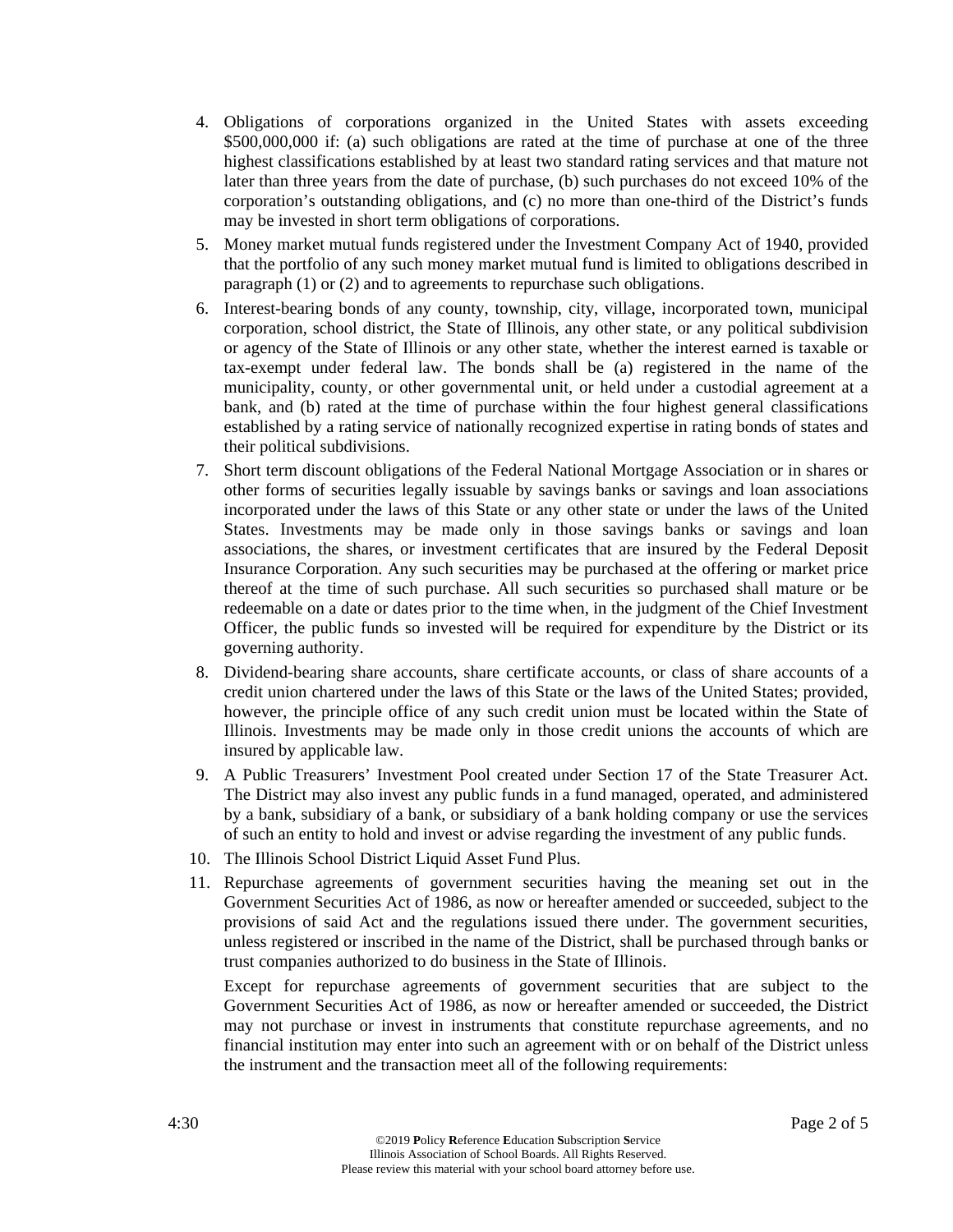- a. The securities, unless registered or inscribed in the name of the District, are purchased through banks or trust companies authorized to do business in the State of Illinois.
- b. The Chief Investment Officer, after ascertaining which firm will give the most favorable rate of interest, directs the custodial bank to "purchase" specified securities from a designated institution. The "custodial bank" is the bank or trust company, or agency of government, that acts for the District in connection with repurchase agreements involving the investment of funds by the District. The State Treasurer may act as custodial bank for public agencies executing repurchase agreements.
- c. A custodial bank must be a member bank of the Federal Reserve System or maintain accounts with member banks. All transfers of book-entry securities must be accomplished on a Reserve Bank's computer records through a member bank of the Federal Reserve System. These securities must be credited to the District on the records of the custodial bank and the transaction must be confirmed in writing to the District by the custodial bank.
- d. Trading partners shall be limited to banks or trust companies authorized to do business in the State of Illinois or to registered primary reporting dealers.
- e. The security interest must be perfected.
- f. The District enters into a written master repurchase agreement that outlines the basic responsibilities and liabilities of both buyer and seller.
- g. Agreements shall be for periods of 330 days or less.
- h. The Chief Investment Officer informs the custodial bank in writing of the maturity details of the repurchase agreement.
- i. The custodial bank must take delivery of and maintain the securities in its custody for the account of the District and confirm the transaction in writing to the District. The custodial undertaking shall provide that the custodian takes possession of the securities exclusively for the District; that the securities are free of any claims against the trading partner; and that any claims by the custodian are subordinate to the District's claims to rights to those securities.
- j. The obligations purchased by the District may only be sold or presented for redemption or payment by the fiscal agent bank or trust company holding the obligations upon the written instruction of the Chief Investment Officer.
- k. The custodial bank shall be liable to the District for any monetary loss suffered by the District due to the failure of the custodial bank to take and maintain possession of such securities.
- 12. Any investment as authorized by the Public Funds Investment Act, and Acts amendatory thereto. Paragraph 11 supersedes paragraphs 1-10 and controls in the event of conflict.

Except as provided herein, investments may be made only in banks, savings banks, savings and loan associations, or credit unions that are insured by the Federal Deposit Insurance Corporation or other approved share insurer.

The Chief Investment Officer and Superintendent shall regularly consider material, relevant, and decision-useful sustainability factors in evaluating investment decisions, within the bounds of financial and fiduciary prudence. Such factors include, but are not limited to: (1) corporate governance and leadership factors, (2) environmental factors, (3) social capital factors, (4) human capital factors, and (5) business model and innovation factors, as provided under the Ill. Sustainable Investing Act, 30 ILCS 238/.

## Selection of Depositories, Investment Managers, Dealers, and Brokers

The Chief Investment Officer shall establish a list of authorized depositories, investment managers, dealers and brokers based upon the creditworthiness, reputation, minimum capital requirements,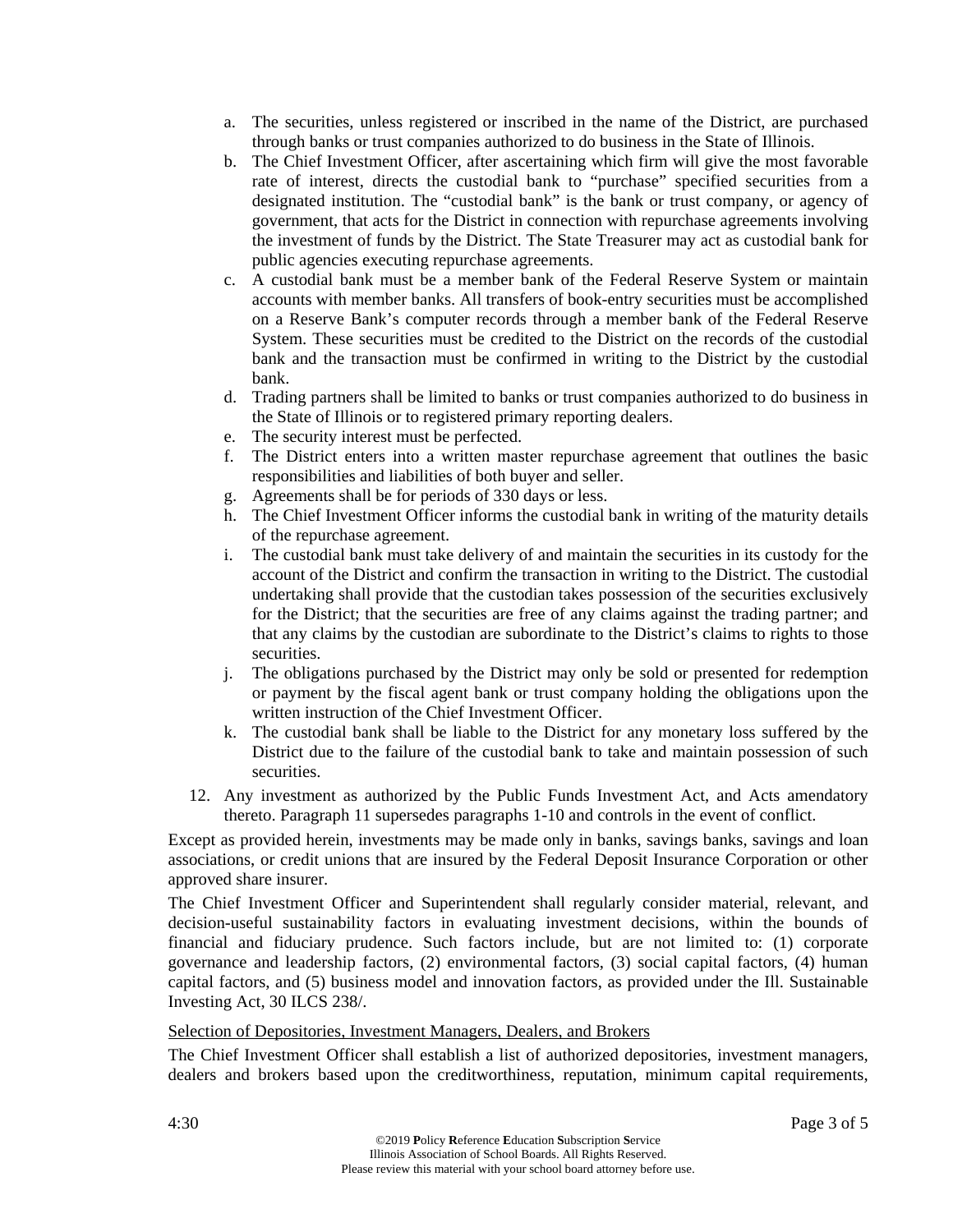qualifications under State law, as well as a long history of dealing with public fund entities. The Board will review and approve the list at least annually.

In order to be an authorized depository, each institution must submit copies of the last two sworn statements of resources and liabilities or reports of examination that the institution is required to furnish to the appropriate State or federal agency. Each institution designated as a depository shall, while acting as such depository, furnish the District with a copy of all statements of resources and liabilities or all reports of examination that it is required to furnish to the appropriate State or federal agency.

The above eligibility requirements of a bank to receive or hold public deposits do not apply to investments in an interest-bearing savings account, interest-bearing certificate of deposit, or interestbearing time deposit if: (1) the District initiates the investment at or through a bank located in Illinois, and (2) the invested public funds are at all times fully insured by an agency or instrumentality of the federal government.

The District may consider a financial institution's record and current level of financial commitment to its local community when deciding whether to deposit funds in that financial institution. The District may consider factors including:

- 1. For financial institutions subject to the federal Community Reinvestment Act of 1977, the current and historical ratings that the financial institution has received, to the extent that those ratings are publicly available, under the federal Community Reinvestment Act of 1977;
- 2. Any changes in ownership, management, policies, or practices of the financial institution that may affect the level of the financial institution's commitment to its community;
- 3. The financial impact that the withdrawal or denial of District deposits might have on the financial institution;
- 4. The financial impact to the District as a result of withdrawing public funds or refusing to deposit additional public funds in the financial institution; and
- 5. Any additional burden on the District's resources that might result from ceasing to maintain deposits of public funds at the financial institution under consideration.

## Collateral Requirements

All amounts deposited or invested with financial institutions in excess of any insurance limit shall be collateralized in accordance with the Public Funds Investment Act, 30 ILCS 235/. The Superintendent or designee shall keep the Board informed of collateral agreements.

## Safekeeping and Custody Arrangements

The preferred method for safekeeping is to have securities registered in the District's name and held by a third-party custodian. Safekeeping practices should qualify for the Governmental Accounting Standards Board Statement No. 3, Deposits with Financial Institutions, Investments (including Repurchase Agreements), and Reverse Repurchase Agreements, Category I, the highest recognized safekeeping procedures.

#### Controls and Report

The Chief Investment Officer shall establish a system of internal controls and written operational procedures to prevent losses arising from fraud, employee error, misrepresentation by third parties, or imprudent employee action.

The Chief Investment Officer shall provide a quarterly investment report to the Board. The report will: (1) assess whether the investment portfolio is meeting the District's investment objectives, (2) identify each security by class or type, book value, income earned, and market value, (3) identify those institutions providing investment services to the District, and (4) include any other relevant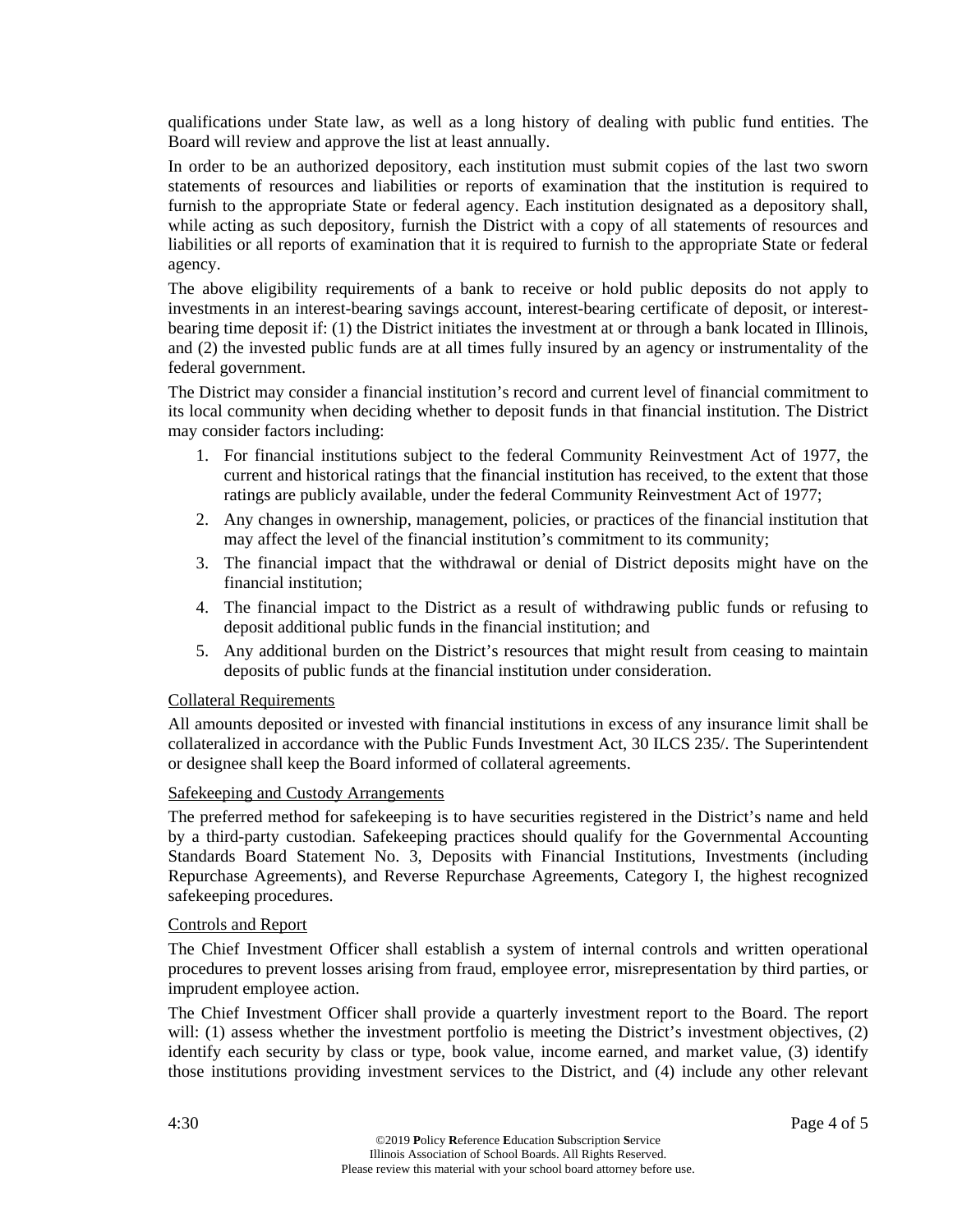information. The investment portfolio's performance shall be measured by appropriate and creditable industry standards for the investment type.

The Board will determine, after receiving the Superintendent's recommendation, which fund is in most need of interest income and the Superintendent shall execute a transfer. This provision does not apply when the use of interest earned on a particular fund is restricted.

#### Ethics and Conflicts of Interest

The Board and District officials will avoid any investment transaction or practice that in appearance or fact might impair public confidence. Board members are bound by the Board policy 2:100, *Board Member Conflict of Interest*. No District employee having influence on the District's investment decisions shall:

- 1. Have any interest, directly or indirectly, in any investments in which the District is authorized to invest,
- 2. Have any interest, directly or indirectly, in the sellers, sponsors, or managers of those investments, or
- 3. Receive, in any manner, compensation of any kind from any investments in that the agency is authorized to invest.
- LEGAL REF.: 30 ILCS 235/, Public Funds Investment Act. 30 ILCS 238/, Ill. Sustainable Investing Act. 105 ILCS 5/8-7, 5/10-22.44, 5/17-1, and 5/17-11.
- CROSS REF.: 2:100 (Board Member Conflict of Interest), 4:10 (Fiscal and Business Management), 4:80 (Accounting and Audits)

Adopted by Mercer County School District Board of Education – December 18, 2019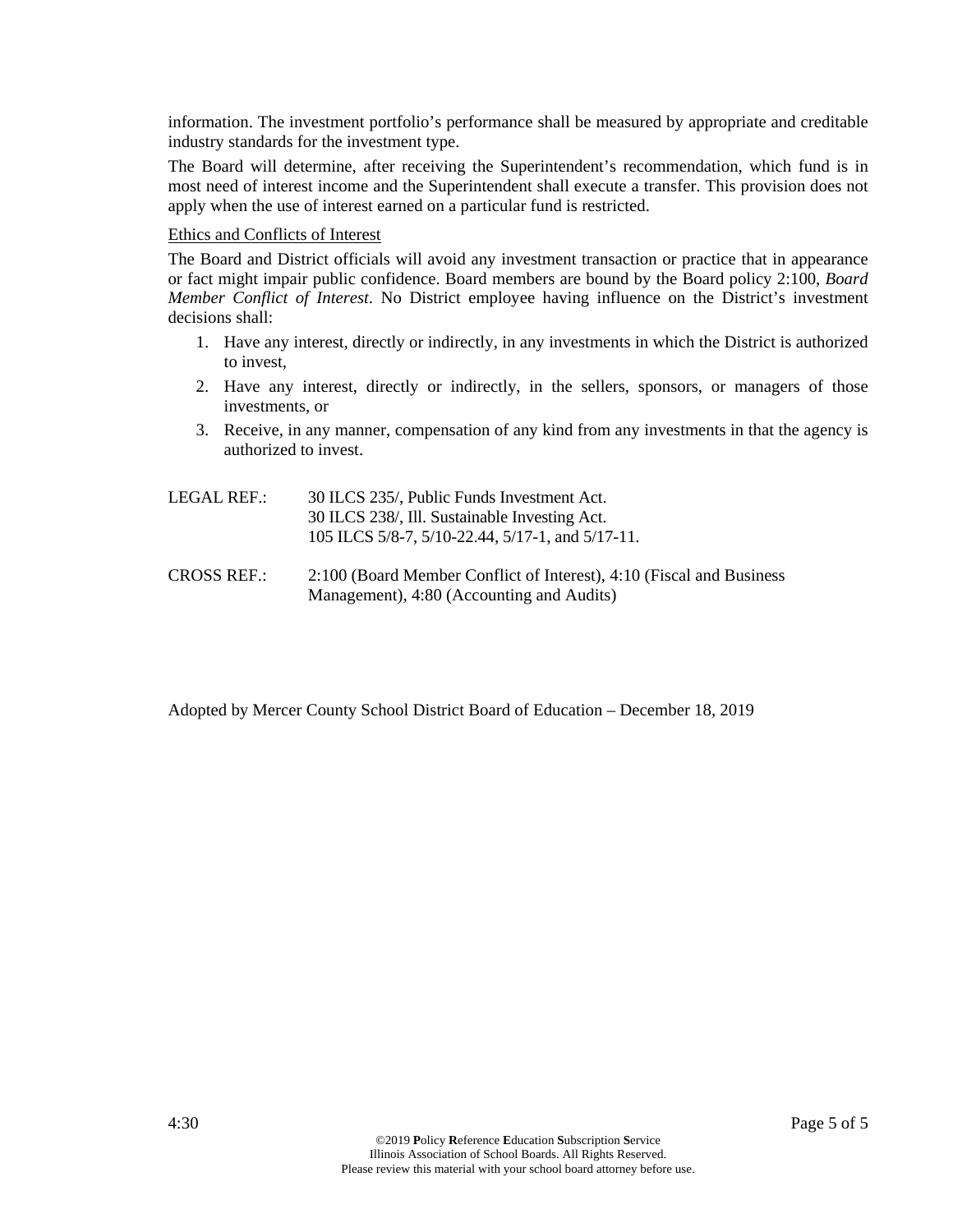## **Incurring Debt**

The Superintendent shall provide early notice to the School Board of the District's need to borrow money. The Superintendent or designee shall prepare all documents and notices necessary for the Board, at its discretion, to: (1) issue State Aid Anticipation Certificates, tax anticipation warrants, working cash fund bonds, bonds, notes, and other evidence of indebtedness, or (2) establish a line of credit with a bank or other financial institution. The Superintendent shall notify the State Board of Education before the District issues any form of long-term or short-term debt that will result in outstanding debt that exceeds 75% of the debt limit specified in State law.

### Bond Issue Obligations

In connection with the Board's issuance of bonds, the Superintendent shall be responsible for ensuring the District's compliance with federal securities laws, including the anti-fraud provisions of the Securities Act of 1933, as amended and, if applicable, the continuing disclosure obligations under Rule 15c2-12 of the Securities Exchange Act of 1934, as amended.

Additionally, in connection with the Board's issuance of bonds, the interest on which is excludable from *gross income* for federal income tax purposes, or which enable the District or bond holder to receive other federal tax benefits, the Board authorizes the Superintendent to establish written procedures for post-issuance compliance monitoring for such bonds to protect their tax-exempt (or tax-advantaged) status.

The Board may contract with outside professionals, such as bond counsel and/or a qualified financial consulting firm, to assist it in meeting the requirements of this subsection.

| <b>LEGAL REF.:</b> | Securities Act of 1933, 15 U.S.C. §77a et seq.<br>Securities Exchange Act of 1934, 15 U.S.C. §78a et seq.<br>17 C.F.R. §240.15c2-12.<br>Bond Authorization Act, 30 ILCS 305/2.<br>Bond Issue Notification Act, 30 ILCS 352/.<br>Local Government Debt Reform Act, 30 ILCS 350/.<br>Tax Anticipation Note Act, 50 ILCS 420/.<br>105 ILCS 5/17-16, 5/17-17, 5/18-18, and 5/19-1 et seq. |
|--------------------|---------------------------------------------------------------------------------------------------------------------------------------------------------------------------------------------------------------------------------------------------------------------------------------------------------------------------------------------------------------------------------------|
| <b>CROSS REF.:</b> | 4:10 (Fiscal and Business Management)                                                                                                                                                                                                                                                                                                                                                 |

ADMIN. PROC.: 4:40-AP (Preparing and Updating Disclosures)

Adopted by Mercer County School District Board of Education – December 18, 2019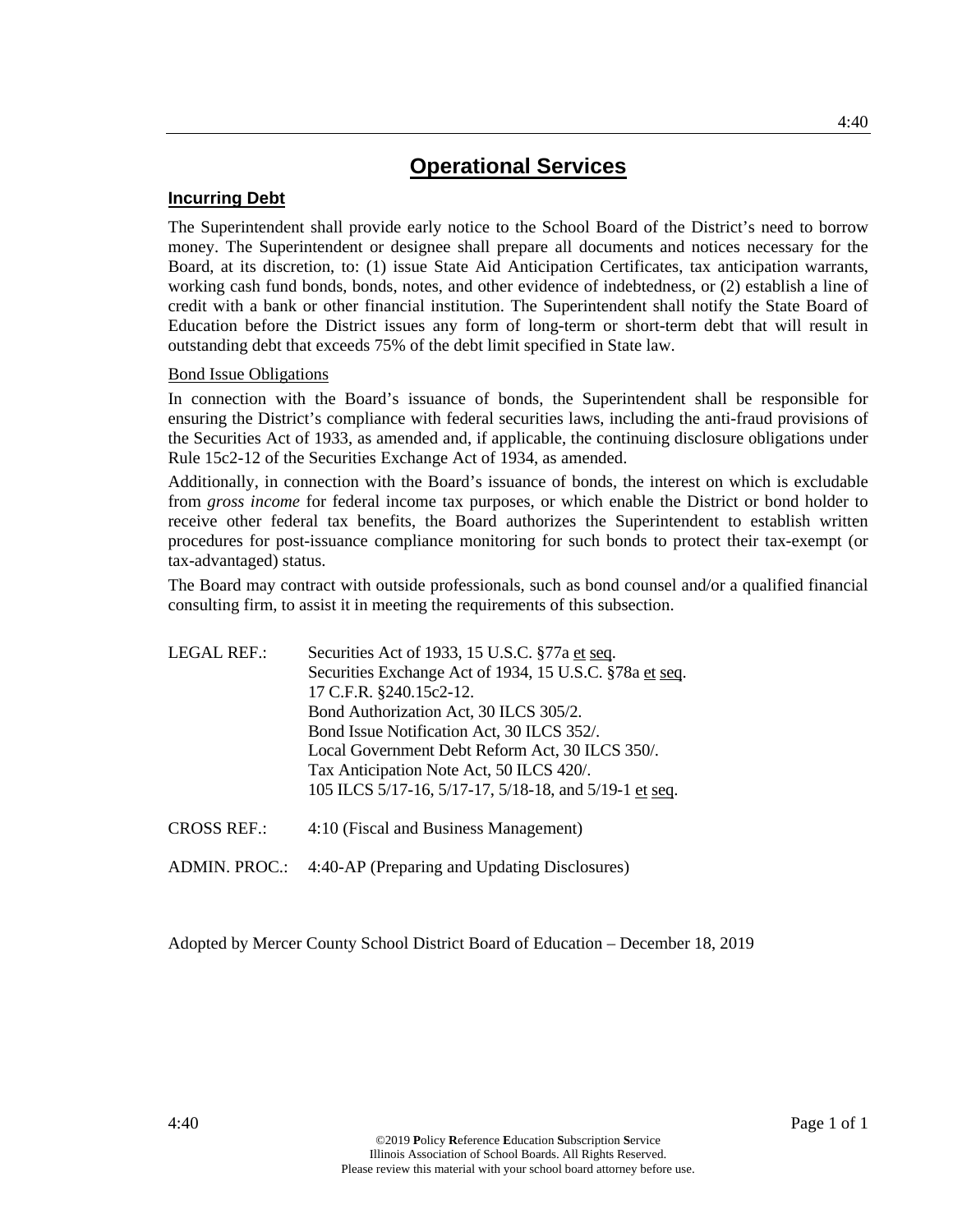## **Insufficient Fund Checks and Debt Recovery**

### Insufficient Fund Checks

The Superintendent or designee is responsible for collecting up to the maximum fee authorized by State law for returned checks written to the District that are not honored upon presentation to the respective bank or other depository institution for any reason. The Superintendent is authorized to contact the Board Attorney whenever necessary to collect the returned check amount, fee, collection costs and expenses, and interest.

### Delinquent Debt Recovery

The Superintendent is authorized to seek collection of delinquent debt owed the District to the fullest extent of the law.

A Local Debt Recovery Program may be available through the Illinois Office of the Comptroller (IOC) in the future. To participate in it, an intergovernmental agreement (IGA) between the District and the IOC must be in existence. The IGA establishes the terms under which the District may refer a delinquent debt to the IOC for an offset (deduction). The IOC may execute an offset, in the amount of the delinquent debt owed to the District, from a future payment that the State makes to an individual or entity responsible for paying the delinquent debt.

The Superintendent or designee shall execute the requirements of the IGA. While executing the requirements of the IGA, the Superintendent or designee is responsible, without limitation, for each of the following:

- 1. Providing a District-wide, uniform, method of notice and due process to the individual or entity against whom a claim for delinquent debt payment (*claim*) is made. Written notice and an opportunity to be heard must be given to the individual or entity responsible for paying a delinquent debt before the claim is certified to the IOC for offset. The notice must state the claim's amount, the reason for the amount due, the claim's date or time period, and a description of the process to challenge the claim. If reimbursable meals or snacks provided under the Hunger-Free Students' Bill of Rights Act are the basis of the District's delinquent debt claim of no less than \$500, the notice must be sent to a student's parent(s)/guardian(s) only after: (a) the student owes the District more than five meals and/or snacks; (b) the Superintendent or designee made: (i) repeated contacts to collect the amounts owed, and (ii) reasonable efforts to collect the amount due for at least one year; and (c) the District requested the student's parent(s)/guardian(s) to apply for meal benefits pursuant to policy 4:130, *Free and Reduced-Price Food Services*, and they either: (i) did not qualify, or (ii) refused to apply.
- 2. An individual or entity challenging a claim shall be provided an informal proceeding to refute the claim's existence, amount, or current collectability; the decision following this proceeding shall be reviewable.
	- a. If a waiver of student fees is requested as a challenge to paying the claim, and the waiver of student fees is denied, an appeal of the denial of a fee waiver request shall be handled according to 4:140, *Waiver of Student Fees*. If no waiver of student fees is requested, reviews regarding payment of the claim shall be handled according to this policy before certification to the IOC for offset.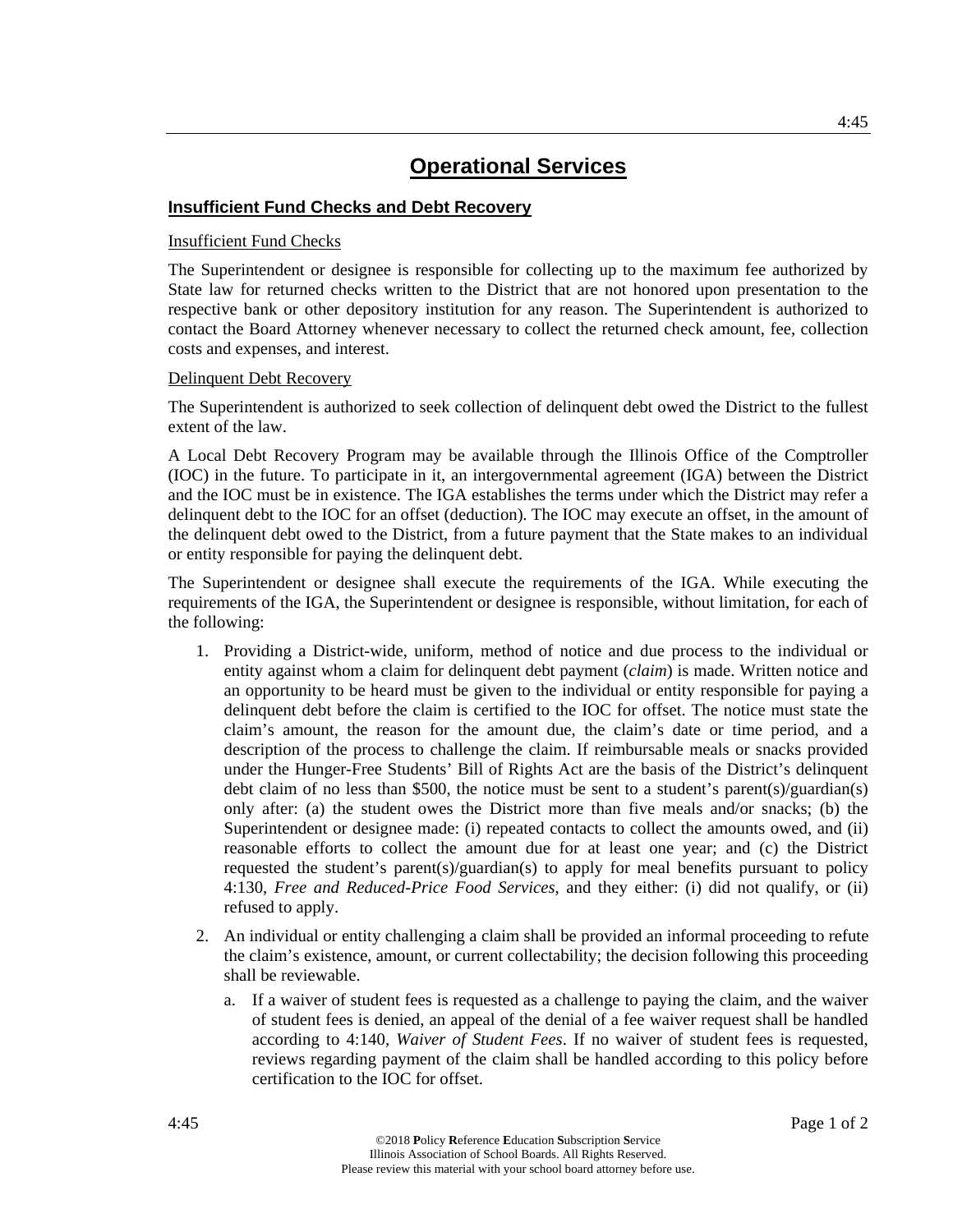- b. If application for meal benefits pursuant to policy 4:130, *Free and Reduced-Price Food Services,* is requested as a challenge to paying the claim, and the request is denied, an appeal of the denial of the request shall be handled according to 4:130, *Free and Reduced-Price Food Services*. If no request for meal benefits is received, review of the claim's payment shall be handled according to this policy before certification to the IOC for offset.
- 3. Certifying to the IOC that the debt is past due and legally enforceable, and notifying the IOC of any change in the status of an offset claim for delinquent debt.
- 4. Responding to requests for information from the IOC to facilitate the prompt resolution of any administrative review requests received by the IOC.

LEGAL REF.: 15 ILCS 405/10.05 and 10.05d. 105 ILCS 123/, Hunger-Free Students' Bill of Rights Act. 810 ILCS 5/3-806.

**Adopted by Mercer County School District #404 Board of Education on February 20, 2019.**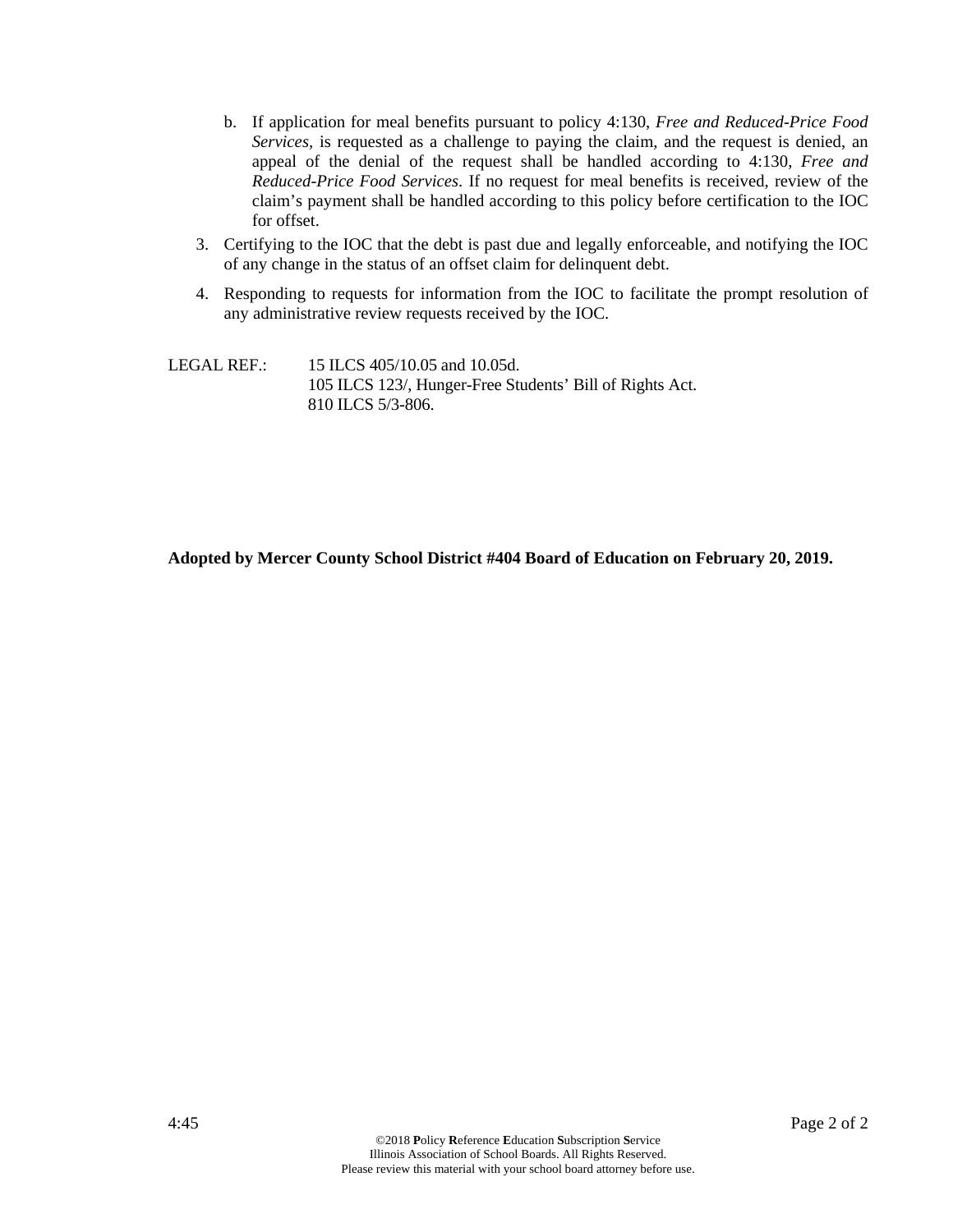## **Payment Procedures**

The Treasurer shall prepare a list of all due and payable bills, indicating vendor name and amount, and shall present it to the School Board in advance of the Board's first regular monthly meeting or, if necessary, a special meeting. These bills are reviewed by the Board, after which they may be approved for payment by Board order. Approval of all bills shall be given by a roll call vote, and the votes shall be recorded in the minutes. The Treasurer shall pay the bills after receiving a Board order or pertinent portions of the Board minutes, even if the minutes are unapproved, provided the order or minutes are signed by the Board President and Secretary, or a majority of the Board.

The Treasurer is authorized, without further Board approval, to pay Social Security taxes, wages, pension contributions, utility bills, and other recurring bills. These disbursements shall be included in the listing of bills presented to the Board.

The Board authorizes the Superintendent or designee to establish revolving funds and a petty cash fund system for school cafeterias, lunchrooms, athletics, or similar purposes, provided such funds are maintained in accordance with Board policy 4:80, *Accounting and Audits*, and remain in the custody of an employee who is properly bonded according to State law.

| LEGAL REF.:        | 105 ILCS $5/8-16$ , $5/10-7$ , and $5/10-20.19$ .<br>23 Ill.Admin.Code \$100.70.                            |
|--------------------|-------------------------------------------------------------------------------------------------------------|
| <b>CROSS REF.:</b> | 4:55 (Use of Credit and Procurement Cards), 4:60 (Purchases and Contracts),<br>4:80 (Accounting and Audits) |

Adopted by Mercer County School District Board of Education – May 20, 2020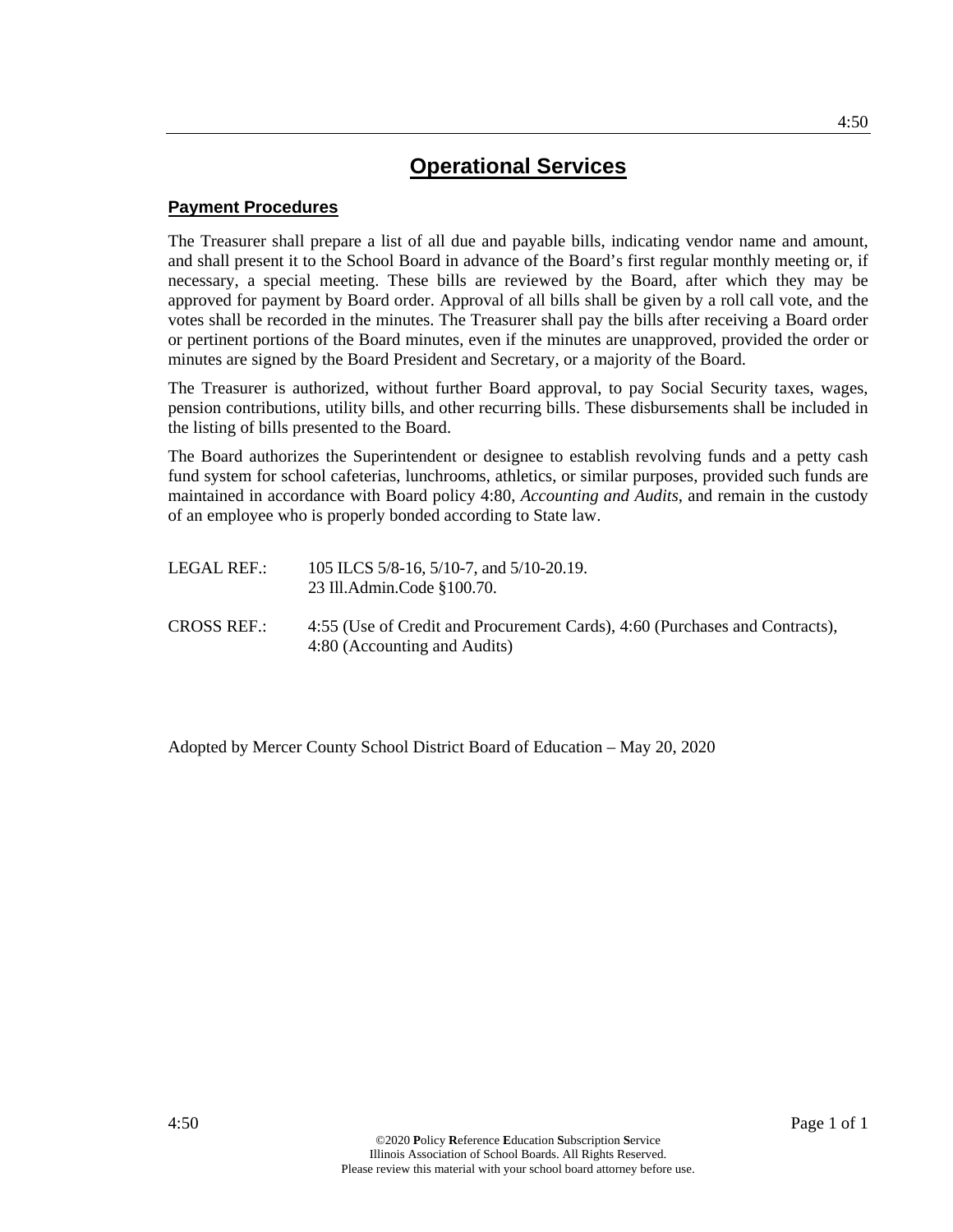## **Use of Credit and Procurement Cards**

The Superintendent and employees designated by the Superintendent are authorized to use District credit and procurement cards to simplify the acquisition, receipt, and payment of purchases and travel expenses incurred on the District's behalf Credit and procurement cards shall only be used for those expenses that are for the District's benefit and serve a valid and proper public purpose; they shall not be used for personal purchases. Cardholders are responsible for exercising due care and judgment and for acting in the District's best interests.

The Superintendent or designee shall manage the use of District credit and procurement cards by employees. It is the Board's responsibility, through the audit and approval process, to determine whether District credit and procurement card use by the Superintendent is appropriate.

In addition to the other limitations contained in this and other Board policies, District credit and procurement cards are governed by the following restrictions:

- 1. Credit and/or procurement cards may only be used to pay certain job-related expenses or to make purchases on behalf of the Board or District or any student activity fund, or for purposes that would otherwise be addressed through a conventional revolving fund.
- 2. The Superintendent or designee shall instruct the issuing bank to block the cards' use at unapproved merchants.
- 3. Each cardholder, other than the Superintendent, may charge no more than \$500 in a single purchase and no more than \$1000 within a given month without prior authorization from the Superintendent.
- 4. The Superintendent or designee must approve the use of a District credit or procurement card whenever such use is by telephone, fax, and the Internet. Permission shall be withheld when the use violates any Board policy, is from a vendor whose reputation has not been verified, or would be more expensive than if another available payment method were used.
- 5. The consequences for unauthorized purchases include, but are not limited to, reimbursing the District for the purchase amount, loss of cardholding privileges, and, if made by an employee, discipline up to and including discharge.
- 6. All cardholders must sign a statement affirming that they are familiar with this policy.

The Superintendent shall implement a process whereby all purchases using a District credit or procurement card are reviewed and approved by someone other than the cardholder or someone under the cardholder's supervision.

- 7. Cardholders must submit the original, itemized receipt to document all purchases.
- 8. No individual may use a District credit or procurement card to make purchases in a manner contrary to State law, including, but not limited to, the bidding and other purchasing requirements in 105 ILCS 5/10-20.21, or any Board policy.
- 9. The Superintendent or designee shall account for any financial or material reward or rebate offered by the company or institution issuing the District credit or procurement card and shall ensure that it is used for the District's benefit.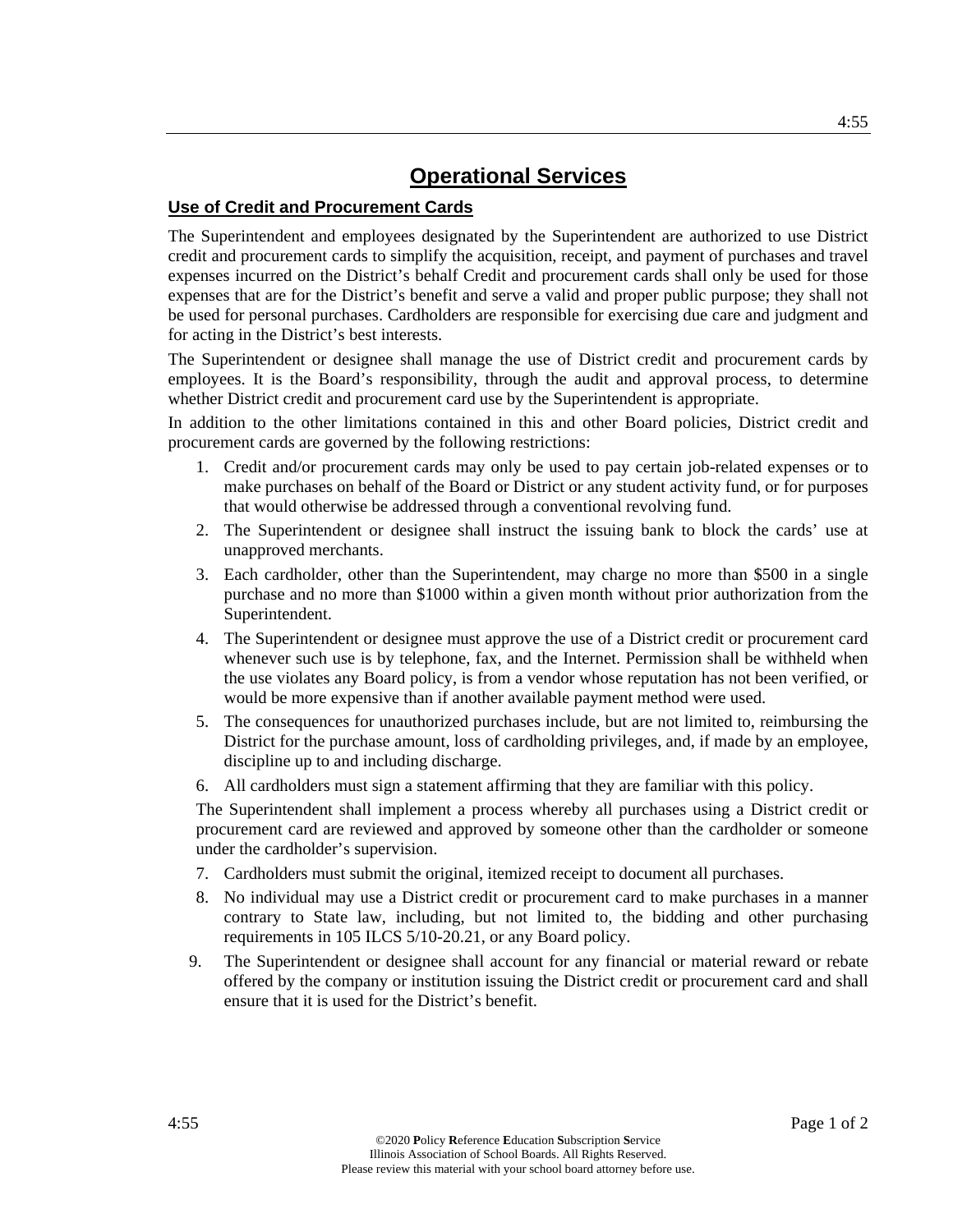| LEGAL REF.: | 105 ILCS 5/10-20.21.          |
|-------------|-------------------------------|
|             | 23 Ill.Admin.Code §100.70(d). |

CROSS REF.: 4:50 (Payment Procedures), 4:60 (Purchases and Contracts), 4:80 (Accounting and Audits), 4:90 (Student Activity and Fiduciary Funds), 5:60 (Expenses)

Adopted by Mercer County School District Board of Education – January 20, 2021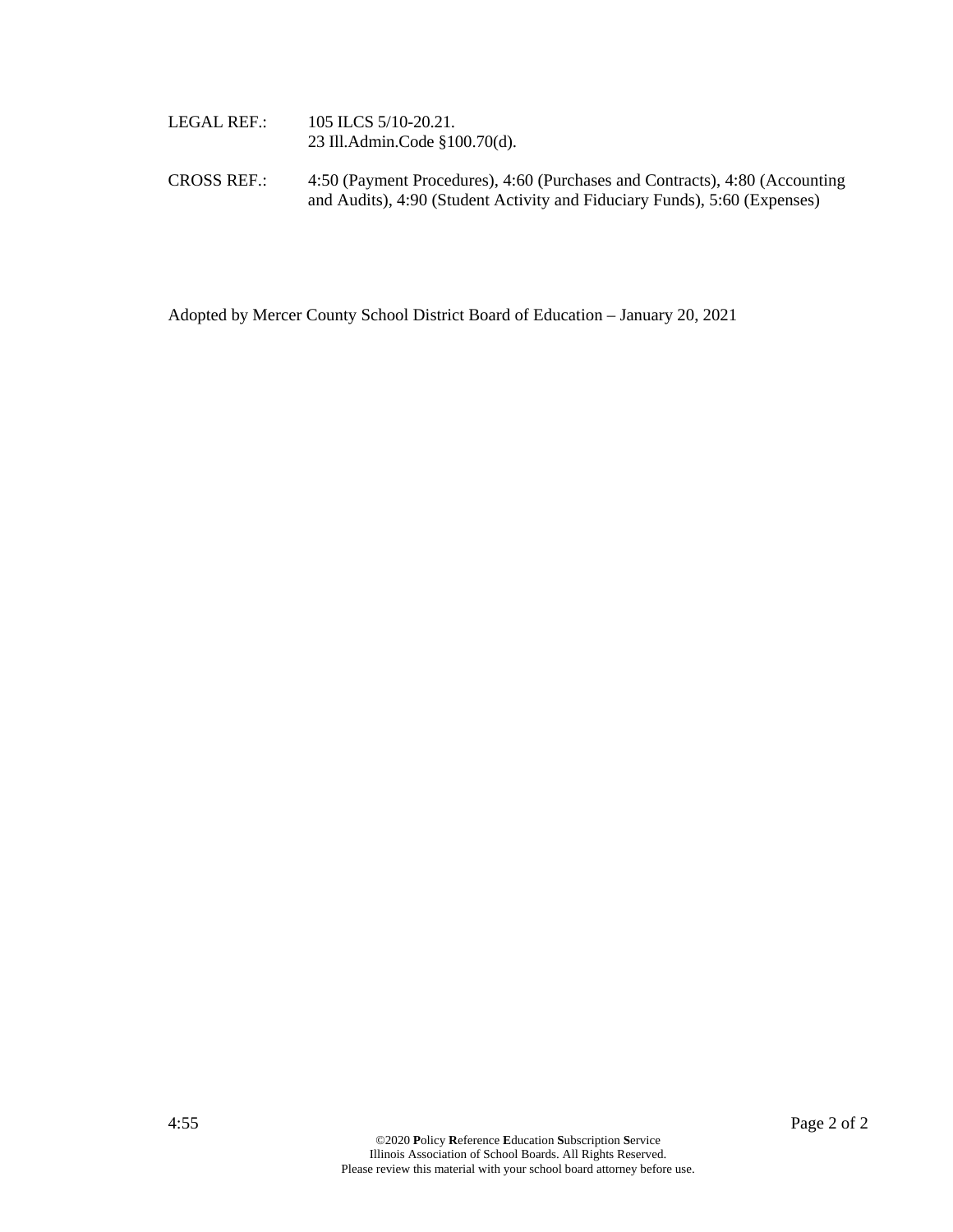## **Purchases and Contracts**

The Superintendent shall manage the District's purchases and contracts in accordance with State law, the standards set forth in this policy, and other applicable School Board policies.

## Standards for Purchasing and Contracting

All purchases and contracts shall be entered into in accordance with applicable federal and State law. The Board Attorney shall be consulted as needed regarding the legal requirements for purchases or contracts. All contracts shall be approved or authorized by the Board.

All purchases and contracts should support a recognized District function or purpose as well as provide for good quality products and services at the lowest cost, with consideration for service, reliability, and delivery promptness, and in compliance with State law. No purchase or contract shall be made or entered into as a result of favoritism, extravagance, fraud, or corruption.

Adoption of the annual budget authorizes the Superintendent or designee to purchase budgeted supplies, equipment, and services, provided that State law is followed. Purchases of items outside budget parameters require prior Board approval, except in an emergency.

When presenting a contract or purchase for Board approval, the Superintendent or designee shall ensure that it complies with applicable federal and State law, including but not limited to, those specified below:

- 1. Supplies, materials, or work involving an expenditure in excess of \$25,000 must comply with the State law bidding procedure, 105 ILCS 5/10-20.21, unless specifically exempted.
- 2. Construction, lease, or purchase of school buildings must comply with State law and Board policy 4:150, *Facility Management and Building Programs*.
- 3. Guaranteed energy savings must comply with 105 ILCS 5/19b-1 et seq.
- 4. Third party non-instructional services must comply with 105 ILCS 5/10-22.34c.
- 5. Goods and services that are intended to generate revenue and other remunerations for the District in excess of \$1,000, including without limitation vending machine contracts, sports and other attire, class rings, and photographic services, must comply with 105 ILCS 5/10- 20.21(b-5). The Superintendent or designee shall keep a record of: (1) each vendor, product, or service provided, (2) the actual net revenue and non-monetary remuneration from each contract or agreement, and (3) how the revenue was used and to whom the non-monetary remuneration was distributed. The Superintendent or designee shall report this information to the Board by completing the necessary forms that must be attached to the District's annual budget.
- 6. Any contract to purchase food with a bidder or offeror must comply with 105 ILCS 5/10- 20.21(b-10).
- 7. The purchase of paper and paper products must comply with 105 ILCS 5/10-20.19c and Board policy 4:70, *Resource Conservation*.
- 8. Each contractor with the District is bound by each of the following:
	- a. In accordance with 105 ILCS  $5/10-21.9(f)$ : (1) prohibit any of its employees who is or was found guilty of a criminal offense listed in 105 ILCS 5/10-21.9(c) and 5/21B-80(c) to have direct, daily contact at a District school or school-related activity with one or more student(s); (2) prohibits any of the contractor's employees from having direct, daily contact with one or more students if the employee was found guilty of any offense in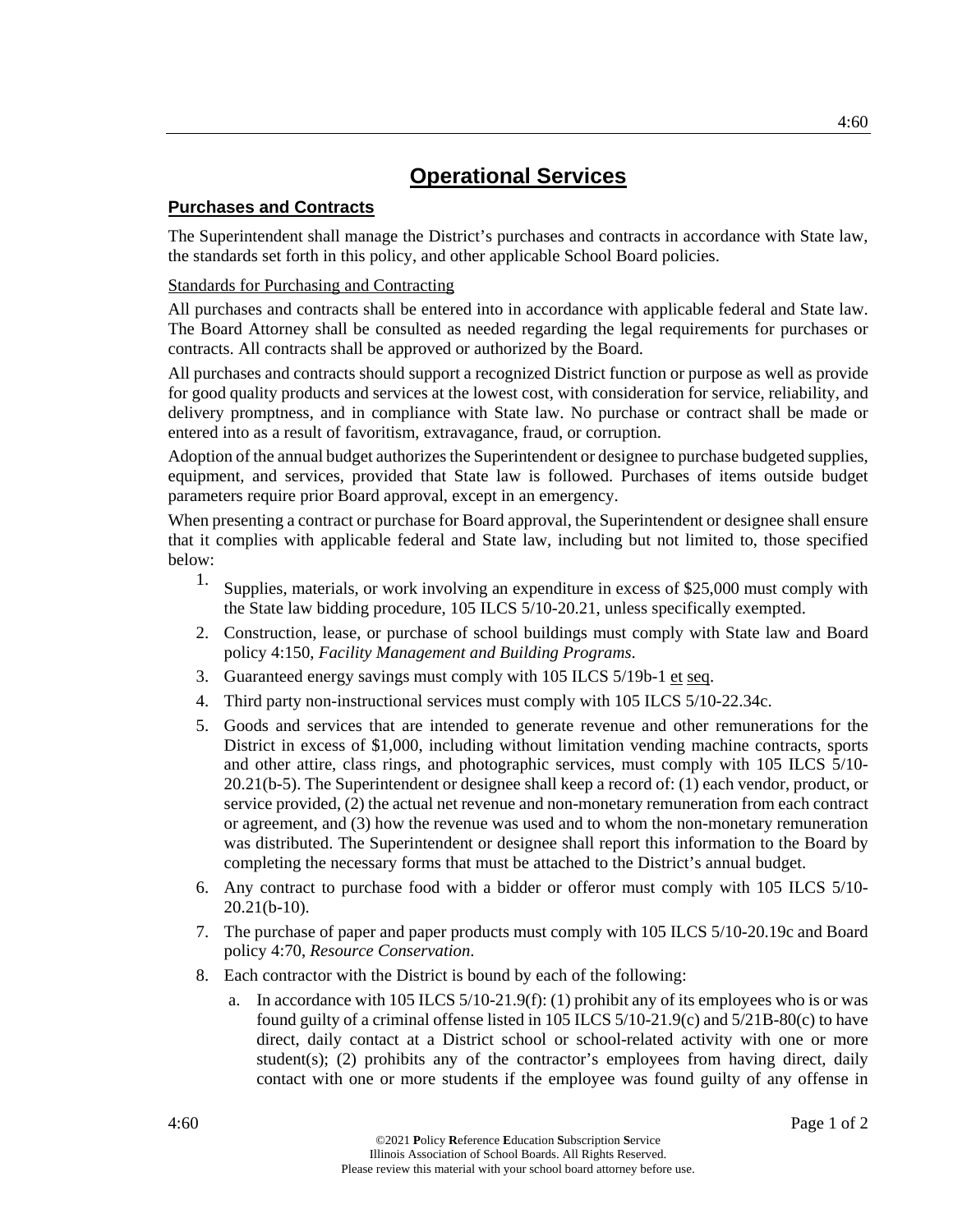5/21B-80(b) (certain drug offenses) until seven years following the end of the employee's sentence for the criminal offense; and (3) require each of its employees who will have direct, daily contact with student(s) to cooperate during the District's fingerprint-based criminal history records check on him or her.

- b. In accordance with 105 ILCS 5/24-5: (1) concerning each new employee of a contractor that provides services to students or in schools, provide the District with evidence of physical fitness to perform the duties assigned and freedom from communicable disease if the employee will have direct, daily contact with one or more student(s); and (2) require any new or existing employee who has and will have direct, daily contact with one or more student(s) to complete additional health examinations as required by the District and be subject to additional health examinations, including tuberculosis screening, as required by the Ill. Department of Public Health rules or order of a local health official.
- 9. After 1-1-23, any pavement engineering project using a coal tar-based sealant product or high polycyclic aromatic hydrocarbon sealant product for pavement engineering-related use must comply with the Coal Tar Sealant Disclosure Act.
- 10. Purchases made with federal or State awards must comply with 2 C.F.R. Part 200 and 30 ILCS 708/, as applicable, and any terms of the award.

The Superintendent or designee shall: (1) execute the reporting and website posting mandates in State law concerning District contracts, and (2) monitor the discharge of contracts, contractors' performances, and the quality and value of services or products being provided.

| LEGAL REF.:        | 2 C.F.R. Part 200.                                                             |
|--------------------|--------------------------------------------------------------------------------|
|                    | 105 ILCS 5/10-20.19c, 5/10-20.21, 5/10-21.9, 5/10-22.34c, 5/19b-1 et seq., and |
|                    | $5/24-5$ .                                                                     |
|                    | 30 ILCS 708/, Grant Accountability and Transparency Act.                       |
|                    | 410 ILCS 170/, Coal Tar Sealant Disclosure Act.                                |
|                    | 820 ILCS 130/, Prevailing Wage Act.                                            |
| <b>CROSS REF.:</b> | 2:100 (Board Member Conflict of Interest), 4:70 (Resource Conservation), 4:150 |
|                    | (Facility Management and Building Programs), 4:175 (Convicted Child Sex)       |
|                    | Offender; Screening; Notifications)                                            |

Adopted by Mercer County School Board of Education on December 15, 2021.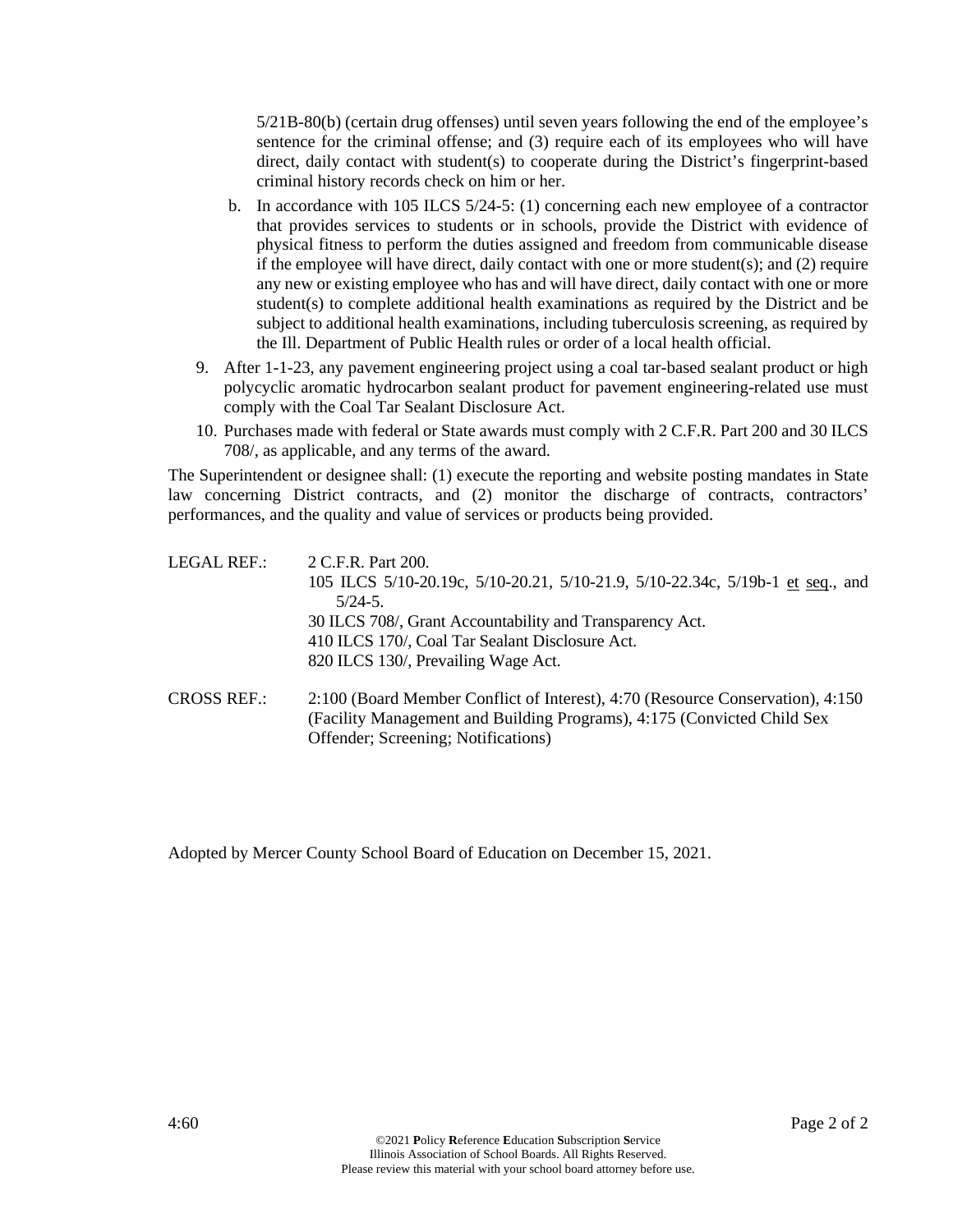### **Resource Conservation**

The Superintendent or designee shall manage a program of energy and resource conservation for the District that includes:

- 1. Periodic review of procurement procedures and specifications to ensure that purchased products and supplies are reusable, durable, or made from recycled materials, if economically and practically feasible.
- 2. Purchasing recycled paper and paper products in amounts that will, at a minimum, meet the specifications in the School Code, if economically and practically feasible.
- 3. Periodic review of procedures on the reduction of solid waste generated by academic, administrative, and other institutional functions. These procedures shall: (a) require recycling the District's waste stream, including landscape waste, computer paper, and white office paper, if economically and practically feasible; (b) include investigation of the feasibility of potential markets for other recyclable materials that are present in the District's waste stream; and (c) be designed to achieve, before July 1, 2020, at least a 50% reduction in the amount of solid waste that is generated by the District.
- 4. Adherence to energy conservation measures.

LEGAL REF.: 105 ILCS 5/10-20.19c.

CROSS REF.: 4:60 (Purchases and Contracts), 4:150 (Facility Management and Building Programs)

Adopted by Mercer County School Board of Education on October 18, 2017.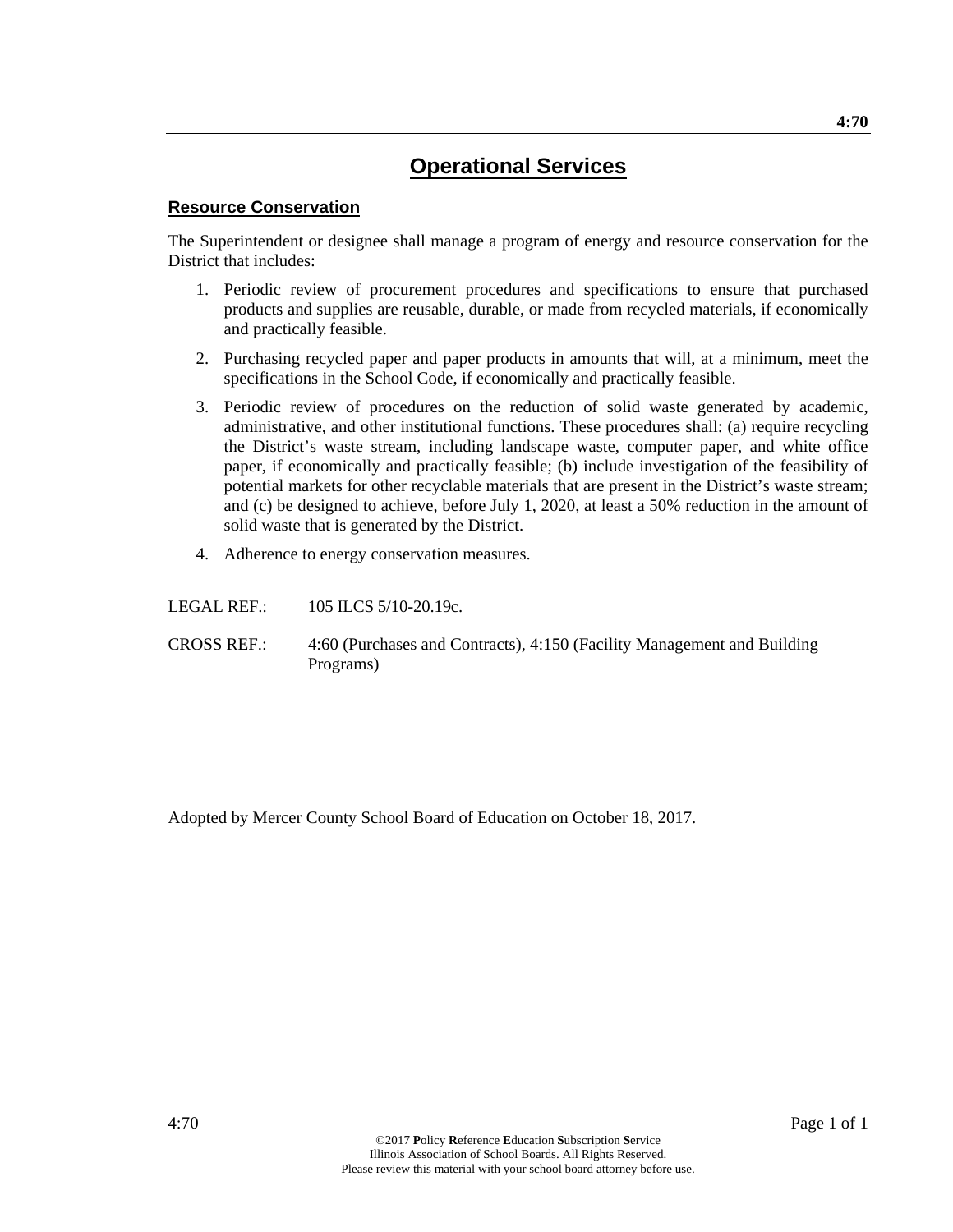## **Accounting and Audits**

The School District's accounting and audit services shall comply with the *Requirements for Accounting, Budgeting, Financial Reporting, and Auditing,* as adopted by the Ill. State Board of Education (ISBE), State and federal laws and regulations, and generally accepted accounting principles. Determination of liabilities and assets, prioritization of expenditures of governmental funds, and provisions for accounting disclosures shall be made in accordance with government accounting standards as directed by the auditor designated by the Board. The Superintendent, in addition to other assigned financial responsibilities, shall report monthly on the District's financial performance, both income and expense, in relation to the financial plan represented in the budget.

## Annual Audit

At the close of each fiscal year, the Superintendent shall arrange an audit of the District funds, accounts, statements, and other financial matters. The audit shall be performed by an independent certified public accountant designated by the Board and be conducted in conformance with prescribed standards and legal requirements. A complete and detailed written audit report shall be provided to each Board member and to the Superintendent. The Superintendent shall annually, on or before October 15, submit an original and one copy of the audit to the Regional Superintendent of Schools.

### Annual Financial Report

The Superintendent or designee shall annually prepare and submit the Annual Financial Report on a timely basis using the form adopted by the ISBE. The Superintendent shall review and discuss the Annual Financial Report with the Board before it is submitted.

#### Inventories

The Superintendent or designee is responsible for establishing and maintaining accurate inventory records. The inventory record of supplies and equipment shall include a description of each item, quantity, location, purchase date, and cost or estimated replacement cost, unless the supplies and equipment are acquired by the District pursuant to a federal or State grant award, in which case the inventory record shall also include the information required by 2 C.F.R. §200.313, if applicable. The Superintendent shall establish procedures for the management of property acquired by the District under grant awards that comply with federal and State law.

#### Capitalization Threshold

To be considered a capital asset for financial reporting purposes, a capital item must be at or above a capitalization threshold of \$5,000 and have an estimated useful life greater than one year.

#### **Disposition of District Property**

The Superintendent or designee shall notify the Board, as necessary, of the following so that the Board may consider its disposition: (1) District personal property (property other than buildings and land) that is no longer needed for school purposes, and (2) school site, building, or other real estate that is unnecessary, unsuitable, or inconvenient. Notwithstanding the above, the Superintendent or designee may unilaterally dispose of personal property of a diminutive value. The Superintendent shall establish procedures for the disposition of property acquired by the District under grant awards that comply with federal and State law.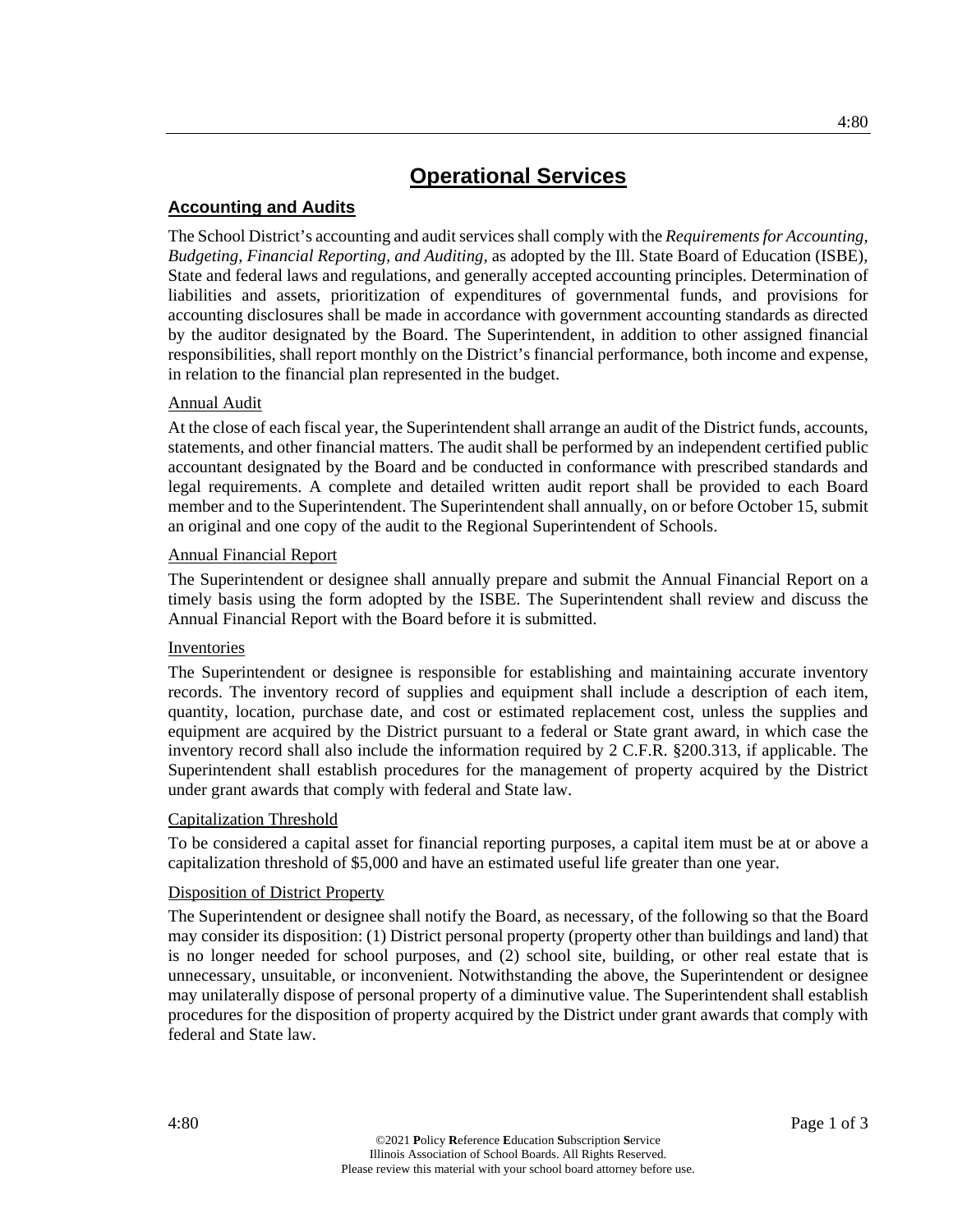### Taxable Fringe Benefits

The Superintendent or designee shall: (1) require that all use of District property or equipment by employees is for the District's convenience and best interests unless it is a Board-approved fringe benefit, and (2) ensure compliance with the Internal Revenue Service regulations regarding when to report an employee's personal use of District property or equipment as taxable compensation.

### Controls for Revolving Funds and Petty Cash

Revolving funds and the petty cash system are established in Board policy 4:50, *Payment Procedures*. The Superintendent shall: (1) designate a custodian for each revolving fund and petty cash fund, (2) obtain a bond for each fund custodian, and (3) maintain the funds in compliance with this policy, State law, and ISBE rules. A check for the petty cash fund may be drawn payable to the designated petty cash custodian. Bank accounts for revolving funds are limited to a maximum balance of \$500.00. All expenditures from these bank accounts must be directly related to the purpose for which the account was established and supported with documentation, including signed invoices or receipts. All deposits into these bank accounts must be accompanied with a clear description of their intended purpose. The Superintendent or designee shall include checks written to reimburse revolving funds on the Board's monthly listing of bills indicating the recipient and including an explanation.

### Control Requirements for Checks

The Board must approve all bank accounts opened or established in the District's or a District school's name or with the District's Federal Employer Identification Number. All checks issued by the School District must be signed by either the Treasurer or Board President, except that checks from accounts containing student activity funds or fiduciary funds and checks from revolving accounts may be signed by their respective account custodians.

#### Internal Controls

The Superintendent is primarily responsible for establishing and implementing a system of internal controls for safeguarding the District's financial condition; the Board, however, will oversee these safeguards. The control objectives are to ensure efficient business and financial practices, reliable financial reporting, and compliance with State law and Board policies, and to prevent losses from fraud, waste, and abuse, as well as employee error, misrepresentation by third parties, or other imprudent employee action.

The Superintendent or designee shall annually audit the District's financial and business operations for compliance with established internal controls and provide the results to the Board. The Board may from time-to-time engage a third party to audit internal controls in addition to the annual audit.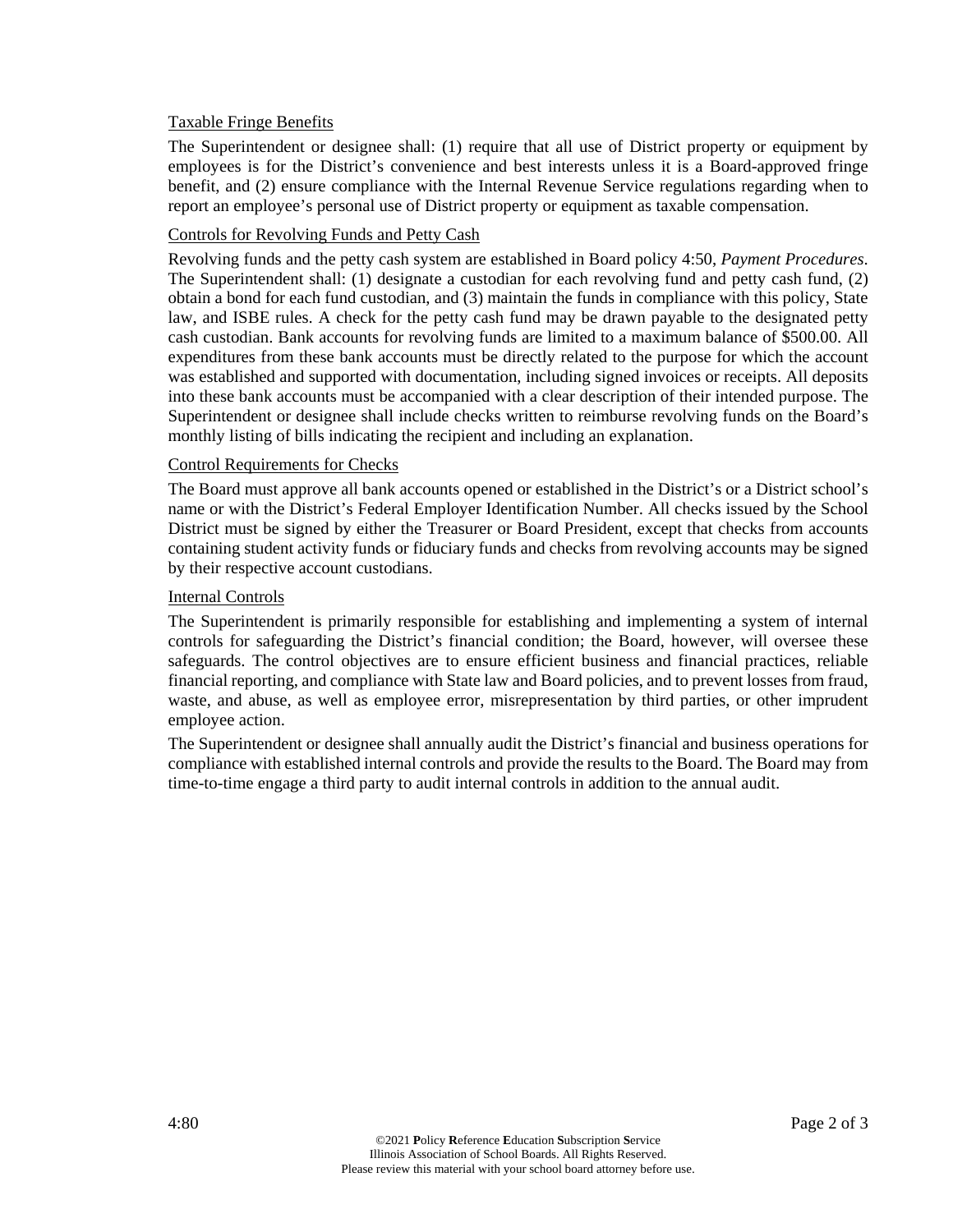| LEGAL REF.: | 2 C.F.R. §200 et seq.                                                              |
|-------------|------------------------------------------------------------------------------------|
|             | 30 ILCS 708/, Grant Accountability and Transparency Act, implemented by 44         |
|             | Ill.Adm.Code 7000 et seq.                                                          |
|             | 105 ILCS 5/2-3.27, 5/2-3.28, 5/3-7, 5/3-15.1, 5/5-22, 5/10-21.4, 5/10-20.19, 5/10- |
|             | 22.8, and $5/17-1$ et seq.                                                         |
|             | 23 Ill.Admin.Code Part 100.                                                        |
|             |                                                                                    |

CROSS REF.: 4:10 (Fiscal and Business Management), 4:50 (Payment Procedures), 4:55 (Use of Credit and Procurement Cards), 4:90 (Student Activity and Fiduciary Funds)

Adopted by Mercer County School Board of Education on December 15, 2021.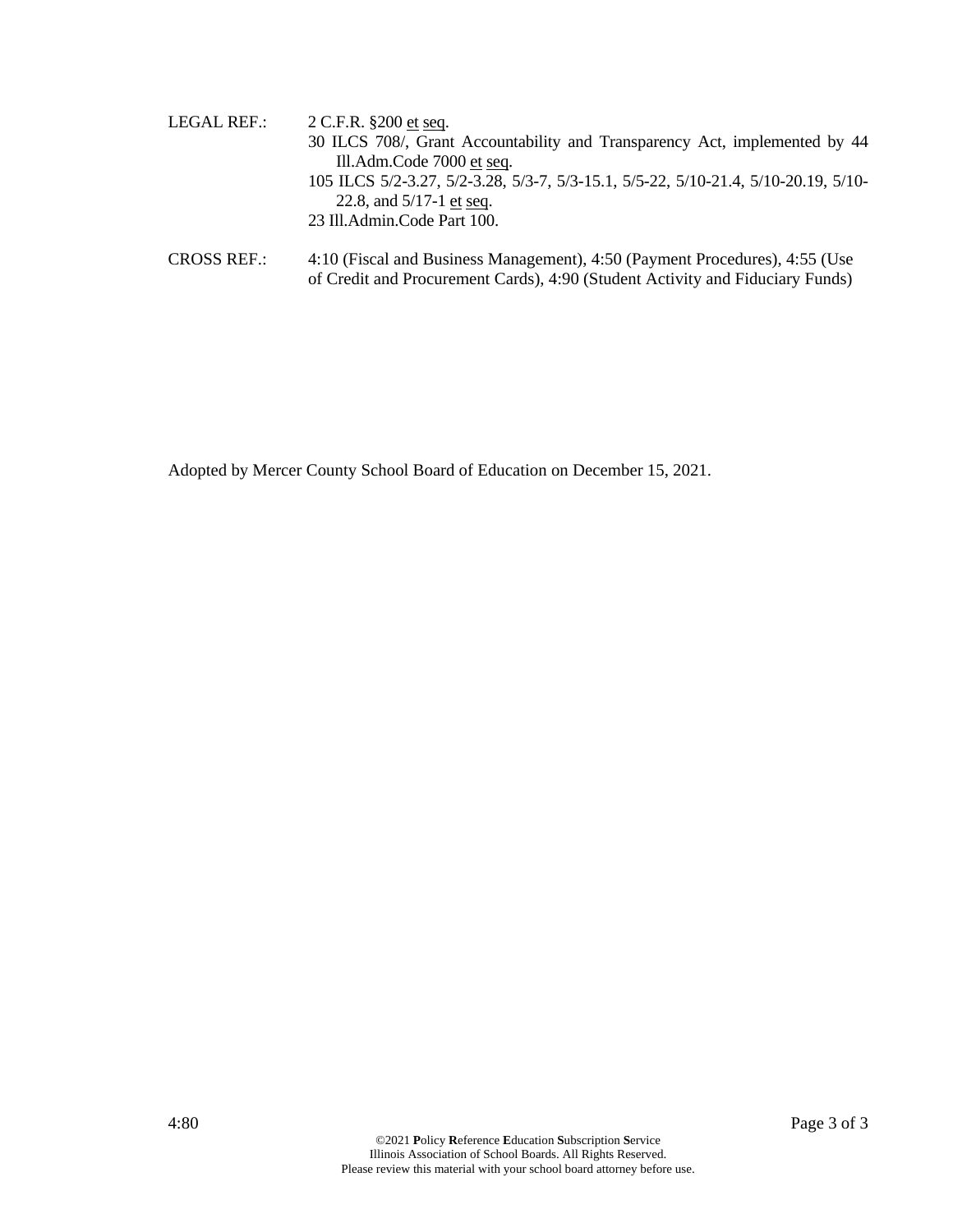## **Student Activity and Fiduciary Funds**

The School Board, upon the Superintendent or designee's recommendation, establishes student activity funds to be managed by student organizations under the guidance and direction of a staff member for educational, recreational, or cultural purposes. The Board, upon the Superintendent or designee's recommendation, also establishes fiduciary funds to be supervised by the Superintendent or designee. The District has custodial responsibilities for fiduciary funds but no direct involvement in the management of such funds.

### Student Activity Funds

The Superintendent or designee shall be responsible for supervising student activity funds in accordance with Board policy, 4:80, *Accounting and Audits*; State law; and the Ill. State Board of Education (ISBE) rules for student activity funds. The Board will appoint a treasurer for each fund to serve as the fund's sole custodian and be bonded in accordance with the School Code. The treasurer shall have all of the responsibilities specific to the treasurer listed in ISBE rules for school activity funds, including the authority to make loans between activity funds.

Unless otherwise instructed by the Board, a student activity fund's balance will carry over to the next fiscal year. An account containing student activity funds that is inactive for 12 consecutive months shall be closed and its funds transferred to another student activity fund or authorized fund with a similar purpose.

## Fiduciary Funds

The Superintendent or designee shall be responsible for supervising fiduciary funds in accordance with Board policy 4:80, *Accounting and Audits*; State law; and ISBE rules for fiduciary funds. The Board will appoint a treasurer for each fund to serve as the fund's sole custodian and be bonded in accordance with the School Code. The treasurer shall have all of the responsibilities specific to the treasurer listed in the ISBE rules for fiduciary funds.

| LEGAL REF.: | 105 ILCS 5/8-2 and 5/10-20.19.                  |
|-------------|-------------------------------------------------|
|             | 23 Ill.Admin.Code §§100.20, 100.80, and 100.85. |
|             |                                                 |

CROSS REF.: 4:80 (Accounting and Audits), 7:325 (Student Fundraising Activities)

Adopted by Mercer County School District Board of Education – January 20, 2021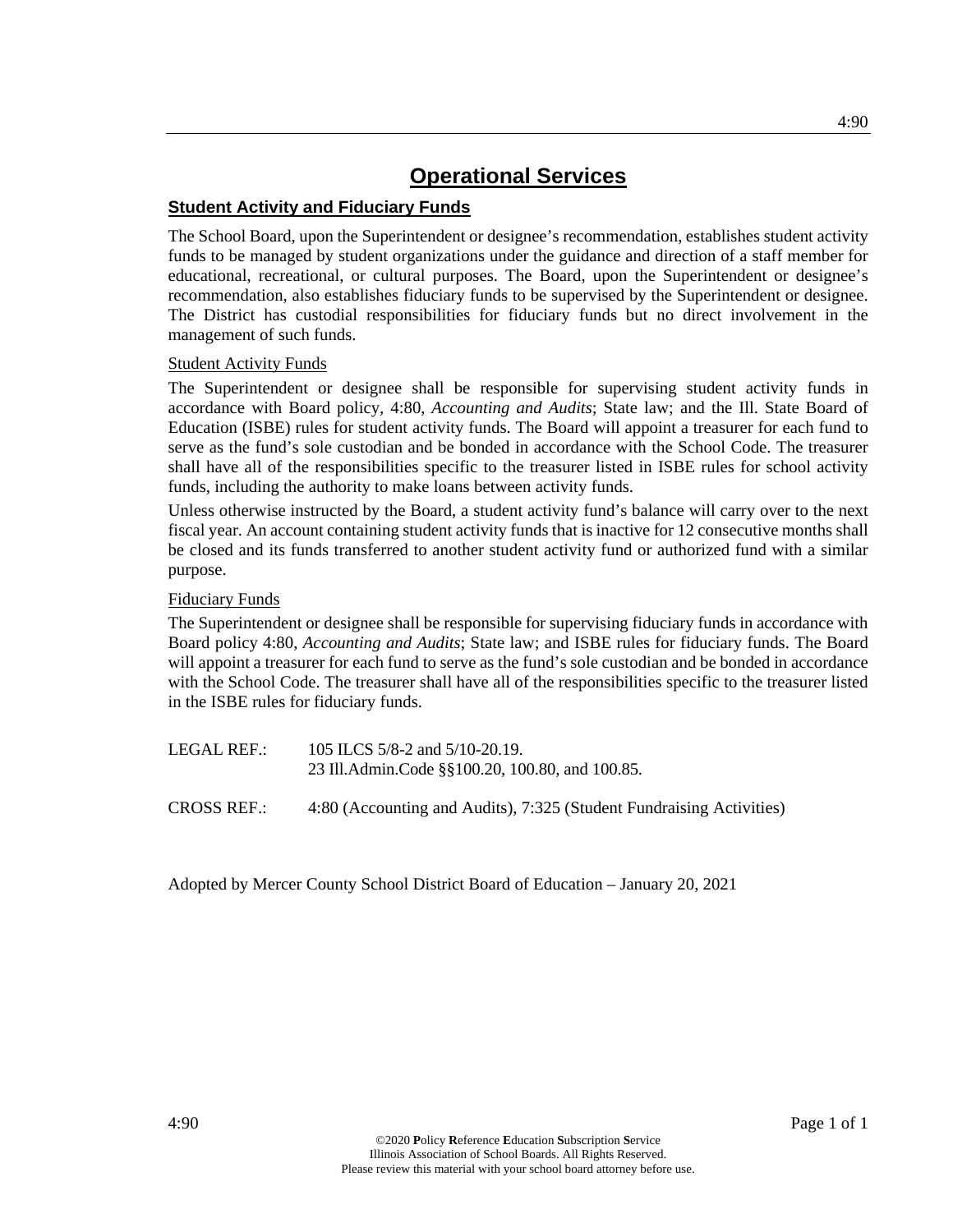### **Insurance Management**

The Superintendent shall recommend and maintain all insurance programs that provide the broadest and most complete coverage available at the most economical cost, consistent with sound insurance principles.

The insurance program shall include each of the following:

- 1. Liability coverage to insure against any loss or liability of the School District and the listed individuals against civil rights damage claims and suits, constitutional rights damage claims and suits, and death and bodily injury and property damage claims and suits, including defense costs, when damages are sought for negligent or wrongful acts allegedly committed in the scope of employment or under the Board's direction or related to any mentoring services provided to the District's certified staff members; School Board members; employees; volunteer personnel authorized by 105 ILCS 5/10-22.34, 5/10-22.34a, and 5/10- 22.34b; mentors of certified staff members authorized in 105 ILCS  $5/21A-5$  et seq. (new teacher), 105 ILCS 5/2-3.53a (new principal), and 2-3.53b (new superintendents); and student teachers.
- 2. Catastrophic accident insurance at the mandated benefit level for student athletes in grades 9 through 12 who sustain an accidental injury while participating in school-sponsored or school-supervised interscholastic athletic events sanctioned by the Ill. High School Association that results in medical expenses in excess of \$50,000.
- 3. Comprehensive property insurance covering a broad range of causes of loss involving building and personal property. The coverage amount shall normally be for the replacement cost or the insurable value.
- 4. Workers' Compensation to protect individual employees against financial loss in case of a work-related injury, certain types of disease, or death incurred in an employee-related situation.

#### Student Insurance

The Board shall annually designate a company to offer student accident insurance coverage. The Board does not endorse the plan nor recommend that parents/guardians secure the coverage, and any contract is between the parent(s)/guardian(s) and the company.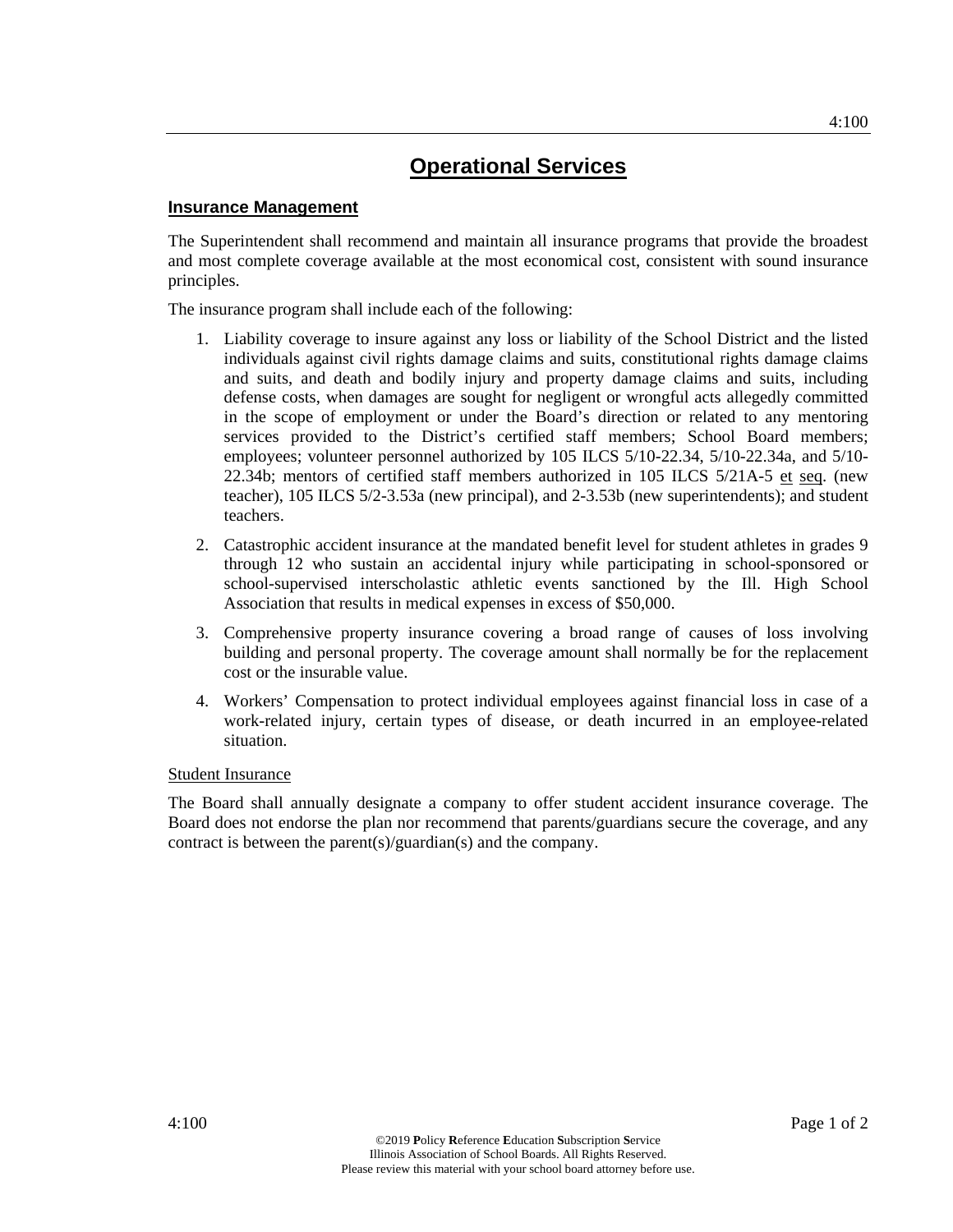LEGAL REF.: Consolidated Omnibus Budget Reconciliation Act, Pub. L. 99-272, §10001, 100 Stat. 222, 4980B(f) of the I.R.S. Code, 42 U.S.C. §300bb-1 et seq. 105 ILCS 5/10-20.20, 5/10-22.3, 5/10-22.3a, 5/10-22.3b, 5/10-22.3f, 5/10-22.34, 5/10-22.34a, 5/10-22.34b, and 5/22-15. 215 ILCS 5/, Ill. Insurance Code. 750 ILCS 75/, Ill. Religious Freedom Protection and Civil Union Act. 820 ILCS 305/, Workers' Compensation Act.

**Adopted by Mercer County School District #404 Board of Education on May 15, 2019**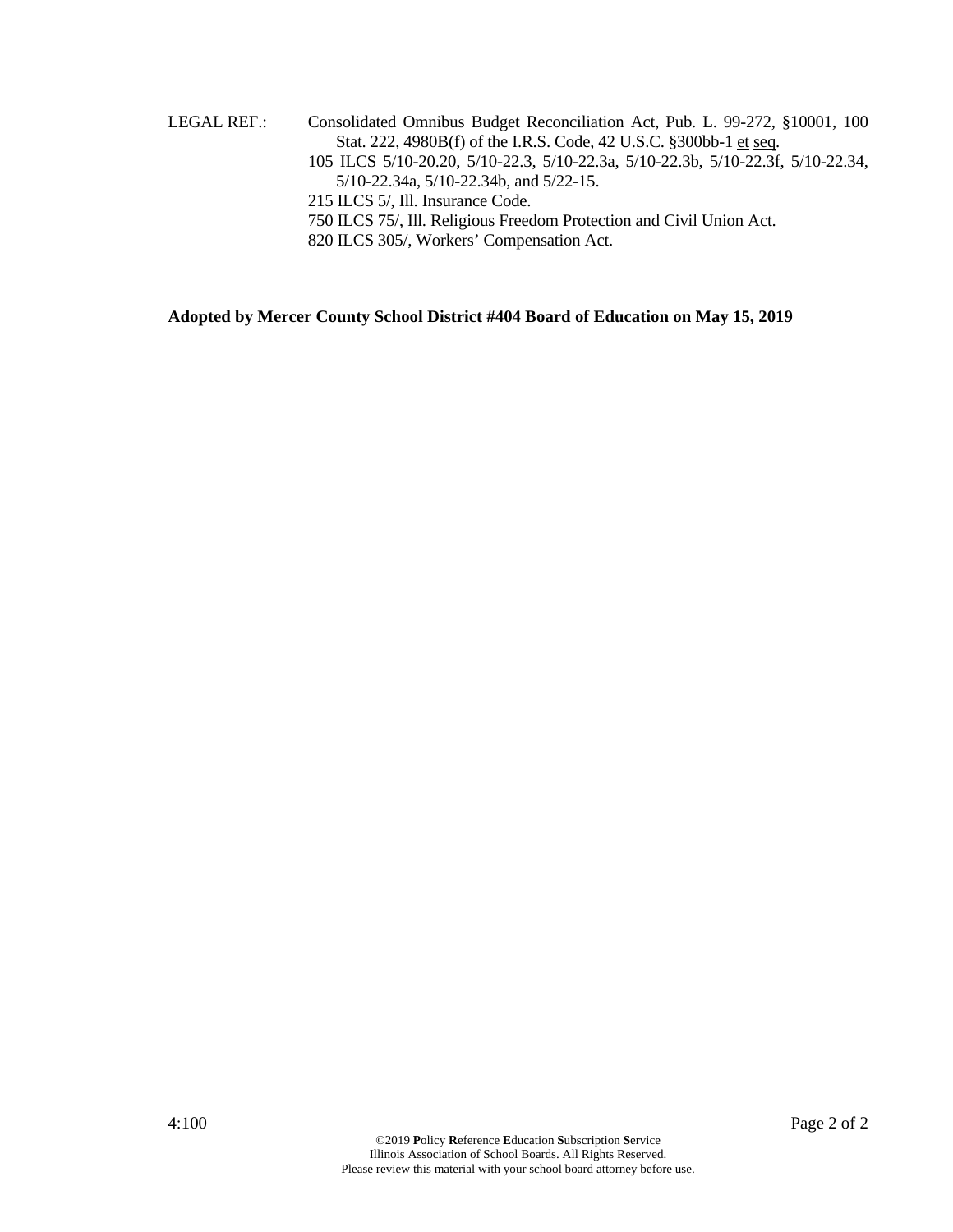## **Transportation**

The District shall provide free transportation for any student in the District who resides: (1) at a distance of one and one-half miles or more from his or her assigned school, unless the School Board has certified to the Ill. State Board of Education that adequate public transportation is available, or (2) if adequate public transportation is not available, within one and one-half miles from his or her assigned school where walking to or from school or to or from a pick-up point or bus stop would constitute a *serious safety hazard* due to either (a) vehicular traffic or rail crossing or (b) *a course or pattern of criminal activity*, as defined in the Ill. Streetgang Terrorism Omnibus Prevention Act, 740 ILCS 147/. A student's parent(s)/guardian(s) may file a petition with the Board requesting transportation due to the existence of a serious safety hazard. Free transportation service and vehicle adaptation is provided for a special education student if included in the student's individualized educational program. Non-public school students shall be transported in accordance with State law. Homeless students shall be transported in accordance with Section 45/1-15 of the Education for Homeless Children Act. Foster care students shall be transported in accordance with Section  $6312(c)(5)(B)$  of the Elementary and Secondary Education Act.

If a student is at a location within the District, other than his or her residence, for child care purposes at the time for transportation to and/or from school, that location may be considered for purposes of determining the one and one-half miles from the school attended. Unless the Superintendent or designee establishes new routes, pick-up and drop-off locations for students in day care must be along the District's regular routes. The District will not discriminate among types of locations where day care is provided, which may include the premises of licensed providers, relatives' homes, or neighbors' homes.

Bus schedules and routes shall be determined by the Superintendent or designee and shall be altered only with the Superintendent or designee's approval and direction. In setting the routes, the pick-up and discharge points should be as safe for students as possible.

No school employee may transport students in school or private vehicles unless authorized by the administration.

Every vehicle regularly used for the transportation of students must pass safety inspections in accordance with State law and Ill. Dept. of Transportation regulations. The strobe light on a school bus may be illuminated only when the bus is actually being used as a school bus and (1) is stopping or stopped for loading or discharging students on a highway outside an urban area, or (2) is bearing one or more students. The Superintendent shall implement procedures in accordance with State law for accepting comment calls about school bus driving.

All contracts for charter bus services must contain the clause prescribed by State law regarding criminal background checks for bus drivers.

## Pre-Trip and Post-Trip Vehicle Inspection

The Superintendent or designee shall develop and implement a pre-trip and post-trip inspection procedure to ensure that the school bus driver: (1) tests the two-way radio or cellular radio telecommunication device and ensures that it is functioning properly before the bus is operated, and (2) walks to the rear of the bus before leaving the bus at the end of each route, work shift, or work day, to check the bus for children or other passengers in the bus.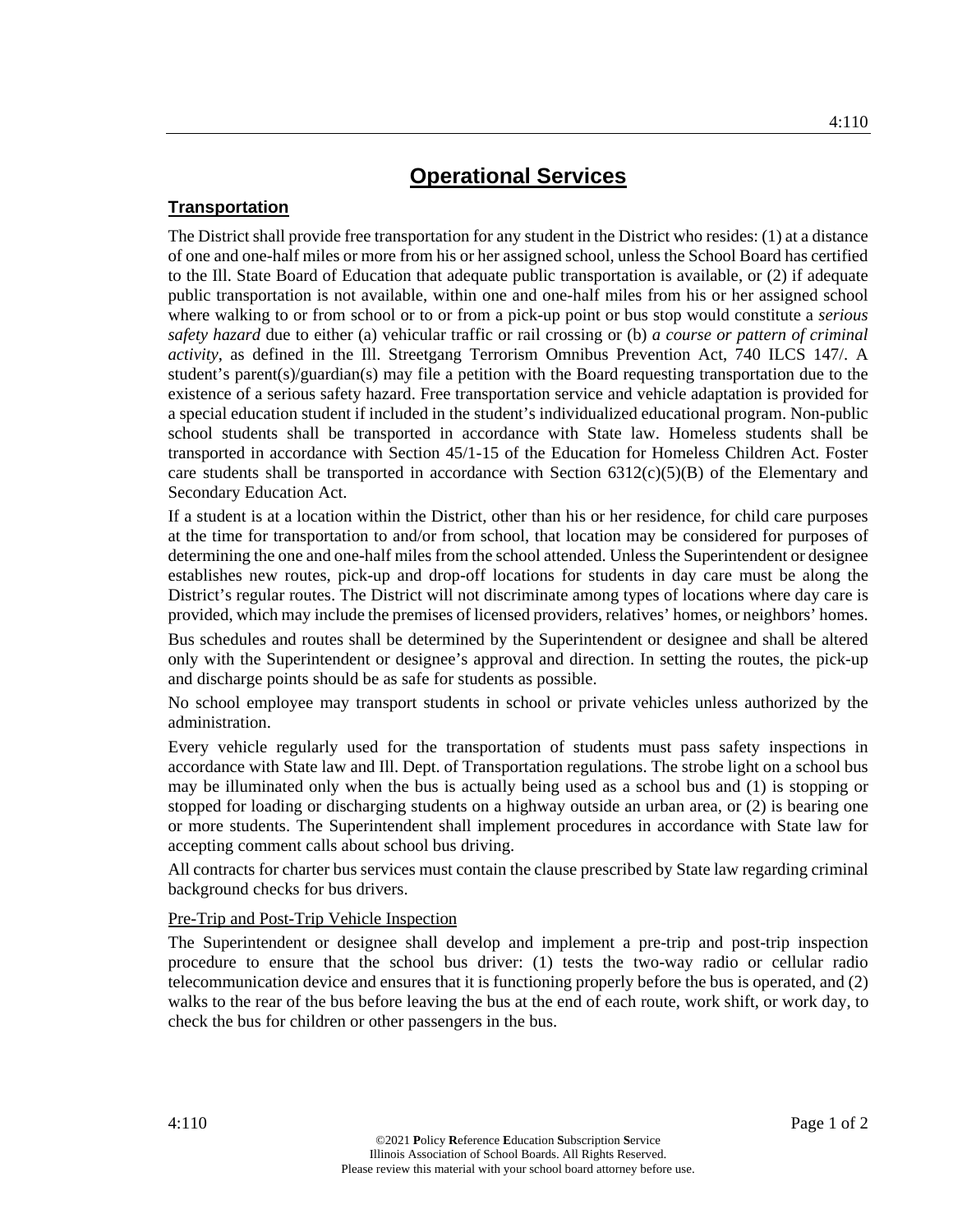- LEGAL REF.: 20 U.S.C. §6312(c)(5)(B), Elementary and Secondary Education Act. 42 U.S.C. §11431 et seq., McKinney-Vento Homeless Assistance Act. 105 ILCS 5/10-22.22 and 5/29-1 et seq. 105 ILCS 45/1-15 and /1-17. 625 ILCS 5/1-148.3a-5, 5/1-182, 5/11-1414.1, 5/12-813.1, 5/12-815, 5/12-816, 5/12-821, and 5/13-109. 23 Ill.Admin.Code §§1.510 and 226.750; Part 120. 92 Ill.Admin.Code Part 440.
- CROSS REF.: 4:170 (Safety), 5:100 (Staff Development Program), 5:120 (Employee Ethics; Conduct; and Conflict of Interest), 5:280 (Duties and Qualifications), 6:140 (Education of Homeless Children), 6:170 (Title I Programs), 7:220 (Bus Conduct)
- ADMIN. PROC.: 4:110-AP2 (Bus Driver Communication Devices; Pre-Trip and Post-Trip Inspection; Bus Driving Comments), 4:110-AP3 (School Bus Safety Rules), 4:110-E (Emergency Medical Information for Students Having Special Needs or Medical Conditions Who Ride School Buses), 6:140-AP (Education of Homeless Children)

Adopted by Mercer County School Board of Education on December 15, 2021.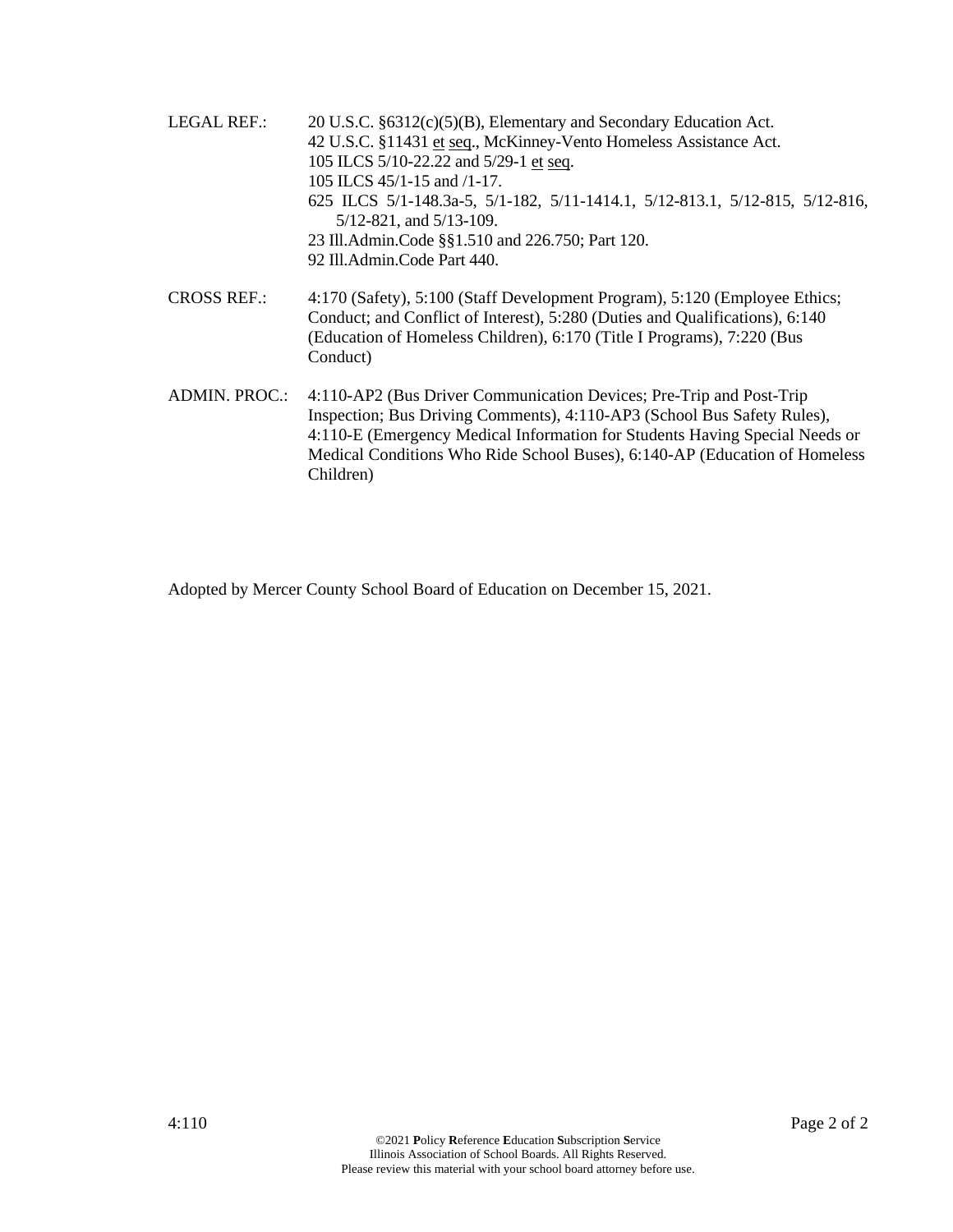## **Food Services**

Good nutrition shall be promoted in the District's meal programs and in other food and beverages that are sold to students during the school day. The Superintendent shall manage a food service program that complies with this policy and is in alignment with School Board policy 6:50, *School Wellness*.

Food or beverage items sold to students as part of a reimbursable meal under federal law must follow the nutrition standards specified in the U.S. Dept. of Agriculture rules that implement the National School Lunch and Child Nutrition Acts. Schools being reimbursed for meals under these laws are *participating schools*.

The food service program in participating schools shall comply with the nutrition standards specified in the U.S. Dept. of Agriculture's *Smart Snacks rules* when it offers competitive foods to students on the school campus during the school day. *Competitive foods* are all food and beverages that are offered by any person, organization or entity for sale to students on the school campus during the school day that are not reimbursed under programs authorized by federal law. The food service programs in participating schools shall also comply with any applicable mandates in the Illinois State Board of Education's School Food Service rules implementing these federal laws and the Ill. School Breakfast and Lunch Program Act.

All revenue from the sale of any food or beverages sold in competition with the School Breakfast Program or National School Lunch Program to students in food service areas during the meal period shall accrue to the nonprofit school lunch program account.

| LEGAL REF.: | 42 U.S.C. §1751 et seq., Russell B. National School Lunch Act. |
|-------------|----------------------------------------------------------------|
|             | 42 U.S.C. §1771 et seq., Child Nutrition Act of 1966.          |
|             | 7 C.F.R. Parts 210 and 220, Food and Nutrition Service.        |
|             | 105 ILCS 125/.                                                 |
|             | 23 Ill. Admin. Code Part 305, School Food Service.             |
|             |                                                                |

CROSS REF.: 4:130 (Free and Reduced-Price Food Services), 6:50 (School Wellness)

Adopted by Mercer County School Board of Education on December 15, 2021.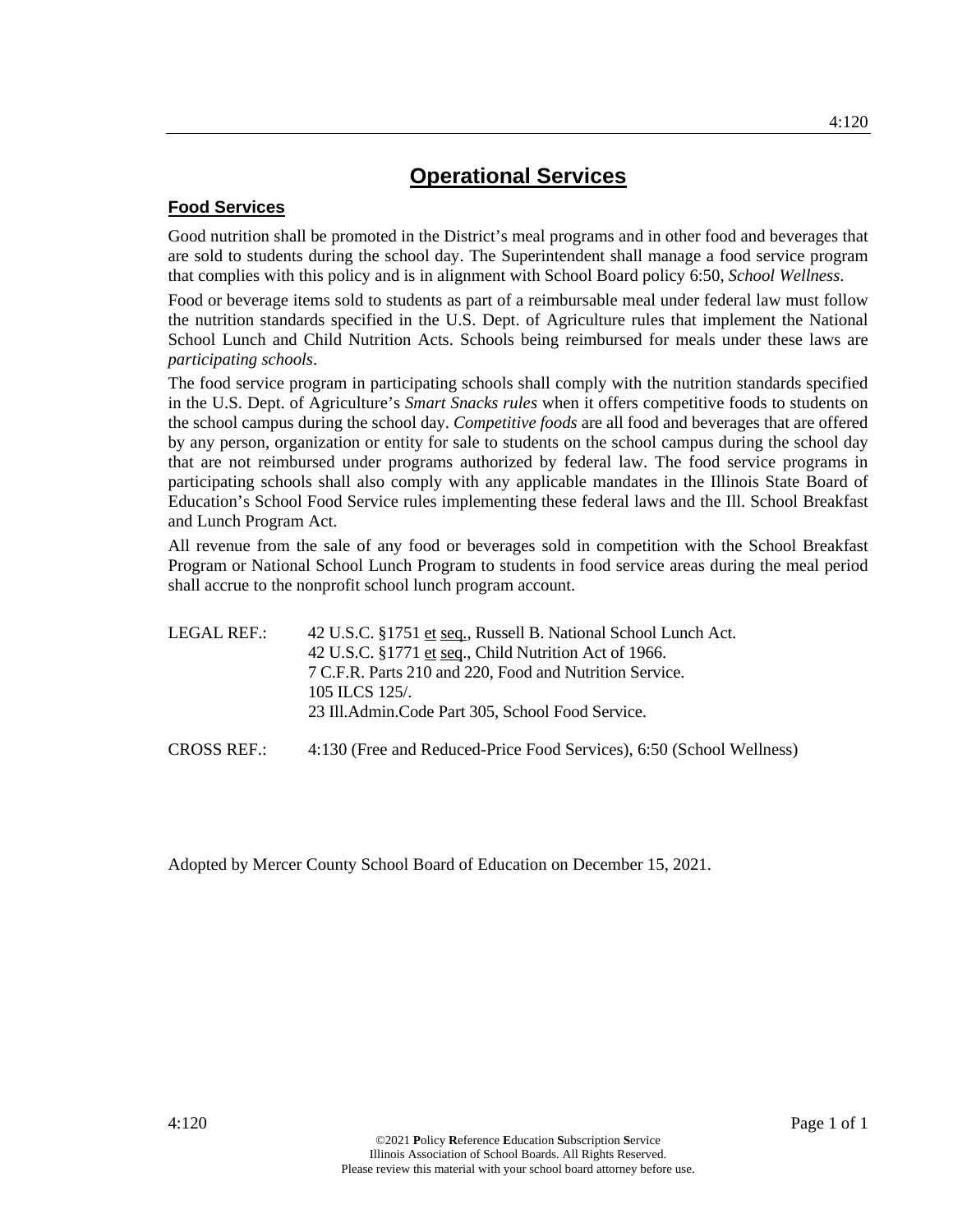## **Free and Reduced-Price Food Services**

## Notice

The Superintendent shall be responsible for implementing the District's free and reduced-price food services policy and all applicable programs.

### Eligibility Criteria and Selection of Children

A student's eligibility for free and reduced-price food services shall be determined by the income eligibility guidelines, family-size income standards, set annually by the U.S. Dept. of Agriculture and distributed by the Ill. State Board of Education.

## Notification

At the beginning of each school year, by letter, the District shall notify students and their parents/guardians of: (1) eligibility requirements for free and reduced-price food service; (2) the application process; (3) the name and telephone number of a contact person for the program; and (4) other information required by federal law. The Superintendent shall provide the same information to: (1) informational media, the local unemployment office, and any major area employers contemplating layoffs; and (2) the District's website (if applicable), all school newsletters, or students' registration materials. Parents/guardians enrolling a child in the District for the first time, any time during the school year, shall receive the eligibility information.

## Nondiscrimination Assurance

The District shall avoid publicly identifying students receiving free or reduced-price meals and shall use methods for collecting meal payments that prevent identification of children receiving assistance.

## Appeal

A family may appeal the District's decision to deny an application for free and reduced-price food services or to terminate such services as outlined by the U.S. Dept. of Agriculture in 7 C.F.R. §245.7, Determining Eligibility for Free and Reduced-Price Meals and Free Milk in Schools. The Superintendent shall establish a hearing procedure for adverse eligibility decisions and provide by mail a copy of them to the family. The District may also use these procedures to challenge a child's continued eligibility for free or reduced-price meals or milk.

During an appeal, students previously receiving food service benefits shall not have their benefits terminated. Students who were denied benefits shall not receive benefits during the appeal.

The Superintendent shall keep on file for a period of three years a record of any appeals made and the hearing record. The District shall also maintain accurate and complete records showing the data and method used to determine the number of eligible students served free and reduced-price food services. These records shall be maintained for three years.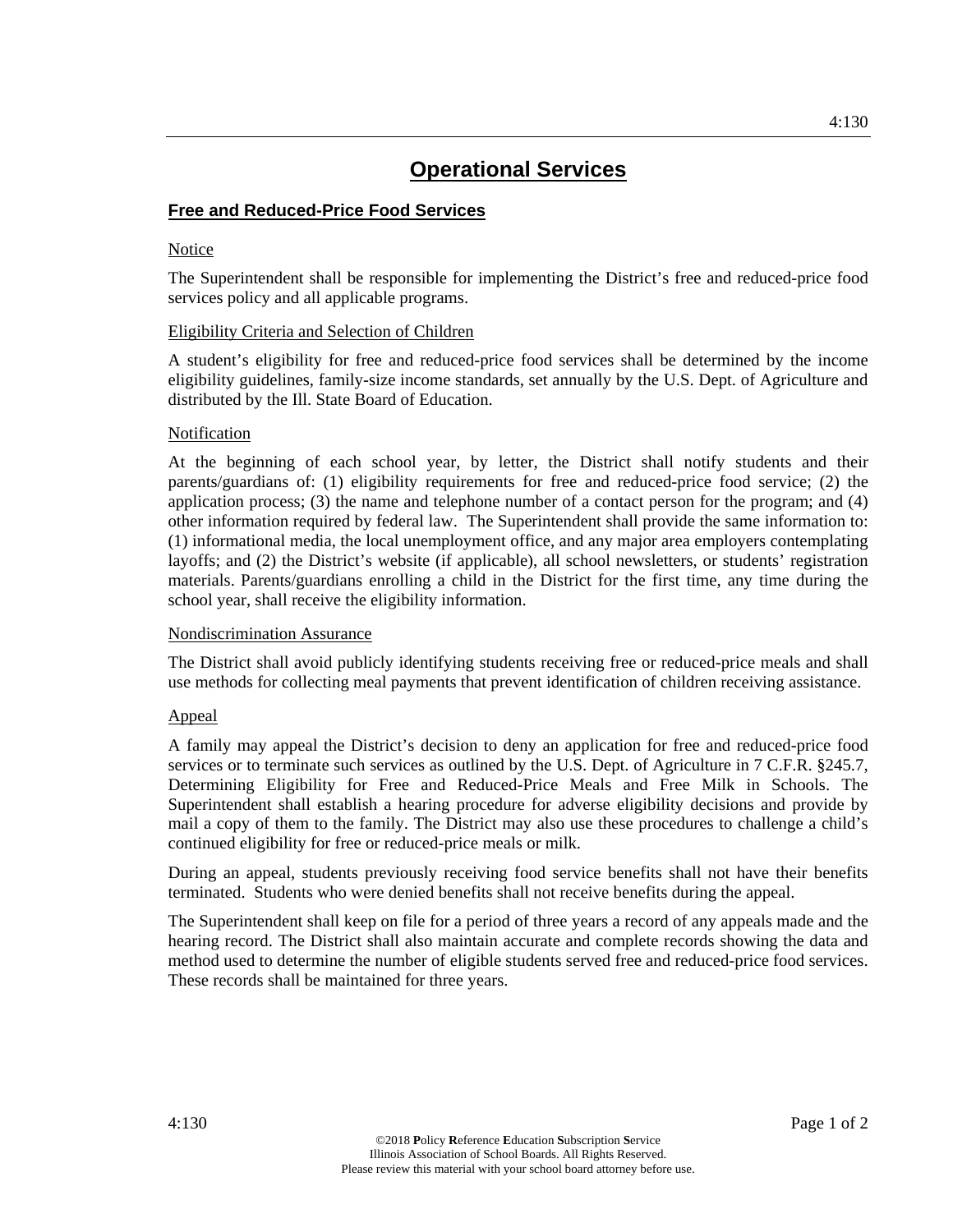- LEGAL REF.: U.S. Dept. of Agriculture, Food and Nutrition Service, National School Lunch Program, 7 C.F.R. Part 210.
	- U.S. Dept. of Agriculture, Food and Nutrition Service, Determining Eligibility for Free and Reduced-Price Meals and Free Milk in Schools, 7 C.F.R. Part 245. 105 ILCS 125/ and 126/.
	- 23 Ill.Admin.Code §305.10 et seq.

**Adopted by Mercer County School District #404 Board of Education on February 20, 2019.**

4:130 Page 2 of 2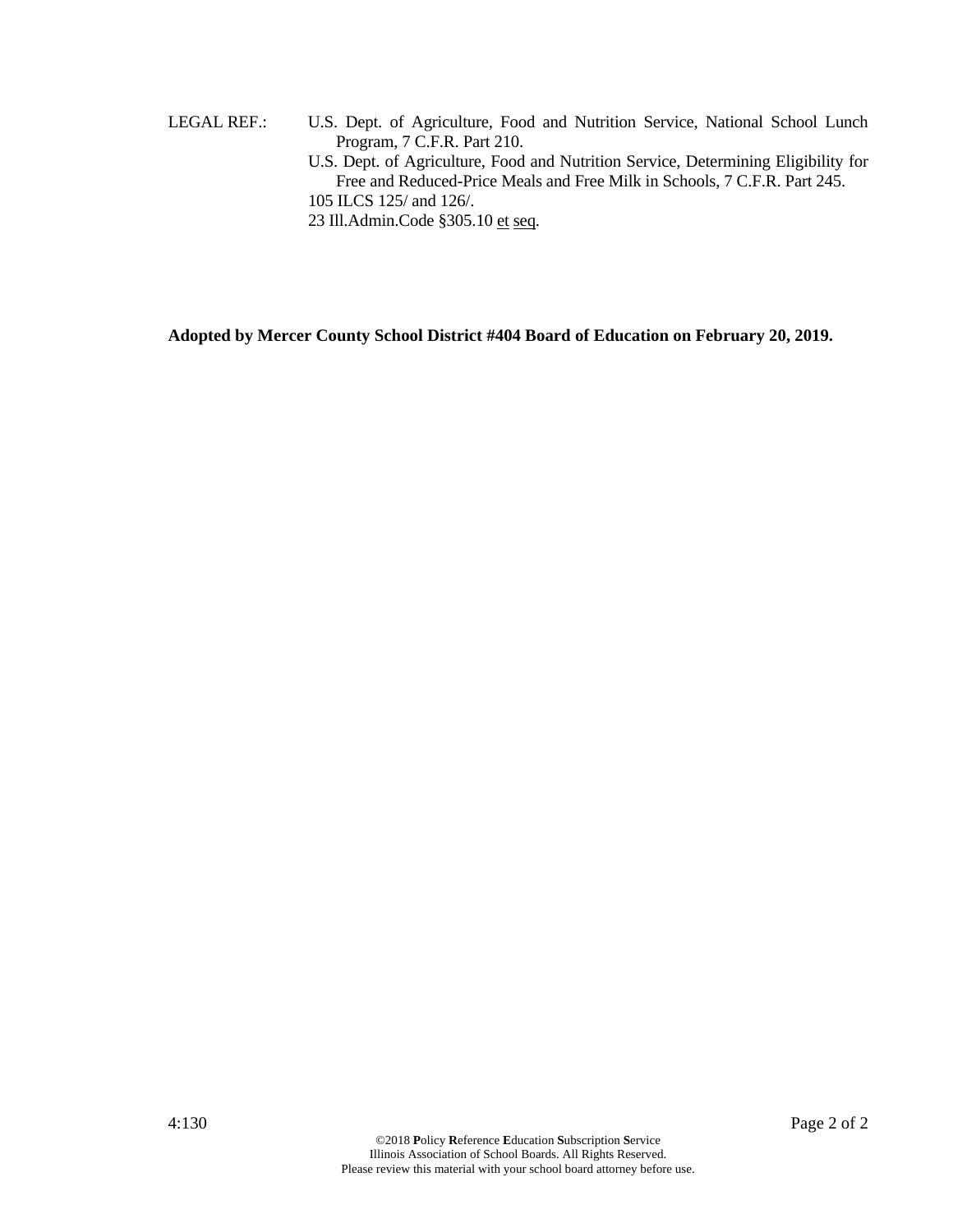## **Waiver of Student Fees**

The Superintendent will recommend to the School Board a schedule of fees, if any, to be charged students for the use of textbooks, consumable materials, extracurricular activities, and other school student fees. Students must also pay for the loss of or damage to school books or other school-owned materials.

Fees for textbooks, other instructional materials, and driver education are waived for students who meet the eligibility criteria for a fee waiver as described in this policy. In order that no student is denied educational services or academic credit due to the inability of parents/guardians to pay student fees, the Superintendent will recommend to the Board which additional fees, if any, the District will waive for students who meet the eligibility criteria for fee waiver. Students receiving a fee waiver are not exempt from charges for lost and damaged books, locks, materials, supplies, and equipment.

## Notification

The Superintendent shall ensure that applications for fee waivers are widely available and distributed according to State law and Ill. State Board of Education (ISBE) rule and that provisions for assisting parents/guardians in completing the application are available.

## Eligibility Criteria

A student shall be eligible for a fee waiver when the student currently lives in a household that meets the same income guidelines, with the same limits based on household size, that are used for the federal free meals program.

The Superintendent or designee will give additional consideration where one or more of the following factors are present:

- Illness in the family;
- Unusual expenses such as fire, flood, storm damage, etc.;
- Unemployment;
- Emergency situations;
- When one or more of the parents/guardians are involved in a work stoppage.

## Verification

The Superintendent or designee shall establish a process for determining a student's eligibility for a waiver of fees in accordance with State law requirements. The Superintendent or designee may require family income verification at the time an individual applies for a fee waiver and anytime thereafter, but not more often than once every 60 calendar days. The Superintendent or designee shall not use any information from this or any independent verification process to determine free or reduced-price meal eligibility.

If a student receiving a fee waiver is found to be no longer eligible during the school year, the Superintendent or designee shall notify the student's parent/guardian and charge the student a prorated amount based upon the number of school days remaining in the school year.

## Determination and Appeal

Within 30 calendar days after the receipt of a waiver request, the Superintendent or designee shall mail a notice to the parent/guardian whenever a waiver request is denied. The denial notice shall include: (1) the reason for the denial, (2) the process and timelines for making an appeal, and (3) a statement that the parent/guardian may reapply for a waiver any time during the school year if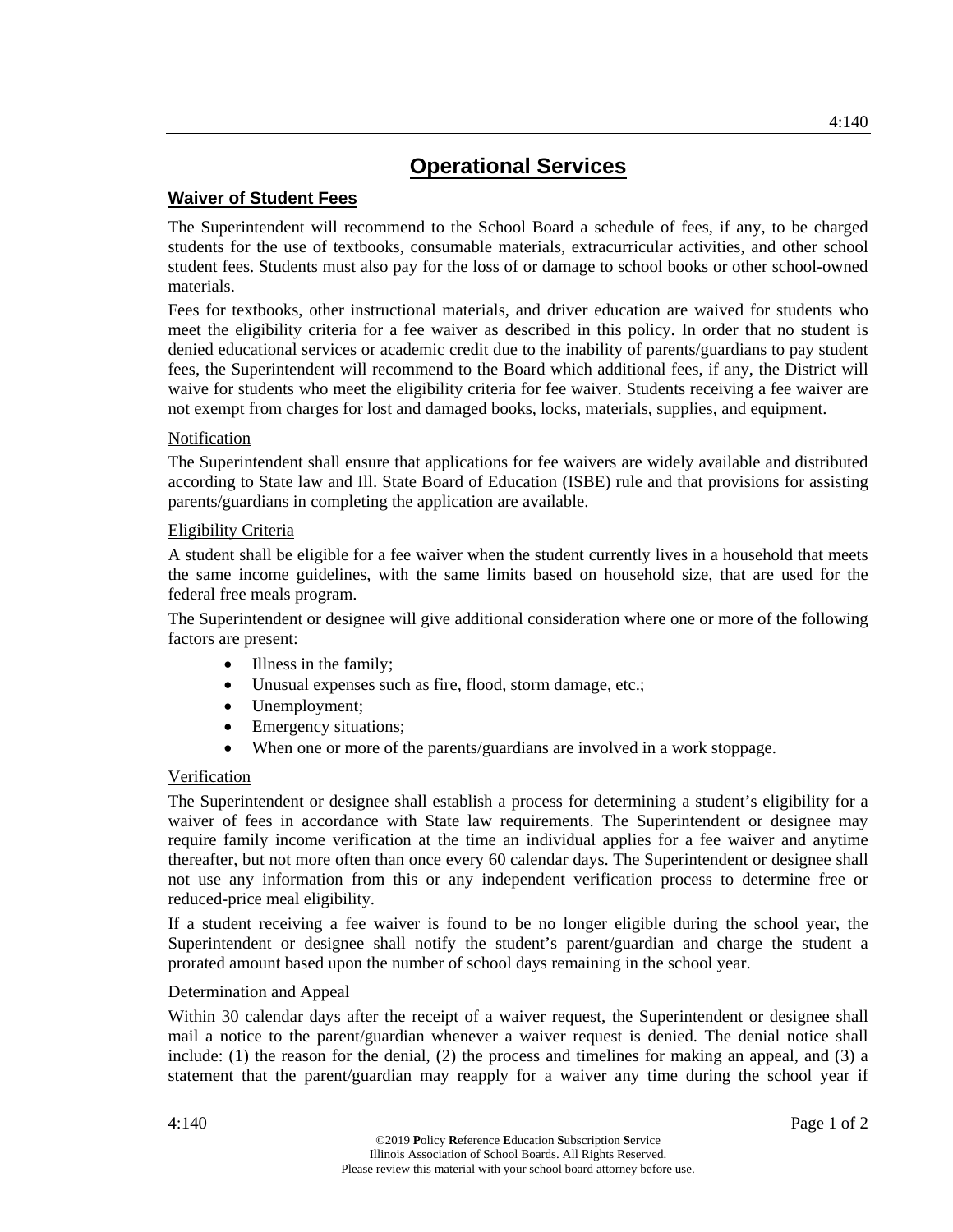circumstances change. If the denial is appealed, the District shall follow the procedures for the resolution of appeals as provided in the ISBE rule on waiver of fees.

| LEGAL REF.:        | 105 ILCS 5/10-20.13, 5/10-22.25, 5/27-24.2, and 5/28-19.2.<br>23 Ill.Admin.Code §1.245 [may contain unenforceable provisions].  |
|--------------------|---------------------------------------------------------------------------------------------------------------------------------|
| <b>CROSS REF.:</b> | 4:130 (Free and Reduced-Price Food Services), 6:220 (Bring Your Own)<br>Technology (BYOT) Program; Responsible Use and Conduct) |

Adopted by Mercer County School District Board of Education – December 18, 2019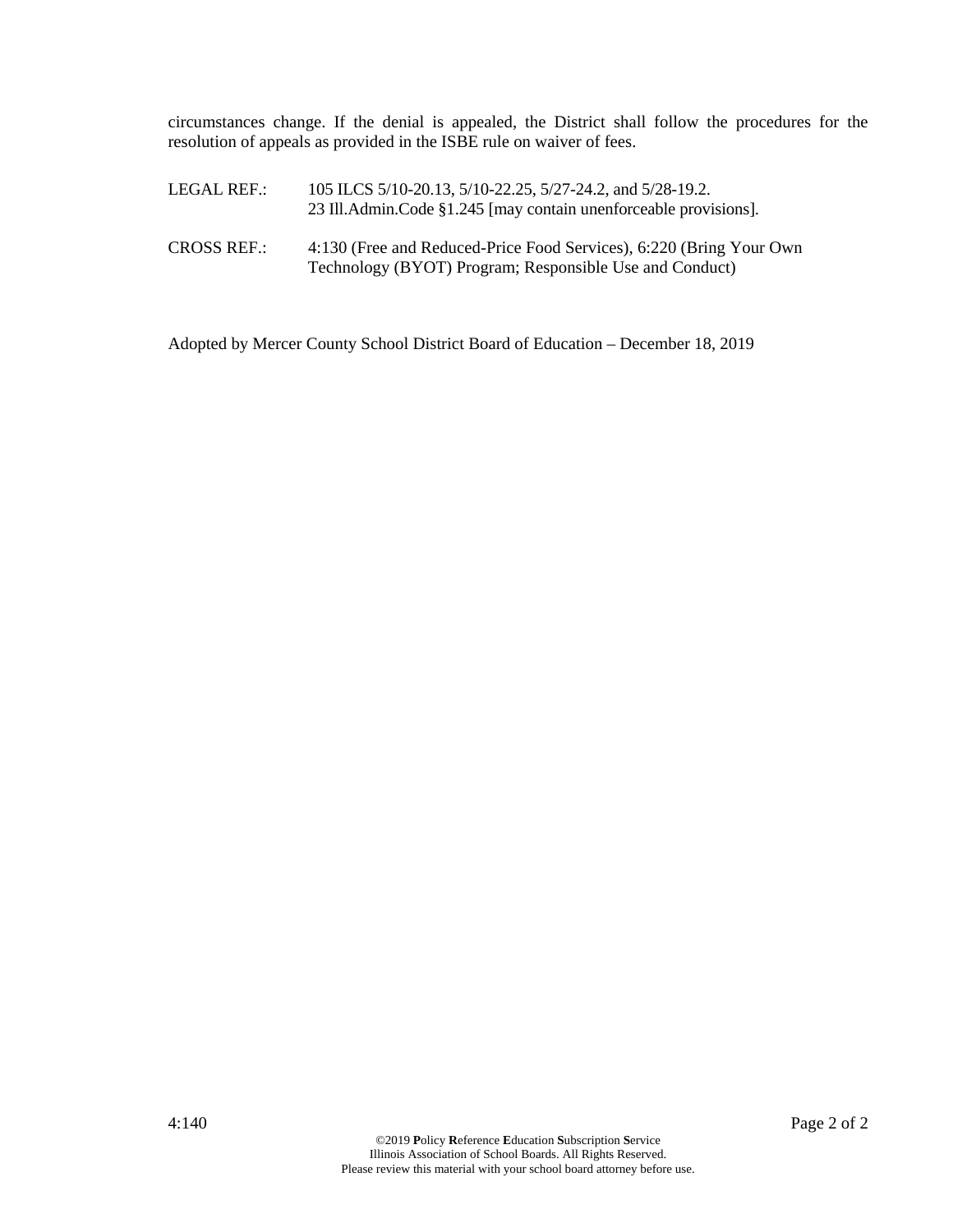## **Facility Management and Building Programs**

The Superintendent shall manage the District's facilities and grounds as well as facility construction and building programs in accordance with the law, the standards set forth in this policy, and other applicable School Board policies. The Superintendent or designee shall facilitate: (1) inspections of schools by the Regional Superintendent and State Fire Marshal or designee, (2) review of plans and specifications for future construction or alterations of a school if requested by the relevant municipality, county (if applicable), or fire protection district, and (3) compliance with the 10-year safety survey process required by the School Code.

## Standards for Managing Buildings and Grounds

All District buildings and grounds shall be adequately maintained in order to provide an appropriate, safe, and energy efficient physical environment for learning and teaching. The Superintendent or designee shall provide the Board with periodic reports on maintenance data and projected maintenance needs that include cost analysis. Prior Board approval is needed for all renovations or permanent alterations to buildings or grounds when the total cost will exceed \$12,500, including the cost equivalent of staff time. This policy is not intended to discourage efforts to improve the appearance of buildings or grounds that are consistent with the designated use of those buildings and grounds.

## Standards for Green Cleaning

For each District school with 50 or more students, the Superintendent or designee shall establish and supervise a green cleaning program that complies with the guidelines established by the Illinois Green Government Coordinating Council.

## Standards for Facility Construction and Building Programs

As appropriate, the Board will authorize a comprehensive study to determine the need for facility construction and expansion. On an annual basis, the Superintendent or designee shall provide the Board with projected facility needs, enrollment trends, and other data impacting facility use. Board approval is needed for all new facility construction and expansion.

When making decisions pertaining to design and construction of school facilities, the Board will confer with members of the staff and community, the Ill. State Board of Education, and educational and architectural consultants, as it deems appropriate. The Board's facility goals are to:

- 1. Integrate facilities planning with other aspects of planning and goal-setting.
- 2. Base educational specifications for school buildings on identifiable student needs.
- 3. Design buildings for sufficient flexibility to permit new or modified programs.
- 4. Design buildings for maximum potential for community use.
- 5. Meet or exceed all safety requirements.
- 6. Meet requirements on the accessibility of school facilities to disabled persons as specified in State and federal law.
- 7. Provide for low maintenance costs, energy efficiency, and minimal environmental impact.

## Naming Buildings and Facilities

Recognizing that the name for a school building, facility, or ground or field reflects on its public image, the Board's primary consideration will be to select a name that enhances the credibility and stature of the school or facility. Any request to name or rename an existing facility should be submitted to the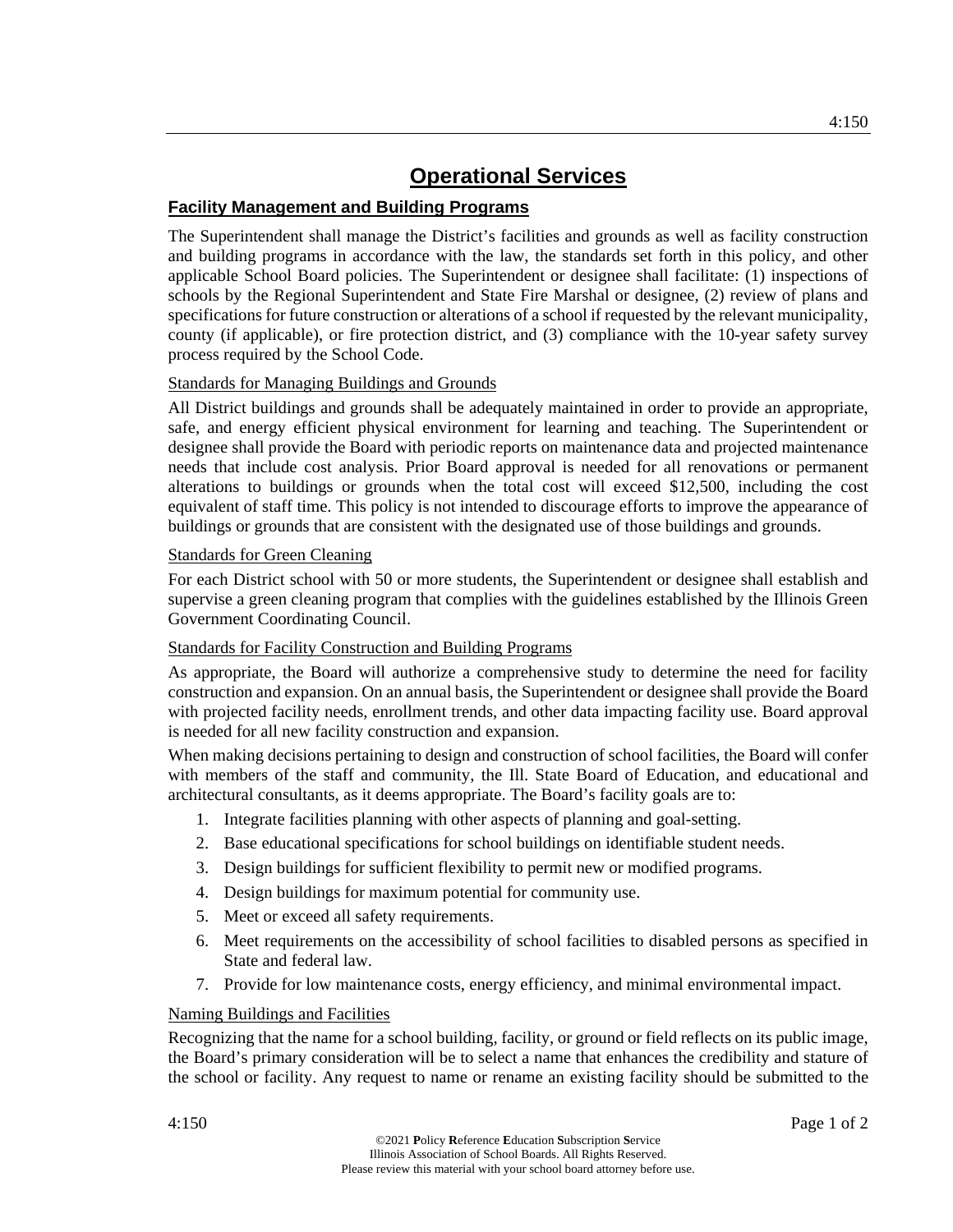Board. When a facility is to be named or renamed, the Board President will appoint a special committee to consider nominations and make a recommendation, along with supporting rationale, to the Board. The Board will make the final selection. The Superintendent or designee may name a room or designate some area on a school's property in honor of an individual or group that has performed outstanding service to the school without using the process in this policy.

- LEGAL REF.: 42 U.S.C. §12101 et seq., Americans with Disabilities Act of 1990, implemented by 28 C.F.R. Parts 35 and 36. 20 ILCS 3130/, Green Buildings Act. 105 ILCS 5/2-3.12, 5/10-20.49, 5/10-22.36, 5/10-20.63, and 5/17-2.11. 105 ILCS 140/, Green Cleaning Schools Act. 105 ILCS 230/, School Construction Law. 410 ILCS 25/, Environmental Barriers Act. 410 ILCS 35/25, Equitable Restrooms Act. 820 ILCS 130/, Prevailing Wage Act. 23 Ill.Admin.Code Part 151, School Construction Program; Part 180, Health/Life Safety Code for Public Schools; and Part 2800, Green Cleaning for Elementary and Secondary Schools. 71 Ill.Admin.Code Part 400, Ill. Accessibility Code. CROSS REF.: 2:150 (Committees), 2:170 (Procurement of Architectural, Engineering, and Land Surveying Services), 4:60 (Purchases and Contracts), 8:70
	- (Accommodating Individuals with Disabilities)

Adopted by Mercer County School Board of Education on December 15, 2021.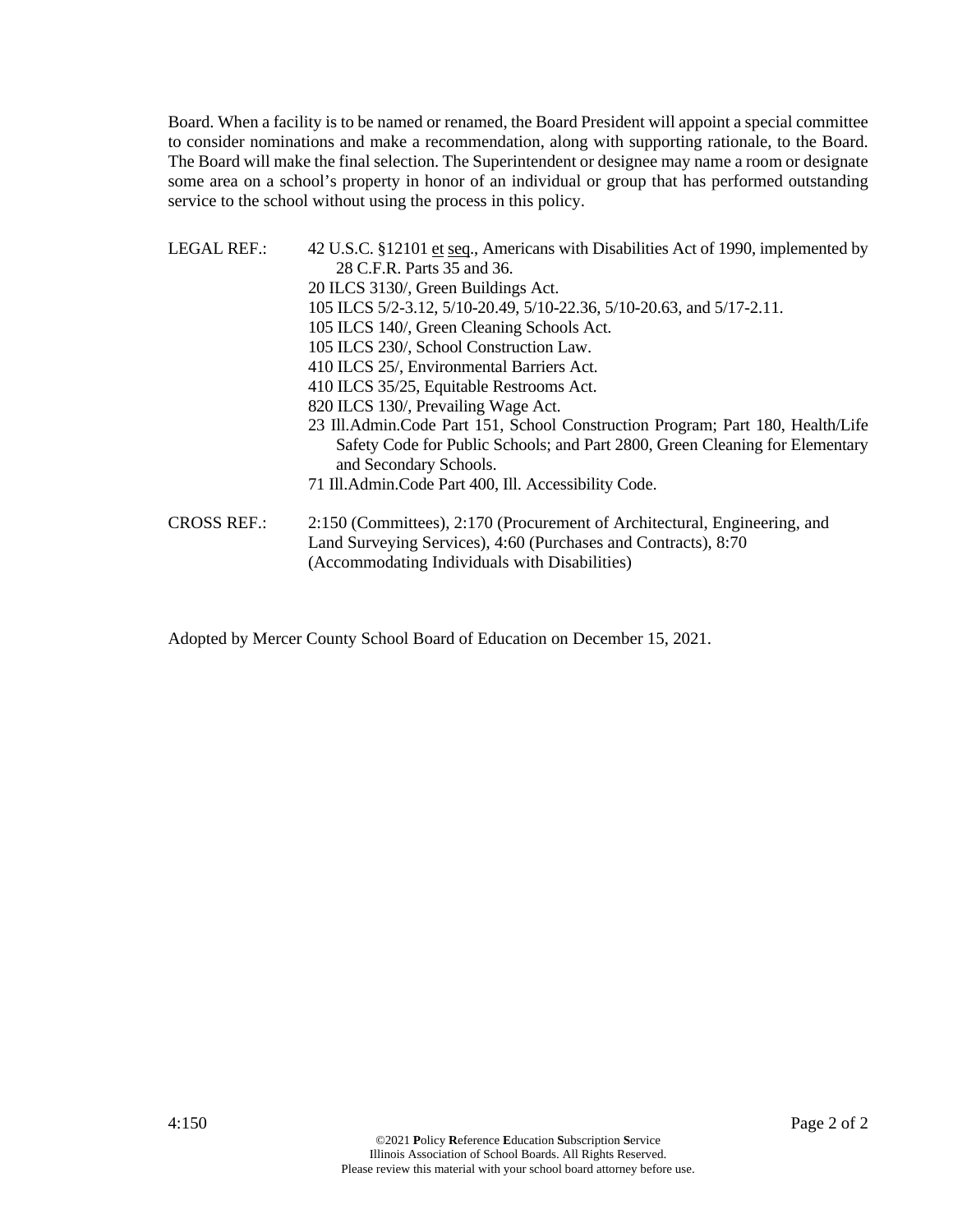## **Environmental Quality of Buildings and Grounds**

The Superintendent shall take all reasonable measures to protect: (1) the safety of District personnel, students, and visitors on District premises from risks associated with hazardous materials, and (2) the environmental quality of the District's buildings and grounds.

## Pesticides

Restricted use pesticides will not be applied on or within 500 feet of school property during normal school hours. Before pesticides are used on District premises, the Superintendent or designee shall notify employees and parents/guardians of students as required by the Structural Pest Control Act, 225 ILCS 235/, and the Lawn Care Products Application and Notice Act, 415 ILCS 65/.

## Coal Tar Sealant

Beginning on 1-1-23, before coal tar-based sealant products or high polycyclic aromatic hydrocarbon sealant products are used on District premises, the Superintendent or designee shall notify employees and parents/guardians of students in writing or by telephone as required by the Coal Tar Sealant Disclosure Act.

## LEGAL REF.: 105 ILCS 5/10-20.17a; 5/10-20.48.

- 29 C.F.R. §1910.1030, Occupational Exposure to Bloodborne Pathogens, as adopted by the Illinois Department of Labor, 56 Ill.Admin.Code §350.700(b).
- 29 C.F.R. §1910.1200, Occupational Safety and Health Administration Hazard Communication Standards, as adopted by 820 ILCS 255/1.5, Toxic Substances Disclosure to Employees Act.
- 20 ILCS 3130/, Green Buildings Act.
- 105 ILCS 135/, Toxic Art Supplies in Schools Act.
- 105 ILCS 140/, Green Cleaning School Act.
- 225 ILCS 235/, Structural Pest Control Act.
- 415 ILCS 60/14, Illinois Pesticide Act.
- 415 ILCS 65/, Lawn Care Products Application and Notice Act.
- 410 ILCS 170/, Coal Tar Sealant Disclosure Act.
- 820 ILCS 255/, Toxic Substances Disclosure to Employees Act. (*inoperative*) 23 Ill.Admin.Code §1.330.
- CROSS REF.: 4:150 (Facility Management and Building Programs), 4:170 (Safety)

Adopted by Mercer County School Board of Education on December 15, 2021.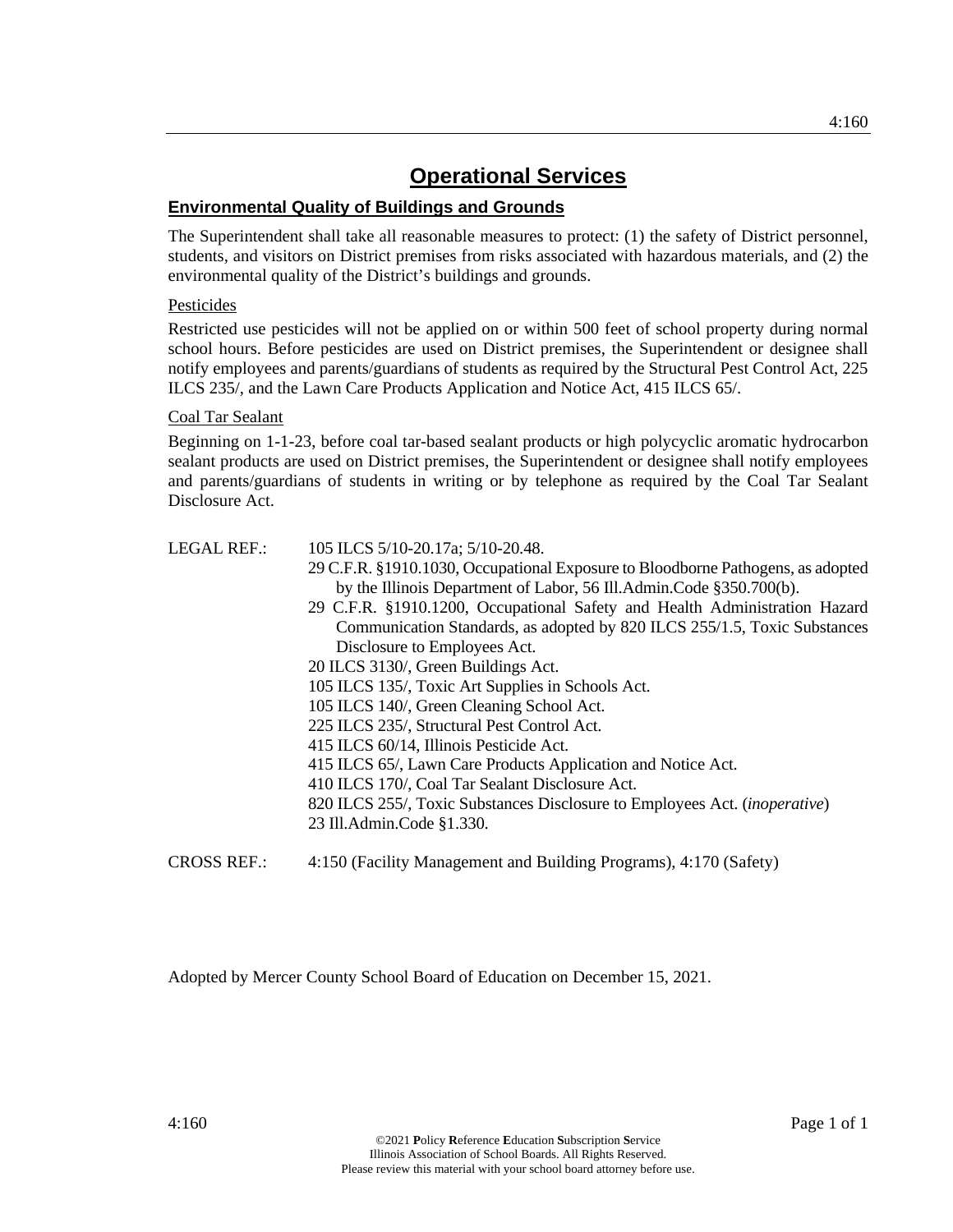## **Awareness and Prevention of Child Sexual Abuse and Grooming Behaviors**

Child sexual abuse and grooming behaviors harm students, their parents/guardians, the District's environment, its school communities, and the community at large, while diminishing a student's ability to learn. The Board has a responsibility and obligation to increase awareness and knowledge of: (1) issues regarding child sexual abuse, (2) likely warning signs that a child may be a victim of sexual abuse, (3) grooming behaviors related to child sexual abuse and grooming, (4) how to report child sexual abuse, (5) appropriate relationships between District employees and students based upon State law, and (6) how to prevent child sexual abuse.

To address the Board's obligation to increase awareness and knowledge of these issues, prevent sexual abuse of children, and define prohibited grooming behaviors, the Superintendent or designee shall implement an Awareness and Prevention of Sexual Abuse and Grooming Behaviors Program. The Program will:

- 1. Educate students with:
	- a. An age-appropriate and evidence-informed health and safety education curriculum that includes methods for how to report child sexual abuse and grooming behaviors to authorities, through policy 6:60, *Curriculum Content*;
	- b. Information in policy 7:250, *Student Support Services*, about: (i) District counseling options, assistance, and intervention for students who are victims of or affected by sexual abuse, and (ii) community-based Children's Advocacy Centers and sexual assault crisis centers and how to access those serving the District.
- 2. Train District employees about child sexual abuse and grooming behaviors by January 31 of each school year with materials that include:
	- a. A definition of prohibited grooming behaviors and boundary violations pursuant to policy 5:120, *Employee Ethics; Conduct; and Conflict of Interest*;
	- b. Evidence-informed content on preventing, recognizing, reporting, and responding to child sexual abuse, grooming behaviors, and boundary violations pursuant to policies 2:260, *Uniform Grievance Procedure*; 2:265, *Title IX Sexual Harassment Grievance Procedure*; 5:90, *Abused and Neglected Child Reporting*; 5:100, *Staff Development Program*; and 5:120, *Employee Ethics; Conduct; and Conflict of Interest*;; and
	- c. How to report child sexual abuse, grooming behaviors, and/or boundary violations pursuant to policies 2:260, *Uniform Grievance Procedure*; 2:265, *Title IX Sexual Harassment Grievance Procedure*; and 5:90, *Abused and Neglected Child Reporting*.
- 3. Provide information to parents/guardians in student handbooks about the warning signs of child sexual abuse, grooming behaviors, and boundary violations with evidence-informed educational information that also includes:
	- a. Assistance, referral, or resource information, including how to recognize grooming behaviors, appropriate relationships between District employees and students based upon policy 5:120, *Employee Ethics; Conduct; and Conflict of Interest*, and how to prevent child sexual abuse from happening;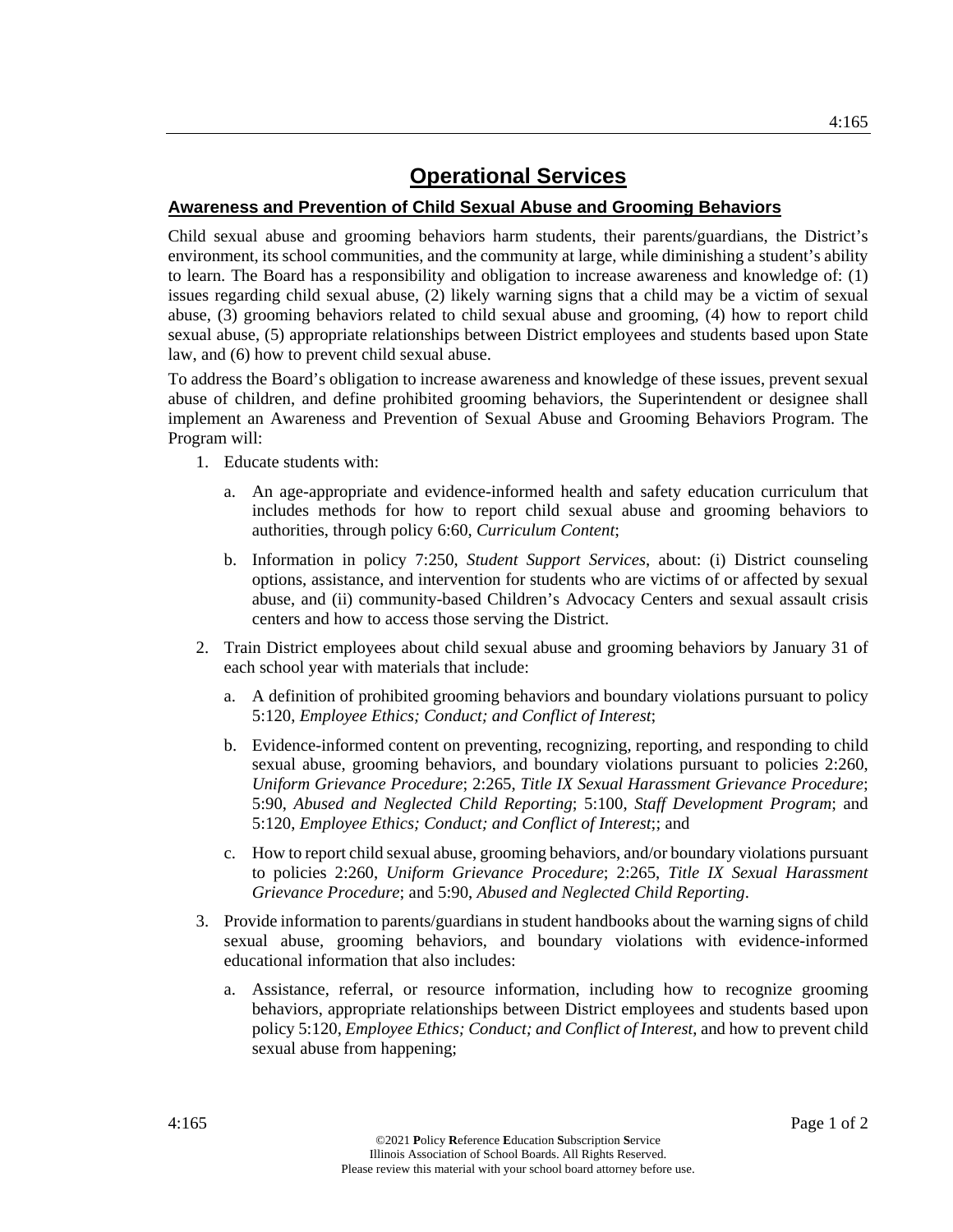- b. Methods for how to report child sexual abuse, grooming behaviors, and/or boundary violations to authorities; and
- c. Available counseling and resources for children who are affected by sexual abuse, including both emotional and educational support for students affected by sexual abuse, so that the student can continue to succeed in school pursuant to policy 7:250, *Student Support Services*.
- 4. Provide parents/guardians of students in any of grades K through 8 with not less than five days' written notice before commencing any class or course providing instruction in recognizing and avoiding sexual abuse, as well as the opportunity to object in writing.

| LEGAL REF.: | 105 ILCS 5/10-23.13, 5/27-9.1a, and 5/27-13.2.                                      |
|-------------|-------------------------------------------------------------------------------------|
|             | 105 ILCS 110/3, Critical Health Problems and Comprehensive Health Education<br>Act. |
|             | 325 ILCS 5/, Abused and Neglected Child Reporting Act.                              |
|             | 720 ILCS 5/11-25, Criminal Code of 2012.                                            |
| CROSS REF.: | 2:260 (Uniform Grievance Procedure), 2:265 (Title IX Sexual Harassment              |
|             | Grievance Procedure), 4:175 (Convicted Child Sex Offender; Screening;               |
|             | Notifications), 5:90 (Abused and Neglected Child Reporting), 5:100 (Staff           |
|             | Development Program), 5:120 (Employee Ethics; Conduct; and Conflict of              |
|             | Interest), 6:60 (Curriculum Content), 7:20 (Harassment of Students Prohibited),     |

Adopted by Mercer County School Board of Education on December 15, 2021.

7:250 (Student Support Services)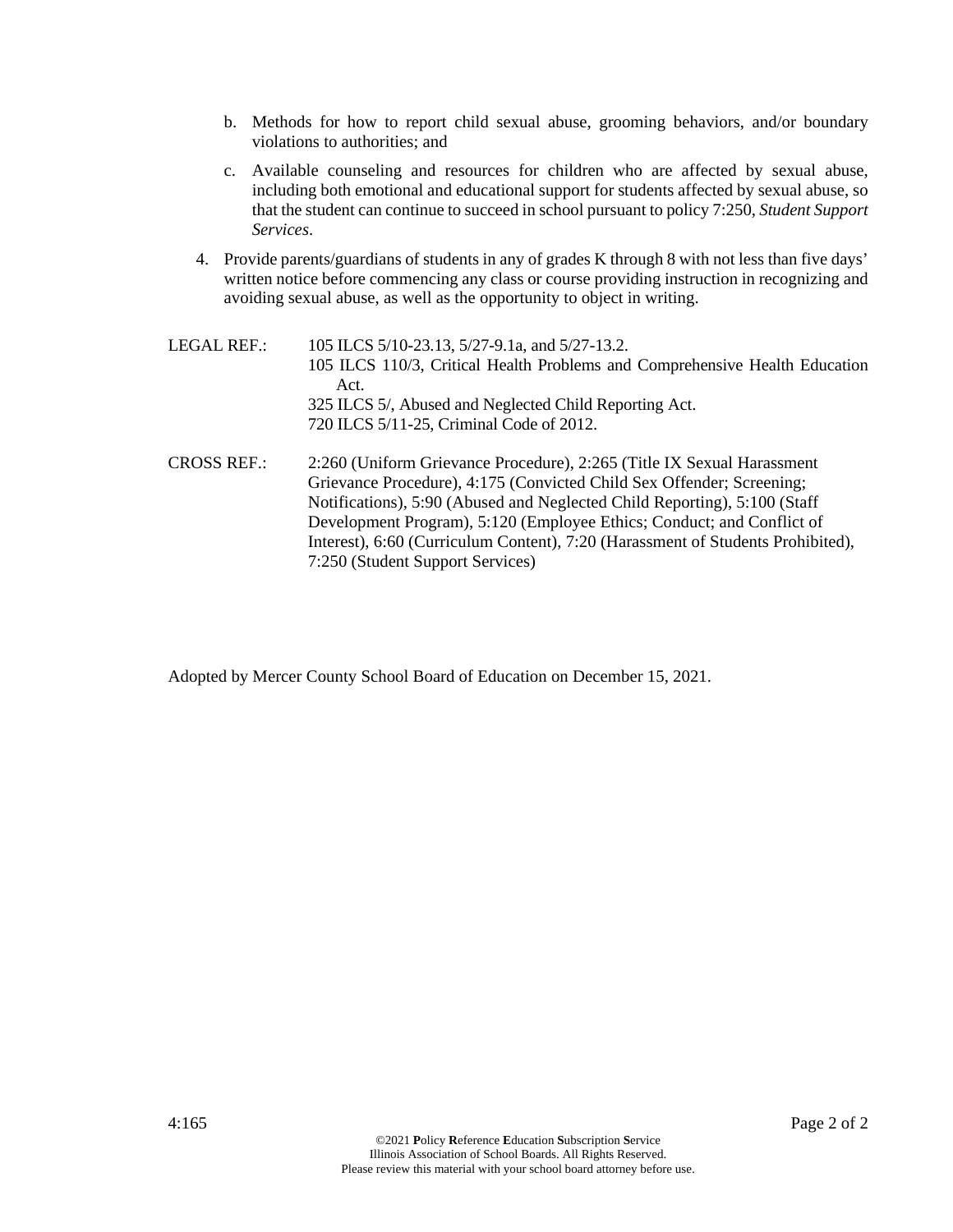## **Safety**

## Safety and Security

All District operations, including the education program, shall be conducted in a manner that will promote the safety and security of everyone on District property or at a District event. The Superintendent or designee shall develop, implement, and maintain a comprehensive safety and security plan that includes, without limitation:

- 1. An emergency operations and crisis response plan(s) addressing prevention, preparation, response, and recovery for each school;
- 2. Provisions for a coordinated effort with local law enforcement and fire officials, emergency medical services personnel, and the Board Attorney;
- 3. A school safety drill plan;
- 4. Instruction in safe bus riding practices; and
- 5. A clear, rapid, factual, and coordinated system of internal and external communication.

In the event of an emergency that threatens the safety of any person or property, students and staff are encouraged to follow the best practices discussed for their building regarding the use of any available cellular telephones.

## School Safety Drill Plan

During every academic year, each school building that houses school children shall conduct, at a minimum, each of the following in accordance with the School Safety Drill Act (105 ILCS 128/):

- 1. Three school evacuation drills to address and prepare students and school personnel for fire incidents. One of these three drills shall require the participation of the local fire department or district.
- 2. One bus evacuation drill.
- 3. One severe weather and shelter-in-place drill to address and prepare students and school personnel for possible tornado incidents.
- 4. One law enforcement lockdown drill to address a school shooting incident and to evaluate the preparedness of school personnel and students. This drill shall occur no later than 90 days after the first day of school of each year, and shall require the participation of all school personnel and students present at school at the time of the drill, except for those exempted by administrators, school support personnel, or a parent/guardian.

## Annual Review

The Board or its designee will annually review each school building's emergency operations and crisis response plan(s), protocols, and procedures, as well as each building's compliance with the school safety drill plan. This annual review shall be in accordance with the School Safety Drill Act (105 ILCS 128/) and the Joint Rules of the Office of the State Fire Marshal and the Ill. State Board of Education (ISBE). 29 Ill.Admin.Code Part 1500.

## Automated External Defibrillator (AED)

The Superintendent or designee shall implement a written plan for responding to medical emergencies at the District's physical fitness facilities in accordance with the Fitness Facility Medical Emergency Preparedness Act and shall file a copy of the plan with the Ill. Dept. of Public Health (IDPH). The plan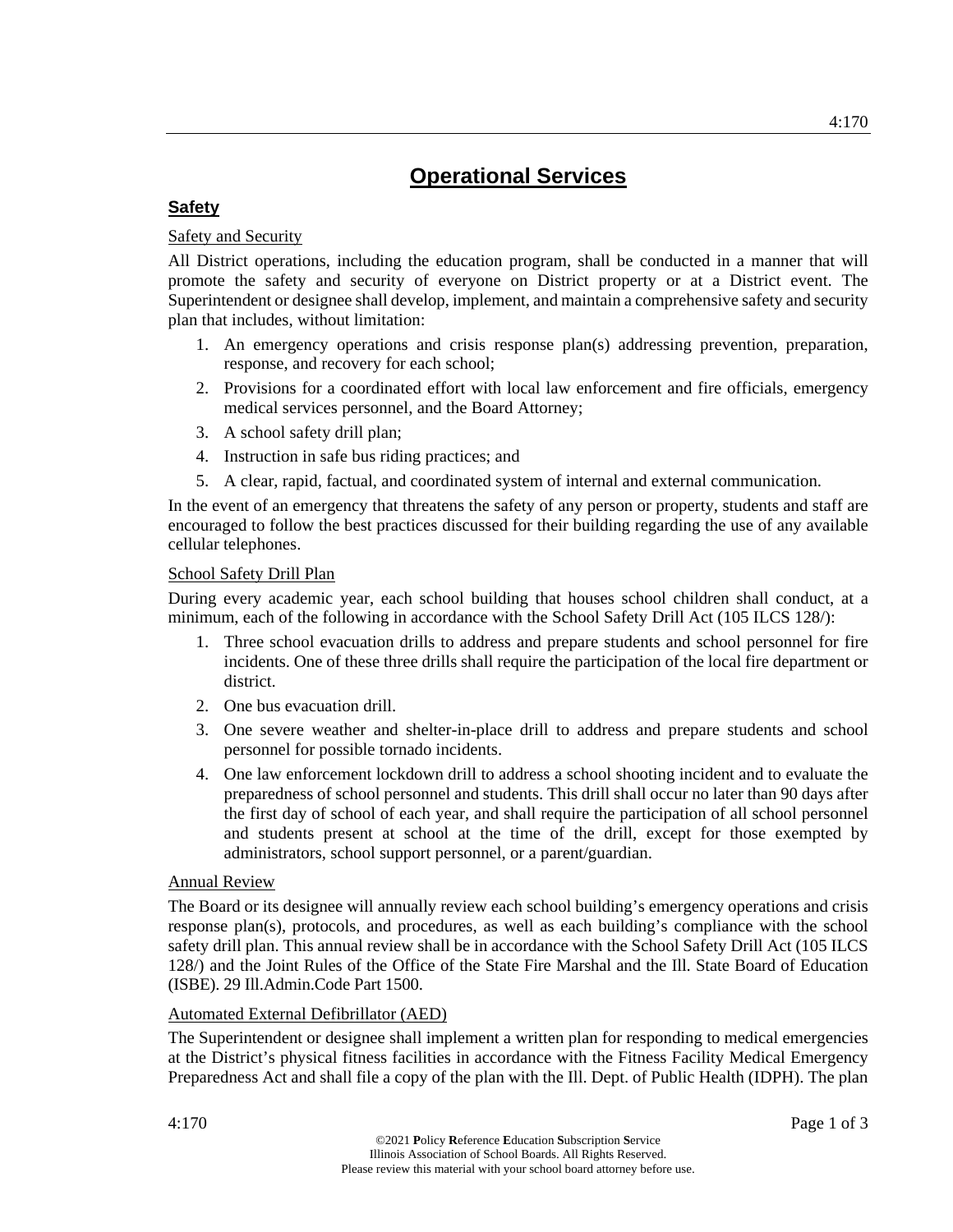shall provide for at least one automated external defibrillator (AED) to be available at every physical fitness facility on the premises according to State law requirements.

The District shall have an AED on site as well as a trained AED user: (1) on staff during staffed business hours; and (2) available during activities or events sponsored and conducted or supervised by the District. The Superintendent or designee shall ensure that every AED on the District's premises is properly tested and maintained in accordance with rules developed by the IDPH. This policy does not create an obligation to use an AED.

### Carbon Monoxide Alarms

The Superintendent or designee shall implement a plan with the District's local fire officials to:

- 1. Determine which school buildings to equip with approved *carbon monoxide alarms* or *carbon monoxide detectors*,
- 2. Locate the required carbon monoxide alarms or carbon monoxide detectors within 20 feet of a carbon monoxide emitting device, and
- 3. Incorporate carbon monoxide alarm or detector activation procedures into each school building that requires a carbon monoxide alarm or detector. The Superintendent or designee shall ensure each school building annually reviews these procedures.

### Soccer Goal Safety

The Superintendent or designee shall implement the Movable Soccer Goal Safety Act in accordance with the guidance published by the IDPH. Implementation of the Act shall be directed toward improving the safety of movable soccer goals by requiring that they be properly anchored.

#### Unsafe School Choice Option

The unsafe school choice option allows students to transfer to another District school or to a public charter school within the District. The unsafe school choice option is available to:

- 1. All students attending a persistently dangerous school, as defined by State law and identified by the ISBE.
- 2. Any student who is a victim of a violent criminal offense, as defined by 725 ILCS 120/3, that occurred on school grounds during regular school hours or during a school-sponsored event.

The Superintendent or designee shall develop procedures to implement the unsafe school choice option.

#### Lead Testing in Water

The Superintendent or designee shall implement testing for lead in each source of drinking water in school buildings in accordance with the Ill. Plumbing License Law and guidance published by the IDPH. The Superintendent or designee shall notify parent(s)/guardian(s) about the sampling results from their children's respective school buildings.

## Emergency Closing

The Superintendent is authorized to close school(s) in the event of hazardous weather or other emergency that threatens the safety of students, staff members, or school property.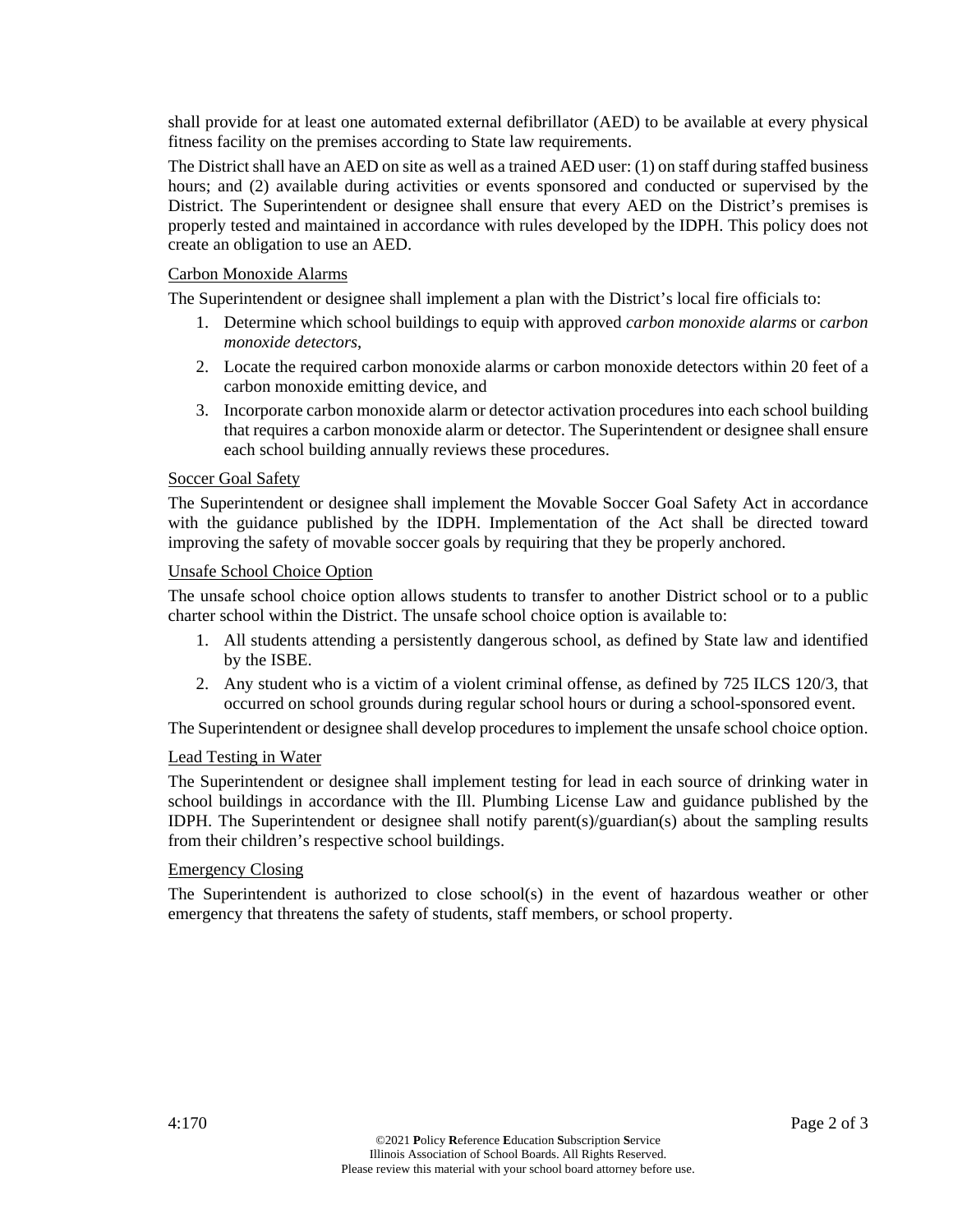| <b>LEGAL REF.:</b> | 105 ILCS 5/10-20.2, 5/10-20.57, 5/18-12, and 5/18-12.5.                                                                                                                                                                                                                                                  |
|--------------------|----------------------------------------------------------------------------------------------------------------------------------------------------------------------------------------------------------------------------------------------------------------------------------------------------------|
|                    | 105 ILCS 128/, School Safety Drill Act; 29 Ill.Admin.Code Part 1500.                                                                                                                                                                                                                                     |
|                    | 210 ILCS 74/, Physical Fitness Facility Medical Emergency Preparedness Act.                                                                                                                                                                                                                              |
|                    | 225 ILCS 320/35.5, Ill. Plumbing License Law.                                                                                                                                                                                                                                                            |
| <b>CROSS REF.:</b> | 4:110 (Transportation), 4:175 (Convicted Child Sex Offender; Screening;<br>Notifications), 4:180 (Pandemic Preparedness; Management; and Recovery),<br>5:30 (Hiring Process and Criteria), 8:30 (Visitors to and Conduct on School<br>Property), 8:100 (Relations with Other Organizations and Agencies) |

Adopted by Mercer County School Board of Education on December 15, 2021.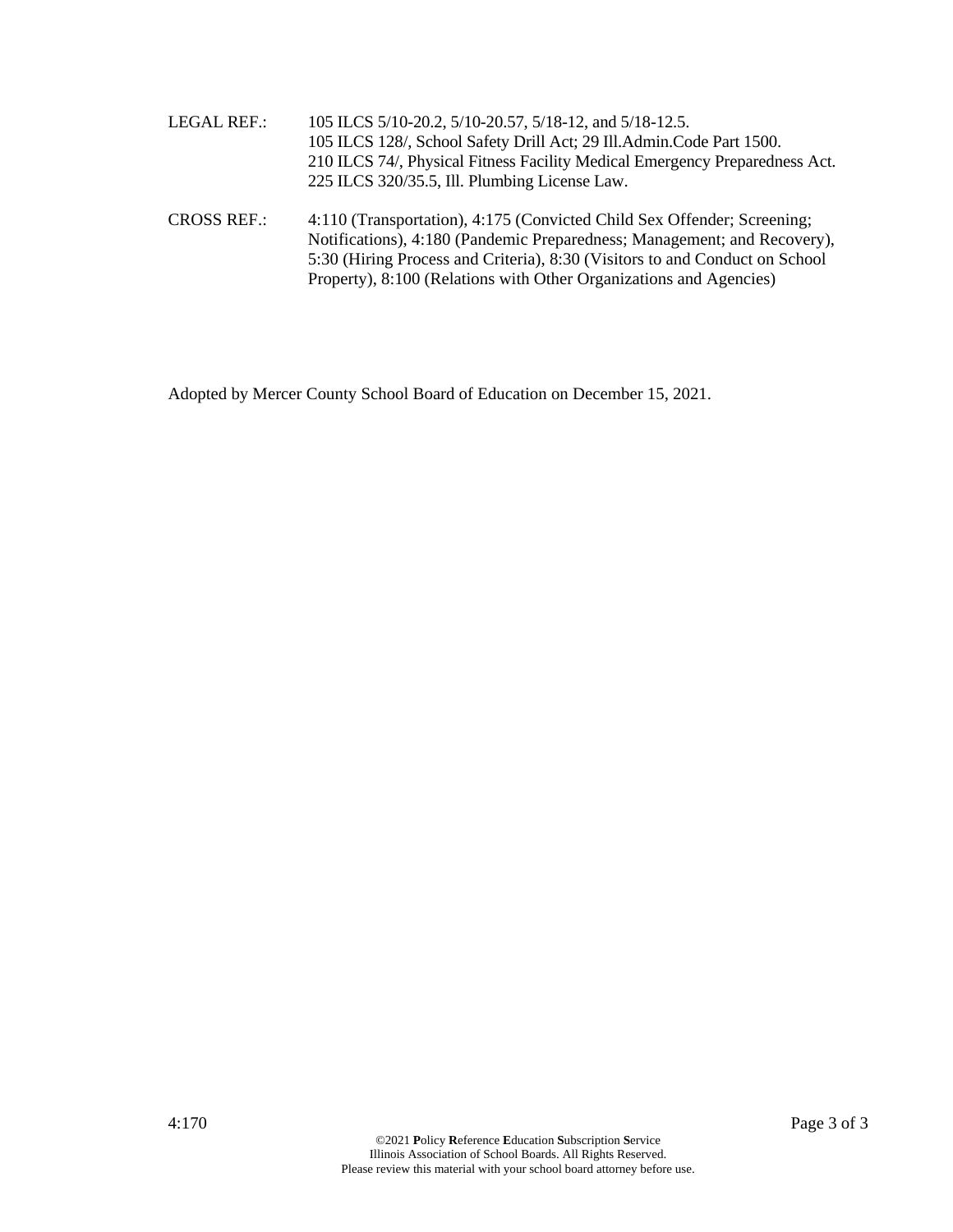## **Convicted Child Sex Offender; Screening; Notifications**

## Persons Prohibited on School Property without Prior Permission

State law prohibits a child sex offender from being present on school property or loitering within 500 feet of school property when persons under the age of 18 are present, unless the offender meets either of the following two exceptions:

- 1. The offender is a parent/guardian of a student attending the school and has notified the Building Principal of his or her presence at the school for the purpose of: (i) attending a conference with school personnel to discuss the progress of his or her child academically or socially, (ii) participating in child review conferences in which evaluation and placement decisions may be made with respect to his or her child regarding special education services, or (iii) attending conferences to discuss other student issues concerning his or her child such as retention and promotion; or
- 2. The offender received permission to be present from the School Board, Superintendent, or Superintendent's designee. If permission is granted, the Superintendent or Board President shall provide the details of the offender's upcoming visit to the Building Principal.

In all cases, the Superintendent or designee shall supervise a child sex offender whenever the offender is in a child's vicinity. If a student is a sex offender, the Superintendent or designee shall develop guidelines for managing his or her presence in school.

### Screening

The Superintendent or designee shall perform fingerprint-based criminal history records information checks and/or screenings required by State law or Board policy for employees; student teachers; students doing field or clinical experience other than student teaching; contractors' employees who have direct, daily contact with one or more children; and resource persons and volunteers. The Board President shall ensure that these checks are completed for the Superintendent. He or she shall take appropriate action based on the result of any criminal background check and/or screen.

## Notification to Parents/Guardians

The Superintendent shall develop procedures for the distribution and use of information from law enforcement officials under the Sex Offender Community Notification Law and the Murderer and Violent Offender Against Youth Community Notification Law. The Superintendent or designee shall serve as the District contact person for purposes of these laws. The Superintendent and Building Principal shall manage a process for schools to notify the parents/guardians during school registration that information about sex offenders is available to the public as provided in the Sex Offender Community Notification Law. This notification must occur during school registration and at other times as the Superintendent or Building Principal determines advisable.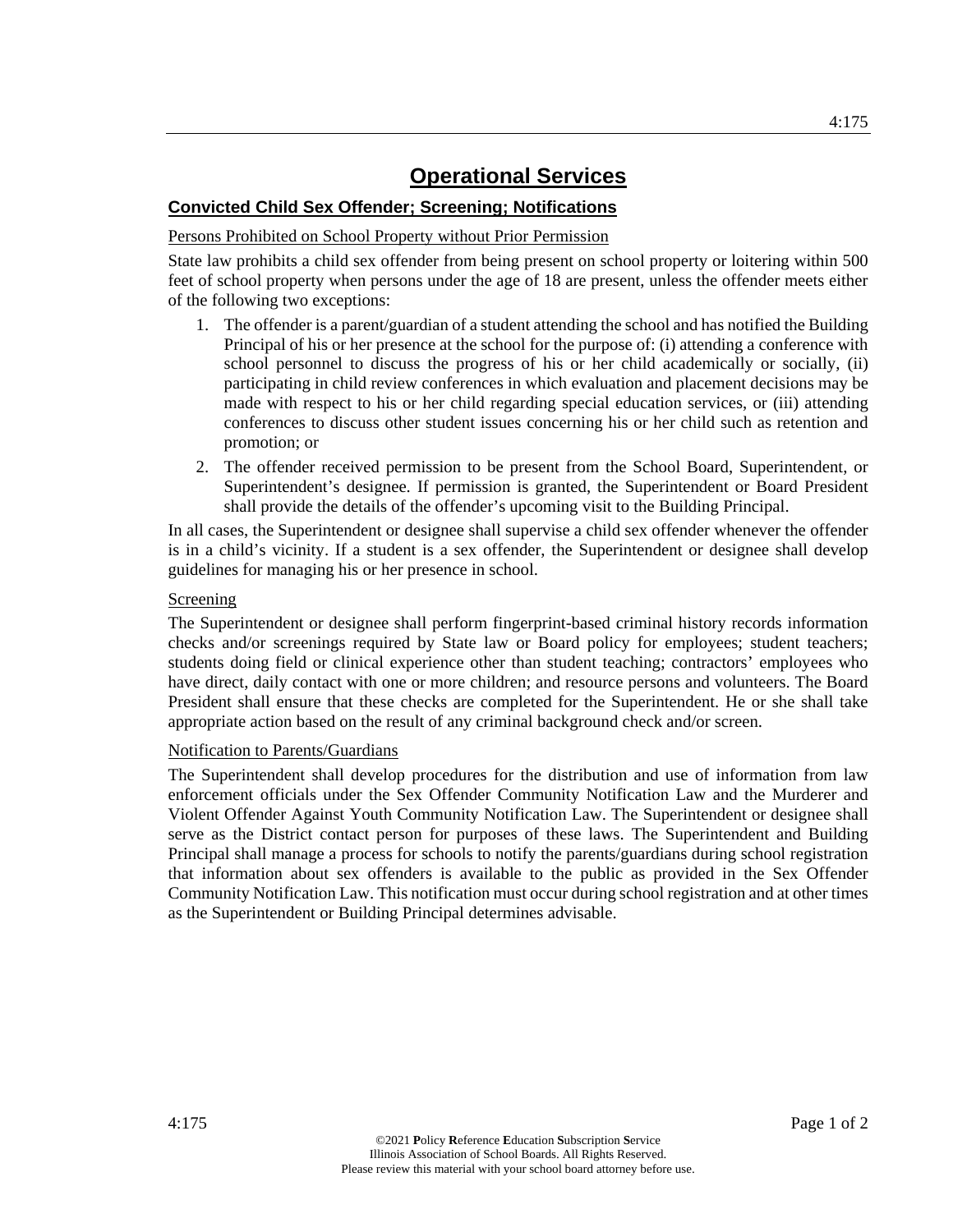| <b>LEGAL REF.:</b> | 20 U.S.C. §7926, Elementary and Secondary Education Act.                         |
|--------------------|----------------------------------------------------------------------------------|
|                    | 20 ILCS 2635/, Uniform Conviction Information Act.                               |
|                    | 720 ILCS 5/11-9.3, Criminal Code of 2012.                                        |
|                    | 730 ILCS 152/, Sex Offender Community Notification Law.                          |
|                    | 730 ILCS 154/75-105, Murderer and Violent Offender Against Youth Community       |
|                    | Notification Law.                                                                |
| <b>CROSS REF.:</b> | 2:110 (Qualifications, Term, and Duties of Board Officers), 3:40                 |
|                    | (Superintendent), 3:50 (Administrative Personnel Other Than the                  |
|                    | Superintendent), 3:60 (Administrative Responsibility of the Building Principal), |
|                    | 4:165 (Awareness and Prevention of Child Sexual Abuse and Grooming               |
|                    | Behaviors), 5:30 (Hiring Process and Criteria), 5:260 (Student Teachers), 6:250  |
|                    | (Community Resource Persons and Volunteers), 8:30 (Visitors to and Conduct)      |
|                    | on School Property), 8:100 (Relations with Other Organizations and Agencies)     |

Adopted by Mercer County School Board of Education on December 15, 2021.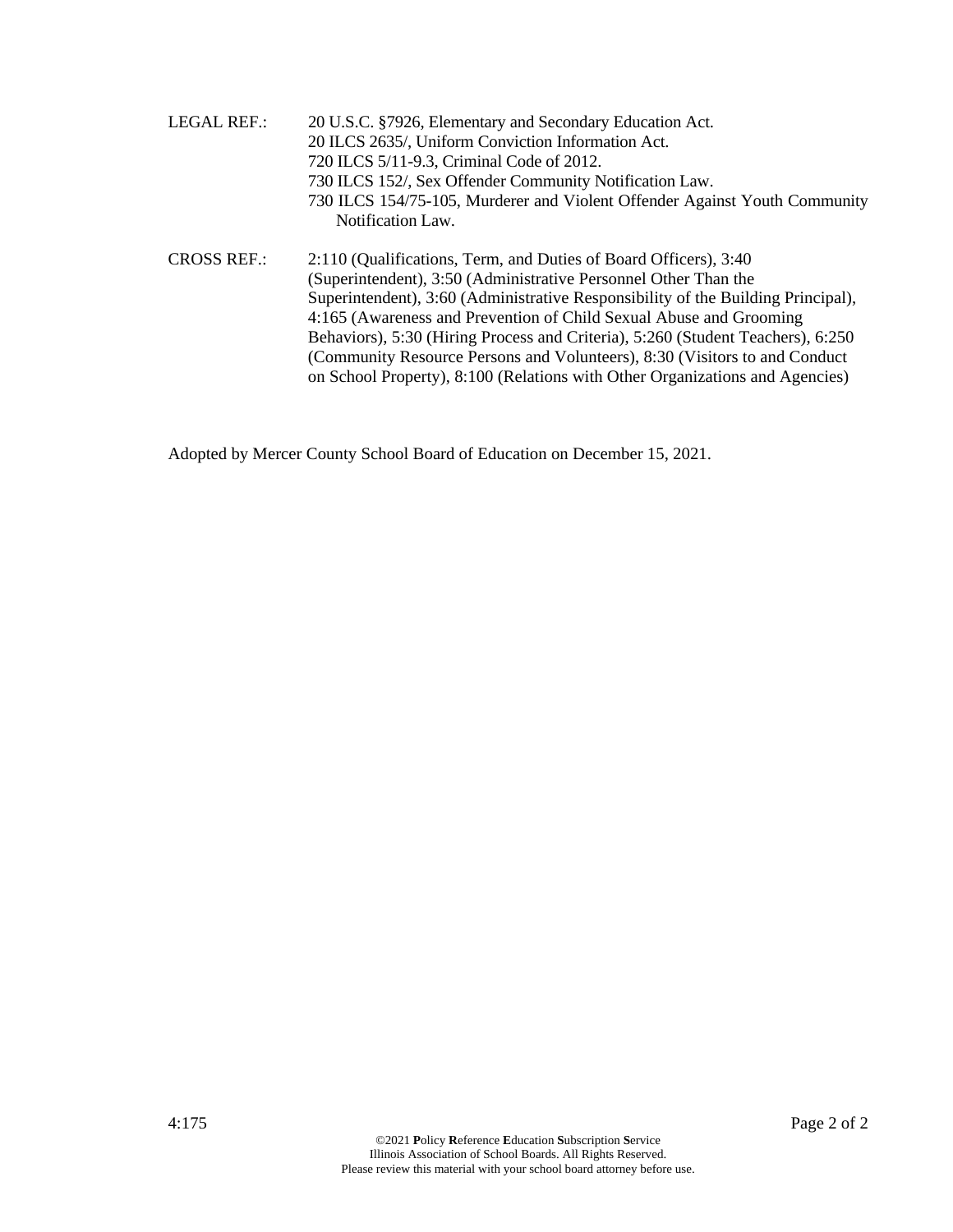## **Pandemic Preparedness; Management; and Recovery**

The School Board recognizes that the District will play an essential role along with the local health department and emergency management agencies in protecting the public's health and safety during a pandemic.

A pandemic is a global outbreak of disease. Pandemics happen when a new virus emerges to infect individuals and, because there is little to no pre-existing immunity against the new virus, it spreads sustainably.

To prepare the School District community for a pandemic, the Superintendent or designee shall: (1) learn and understand how the roles that the federal, State, and local government function; (2) form a pandemic planning team consisting of appropriate District personnel and community members to identify priorities and oversee the development and implementation of a comprehensive pandemic school action plan; and (3) build awareness of the final plan among staff, students, and community.

#### Emergency School Closing

In the case of a pandemic, the Governor may declare a disaster due to a public health emergency that may affect any decision for an emergency school closing. Decisions for an emergency school closing will be made by the Superintendent in consultation with and, if necessary, at the direction of the Governor, Ill. Dept. of Public Health, District's local health department, emergency management agencies, and/or Regional Office of Education.

During an emergency school closing, the Board President and the Superintendent may, to the extent the emergency situation allows, examine existing Board policies pursuant to Policy 2:240, *Board Policy Development*, and recommend to the Board for consideration any needed amendments or suspensions to address mandates that the District may not be able to accomplish or implement due to a pandemic.

#### Board Meeting Procedure; No Physical Presence of Quorum and Participation by Audio or Video

A disaster declaration related to a public health emergency may affect the Board's ability to meet in person and generate a quorum of members who are physically present at the location of a meeting. Policy 2:220, *School Board Meeting Procedure*, governs Board meetings by video or audio conference without the physical presence of a quorum.

#### Payment of Employee Salaries During Emergency School Closures

The Superintendent shall consult with the Board to determine the extent to which continued payment of salaries and benefits will be made to the District's employees, pursuant to Board policies 3:40, *Superintendent*, 3:50, *Administrative Personnel Other Than the Superintendent*, 5:35, *Compliance with the Fair Labor Standards Act*, 5:200, *Terms and Conditions of Employment and Dismissal*, and 5:270, *Employment At-Will, Compensation, and Assignment*, and consistent with: (1) applicable laws, regulations, federal or State or local emergency declarations, executive orders, and agency directives; (2) collective bargaining agreements and any bargaining obligations; and (3) the terms of any grant under which an employee is being paid.

Suspension of In-Person Instruction; Remote and/or Blended Remote Learning Day Plan(s)

When the Governor declares a disaster due to a public health emergency pursuant to 20 ILCS 3305/7, and the State Superintendent of Education declares a requirement for the District to use *Remote Learning Days* or *Blended Remote Learning Days*, the Superintendent shall approve and present to the Board for adoption a Remote and/or Blended Remote Learning Day Plan (Plan) that: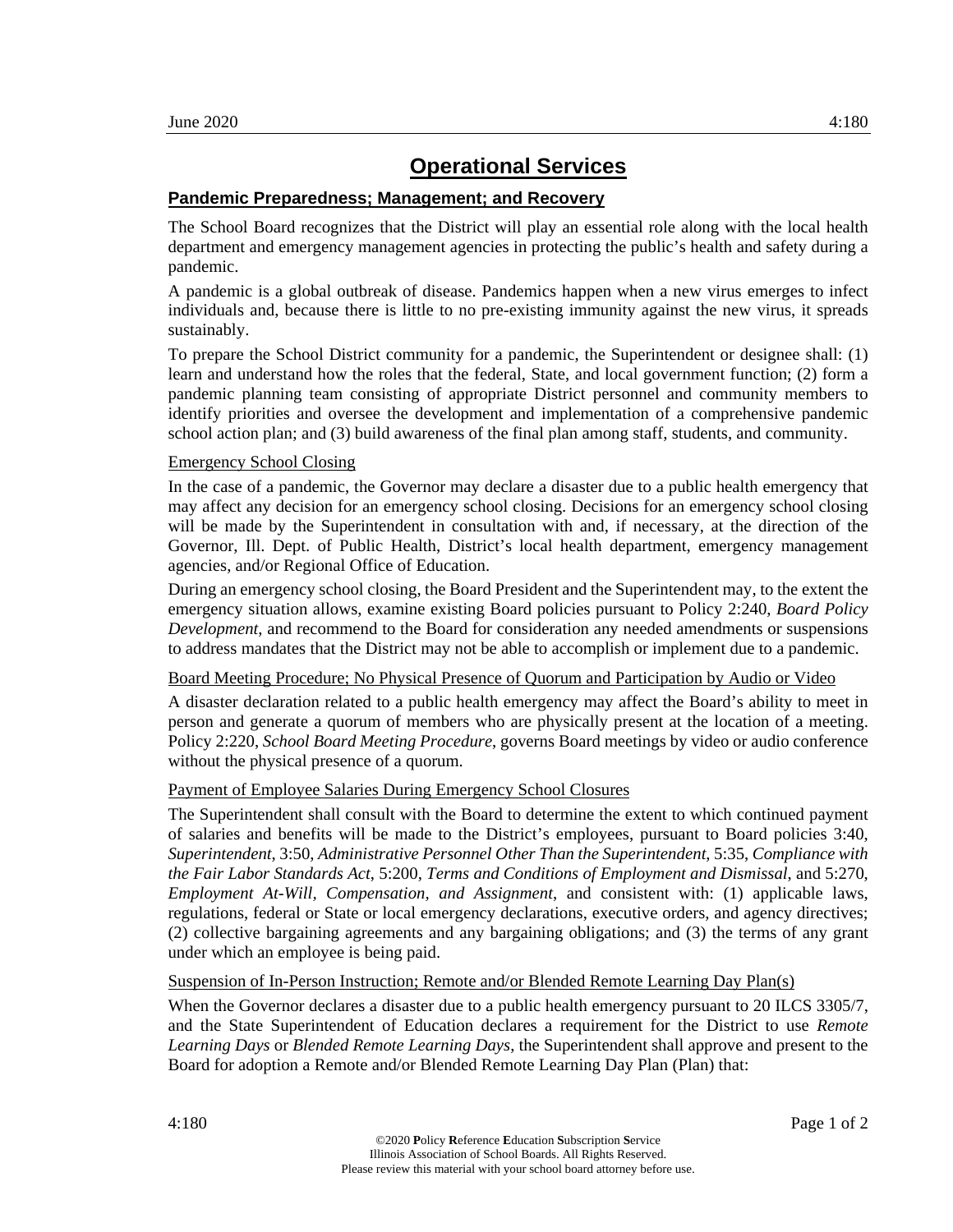- 1. Recommends to the Board for consideration any suspensions or amendments to curriculumrelated policies to reduce any Board-required graduation or other instructional requirements in excess of minimum curricular requirements specified in School Code that the District may not be able to provide due to the pandemic;
- 2. Implements the requirements of 105 ILCS 5/10-30; and
- 3. Ensures a plan for periodic review of and/or amendments to the Plan when needed and/or required by statute, regulation, or State guidance.
- LEGAL REF.: 105 ILCS 5/10-16.7, 5/10-20.5, 5/10-20.56, and 5/10-30. 5 ILCS 120/2.01 and 120/7(e), Open Meetings Act. 20 ILCS 2305/2(b), Ill. Dept. of Public Health Act (Part 1). 20 ILCS 3305/, Ill. Emergency Management Agency Act. 115 ILCS 5/, Ill. Educational Labor Relations Act.
- CROSS REF.: 1:20 (District Organization, Operations, and Cooperative Agreements), 2:20 (Powers and Duties of the School Board; Indemnification), 2:220 (School Board Meeting Procedure), 2:240 (Board Policy Development), 3:40 (Superintendent), 3:50 (Administrative Personnel Other Than the Superintendent), 3:70 (Succession of Authority), 4:170 (Safety), 5:35 (Compliance with the Fair Labor Standards Act), 5:200 (Terms and Conditions of Employment and Dismissal),5:270 (Employment At-Will, Compensation, and Assignment), 6:20 (School Year Calendar and Day), 6:60 (Curriculum Content), 6:300 (Graduation Requirements), 7:90 (Release During School Hours), 8:100 (Relations with Other Organizations and Agencies)

Adopted by Mercer County School District Board of Education – August 19, 2020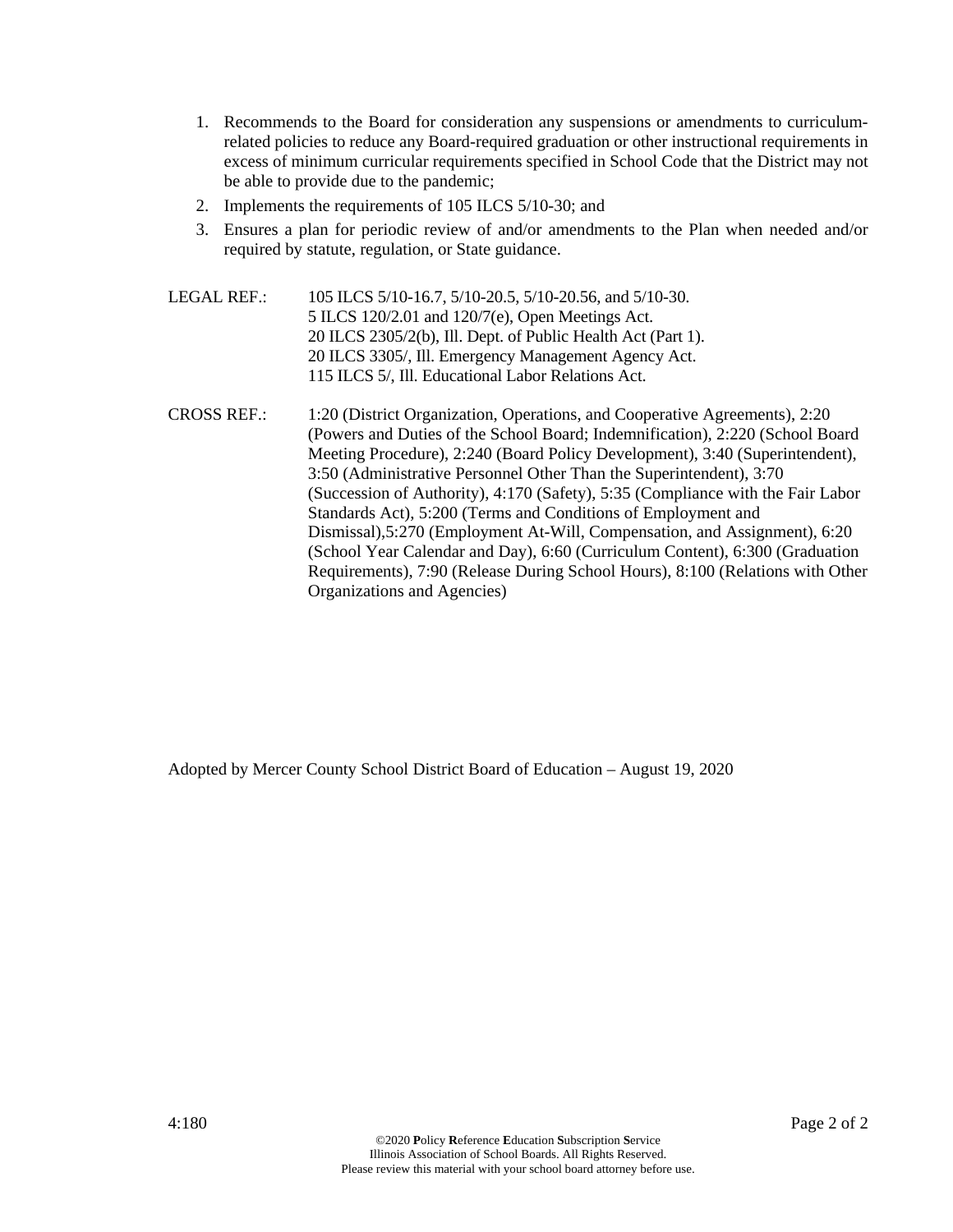## **Targeted School Violence Prevention Program**

Threats and acts of targeted school violence harm the District's environment and school community, diminishing students' ability to learn and a school's ability to educate. Providing students and staff with access to a safe and secure District environment is an important Board goal. While it is not possible for the District to completely eliminate threats in its environment, a Targeted School Violence Prevention Program (Program) using the collective efforts of local school officials, staff, students, families, and the community helps the District reduce these risks to its environment.

The Superintendent or designee shall develop and implement the Program. The Program oversees the maintenance of a District environment that is conducive to learning and working by identifying, assessing, classifying, responding to, and managing threats and acts of targeted school violence. The Program shall be part of the District's Comprehensive Safety and Security Plan, required by Board policy 4:170, *Safety*, and shall:

- 1. Establish a District-level School Violence Prevention Team to: (a) develop a District-level Targeted School Violence Prevention Plan, and (b) oversee the District's Building-level Threat Assessment Team(s).
- 2. Establish Building-level Threat Assessment Team(s) to assess and intervene with individuals whose behavior may pose a threat to safety. This team may serve one or more schools.
- 3. Comply with State and federal law and align with Board policies.

The Local Governmental and Governmental Employees Tort Immunity Act protects the District from liability. The Program does not: (1) replace the care of a physician licensed to practice medicine in all of its branches or a licensed medical practitioner or professional trained in violence prevention, assessments and counseling services, (2) extend beyond available resources within the District, (3) extend beyond the school day and/or school-sponsored events, or (4) guarantee or ensure the safety of students, District staff, or visitors.